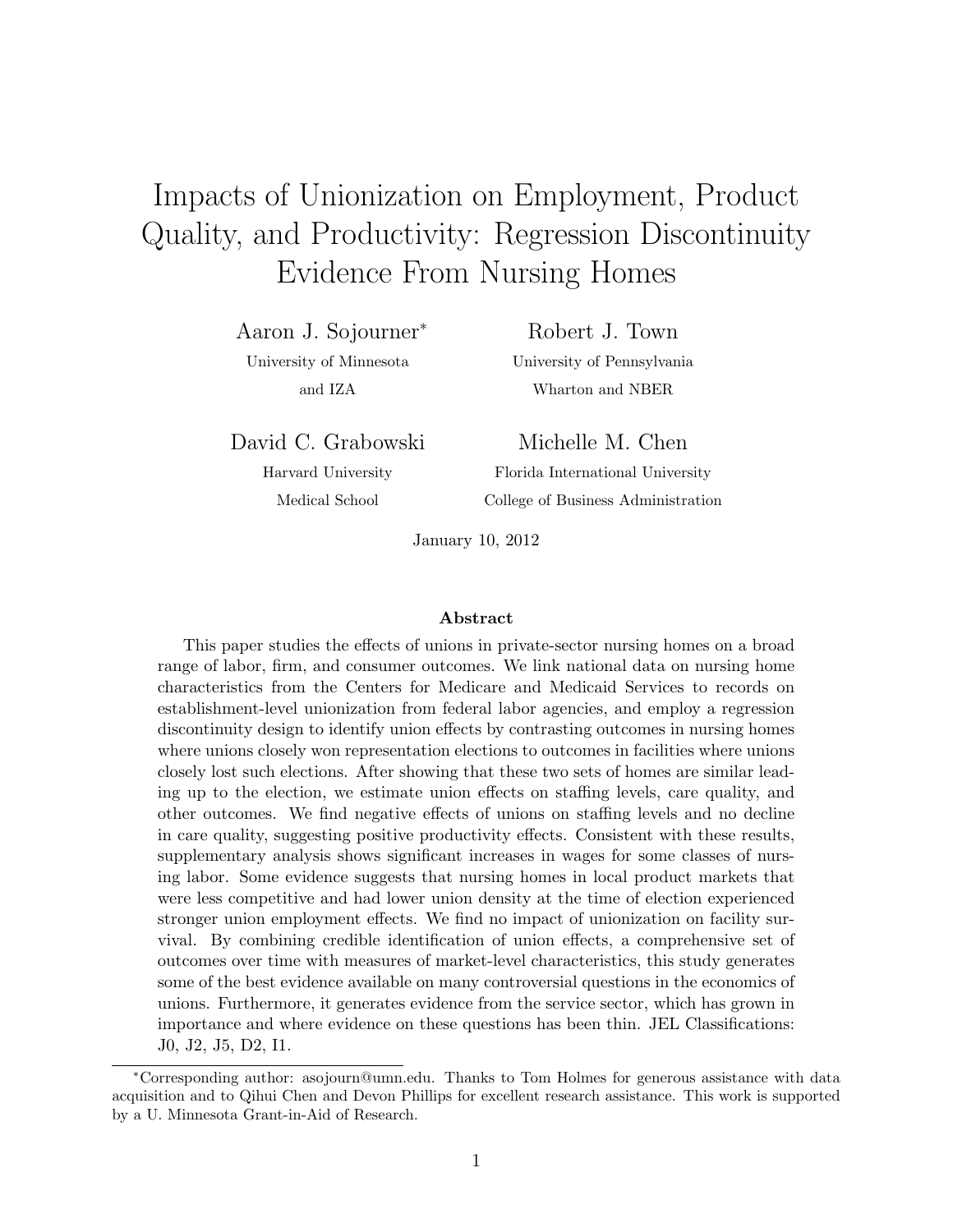### 1 Introduction

Understanding the impact of unionization is a long-standing, controversial, and difficult question in labor economics. Specifically, the literature has long sought to understand the effect of the unionization of an organization's workers on its wages, employment, output, productivity, and survival. A central challenge in estimating the effect of unions is to identify variation in unionism that is credibly unrelated to firm and employee unobservables. Traditionally, economists used control functions or individual fixed-effects designs to identify the impact of unions on wages [\[Mellow,](#page-35-0) [1981\]](#page-35-0). Identification of effects on employment, output, and profits conventionally came from comparisons across firms in different kinds of markets, though the endogeneity of unionization is difficult to address in these designs [\[Lewis,](#page-35-1) [1963;](#page-35-1) [Freeman and Medoff,](#page-33-0) [1984;](#page-33-0) [Hirsch and Addison,](#page-34-0) [1986;](#page-34-0) [Hirsch,](#page-34-1) [2004\]](#page-34-1).

Recent work has relied on a more credible source of variation to identify union effects. [DiNardo and Lee](#page-33-1) [\[2004\]](#page-33-1) introduced the use of regression discontinuity (RD) design to identify and estimate union effects. National Labor Relations Board (NLRB) rules generate a discontinuity in the probability of unionization as a function of vote share in union certification elections. RD analysis exploits this by comparing outcomes among firms where unions barely won elections to outcomes in firms where unions barely lost. If firms on either side of the threshold are similar prior to the election, systematic differences observed in subsequent years can be credibly understood as effects of unionization.

The current paper applies RD analysis to estimate union effects on a variety of outcomes focusing on a single industry: nursing homes. Building off data assembled for [Holmes](#page-34-2) [\[2006\]](#page-34-2), we linked records from two federal labor agencies — the NLRB and the Federal Mediation and Conciliation Service (FMCS) between 1978 and 2002 — to health systems data collected by the federal Centers for Medicare and Medicaid Services (CMS) from 1993 to 2008. CMS's Online Survey, Certification, and Reporting (OSCAR) system provides establishment-level data over time on each nursing home in the U.S. that cares for Medicaid- or Medicarefinanced residents. It includes 96% of all U.S. nursing home establishments. The OSCAR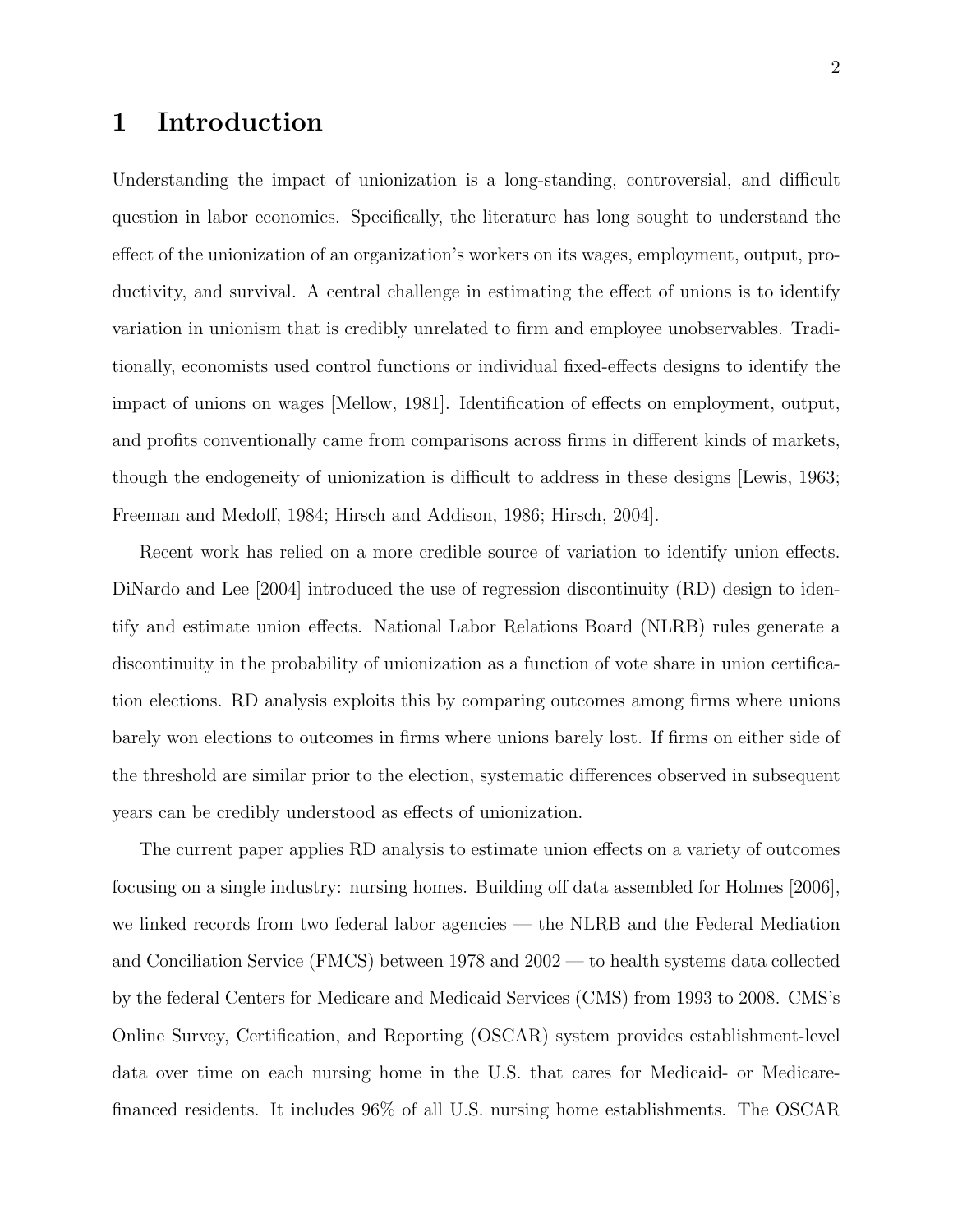data set contains information on facility characteristics and employment by type of worker. Importantly, OSCAR contains detailed data on quality of care. Unfortunately, the OSCAR data do not contain wage information, so we supplement our analysis with data from the Current Population Survey (CPS). Combining analysis on the effect of unions on employment, output, and quality, this study offers some of the best evidence available on union productivity effects and some of the only evidence from the service sector. To the best of our knowledge, this is the first study of the impact of unionization on product quality in which quality is reliably measured and unionization effects are plausibly and cleanly identified.

There are a number of advantages to focusing empirical analysis on the nursing home industry. First, the activities of nursing home workers and technologies of production are essentially similar across organizations. Thus, we remove an important dimension of organizational heterogeneity that may confound study of an industry that encompasses more heterogeneity or of cross-industry analyses.

Second, we get a deep view into firms, permitting greater insight than a study focused on a few isolated outcomes. Due to the large public role in the finance and regulation of nursing homes, rich detailed establishment-level outcome data exist across a broad range of labor, firm and consumer outcomes. Data are available for almost the entire industry nationally and in a panel across many years. This rich panel also permits powerful falsification tests. We find no evidence of discontinuities across the RD threshold in *pre*-election characteristics of nursing homes, suggesting that the RD identification strategy is valid in this setting.

Third, unions might be expected to have larger effects on firms and on consumers in nursing homes than in many other industries, which should throw any productivity effects into sharp relief. Here, labor is central to the production process. It makes up two-thirds of nursing home costs [\[Gertler and Waldman,](#page-33-2) [1992\]](#page-33-2) and is the key input into the quality of patient care [\[Wunderlich et al.,](#page-36-0) [1996\]](#page-36-0). Furthermore, the need to provide nursing home care that is proximate to residents' hometowns or families limits the possibility of outsourcing [\[Helpman and Krugman,](#page-34-3) [1987\]](#page-34-3) and reduces the elasticity of consumer and labor demand.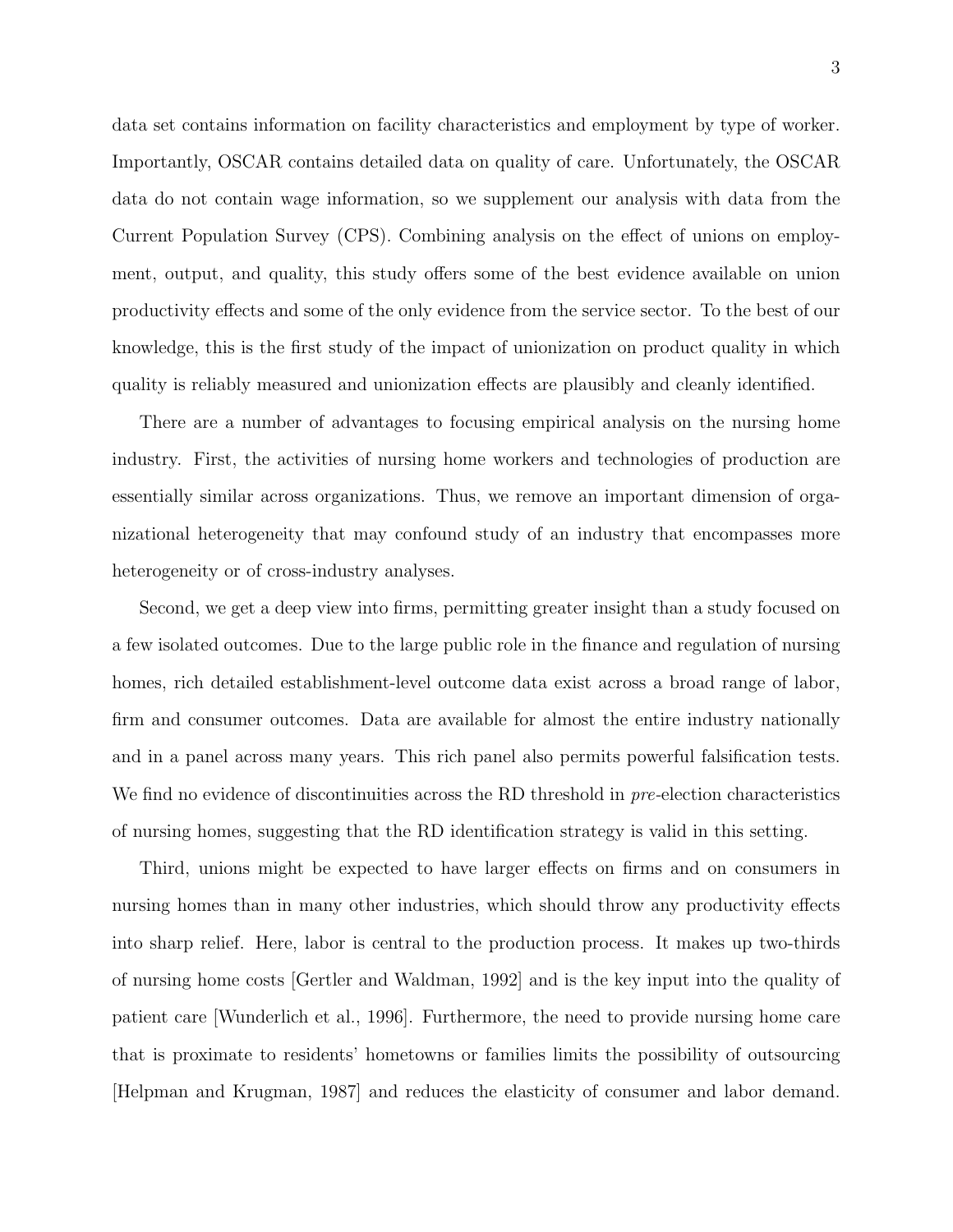Our analysis thus focuses on the impact of unionization in a setting with potentially large effects.

Fourth, recognizing this potential, unions have made nursing homes a strategic organizing priority for more than 20 years [\[Sojourner et al.,](#page-36-1) [2011\]](#page-36-1). This bears on both the internal and external validity of the current study. Regarding internal validity, a study of nursing homes offers considerable statistical power compared to what would be obtained in any other single industry. Several hundred unionization elections are available for the regression discontinuity analysis, even after applying filtering criteria designed to minimize bias.

Regarding external validity, our ability to measure union impacts on quality and productivity in nursing homes contributes new insight into an increasingly important sector of the economy. Prior research on union productivity effects has focused almost exclusively on manufacturing, mining or construction. However, health care in particular and the service sector in general are essential settings for understanding unions going forward. For instance, unlike in years past, more Americans and more union members now work in health care and social services than in manufacturing.<sup>[1](#page-3-0)</sup>

Fifth, the unusually rich data permit exploration of theoretical predictions about which economic contexts will generate stronger union effects [\[Hirsch and Addison,](#page-34-0) [1986;](#page-34-0) [Stewart,](#page-36-2) [1990;](#page-36-2) [Booth,](#page-32-0) [1995\]](#page-32-0). By combining credible identification of union effects with measurement of market characteristics, this paper offers some of the best available evidence on these issues. For each home experiencing an election, we construct measures of the local market in which it operates. We examine how union effects vary depending on firms' power in the local product market. Where economic rents are greater and consumer demand is less elastic, theory unambiguously predicts larger union effects and this is what we find. The empirical evidence available previously has been mixed and plagued by confounding factors.

<span id="page-3-0"></span><sup>1</sup>According to the Bureau of Economic Analysis, the number of Americans employed in manufacturing fell by about 40 percent since 1970, from 18 million to 11 million, while the number in health care and social assistance grew by 533%, from 3 million to 16 million. In terms of the incidence of unionization, the number of union members in manufacturing fell 76 percent between 1983 and 2010, from 5.8 to 1.4 million. Meanwhile, the number of union members in health care and social assistance rose by 133 percent, from 1.2 to 1.6 million over the same period [\[Hirsch and Macpherson,](#page-34-4) [2011\]](#page-34-4).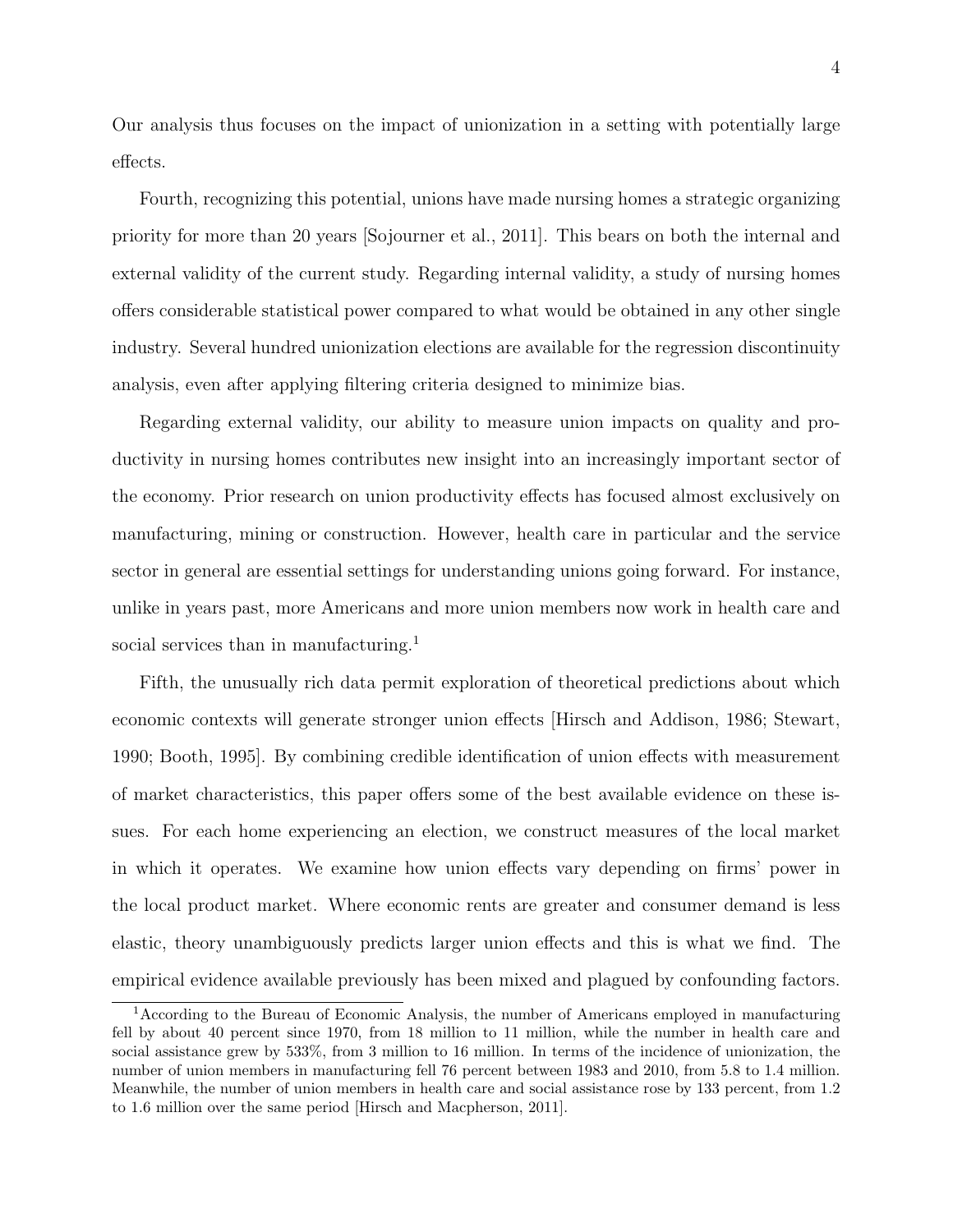Further, by constructing the first national dataset with establishment-level measures of nursing home unionization status, we can measure union share in each market and test whether union effects differ in more highly-unionized versus less-unionized markets, something that has been done before only with weaker designs. We also examine how unionization affects the employment of workers by skill level and how this interacts with the strength of state regulation of nurse staffing levels.

Sixth, this analysis has significant policy relevance due to the ongoing policy debates over health care and labor law reform. Through the Employee Free Choice Act and proposed administrative rule changes [\[Greenhouse,](#page-33-3) [2011\]](#page-33-3), federal labor policy debates have recently heated up and focused on reforming the process by which the NLRB certifies unions to represent new bargaining units. The effect of this certification is precisely what the regression discontinuity design measures.

Theory is inconclusive regarding the impact of unionization on many outcomes of interest thus heightening the importance of empirical analysis. For example, the relationship between unionization and employment levels within a firm are theoretically ambiguous [\[Pen](#page-35-2)[cavel,](#page-35-2) [1991\]](#page-35-2). If unions raise the price of labor, firms may purchase less and employment may fall. This is a central prediction of conventional views of unions and of right-to-manage models of bargaining over wages. However, if bargaining occurs over both compensation and employment levels, then unions can bind firms to efficient contracts that raise labor compensation without reducing employment [\[McDonald and Solow,](#page-35-3) [1981\]](#page-35-3). Also, in monopsonistic labor markets, unions may also raise wages without decreasing employment [\[Link](#page-35-4) [and Landon,](#page-35-4) [1975;](#page-35-4) [Manning,](#page-35-5) [2003\]](#page-35-5). Theory and empirical evidence, however, suggest that unions have a negative effect on firm profits [\[Clark,](#page-32-1) [1984;](#page-32-1) [Booth,](#page-32-0) [1995;](#page-32-0) [Lee and Mas,](#page-34-5) [2009\]](#page-34-5). The impact of the reduced profitability on long-run firm investment, innovation and survival is still unclear. [Freeman and Kleiner](#page-33-4) [\[1999\]](#page-33-4) find evidence that unions extract enough profits to slow firms' growth but not so much as to threaten firm survival. We can study effects on growth and survival directly.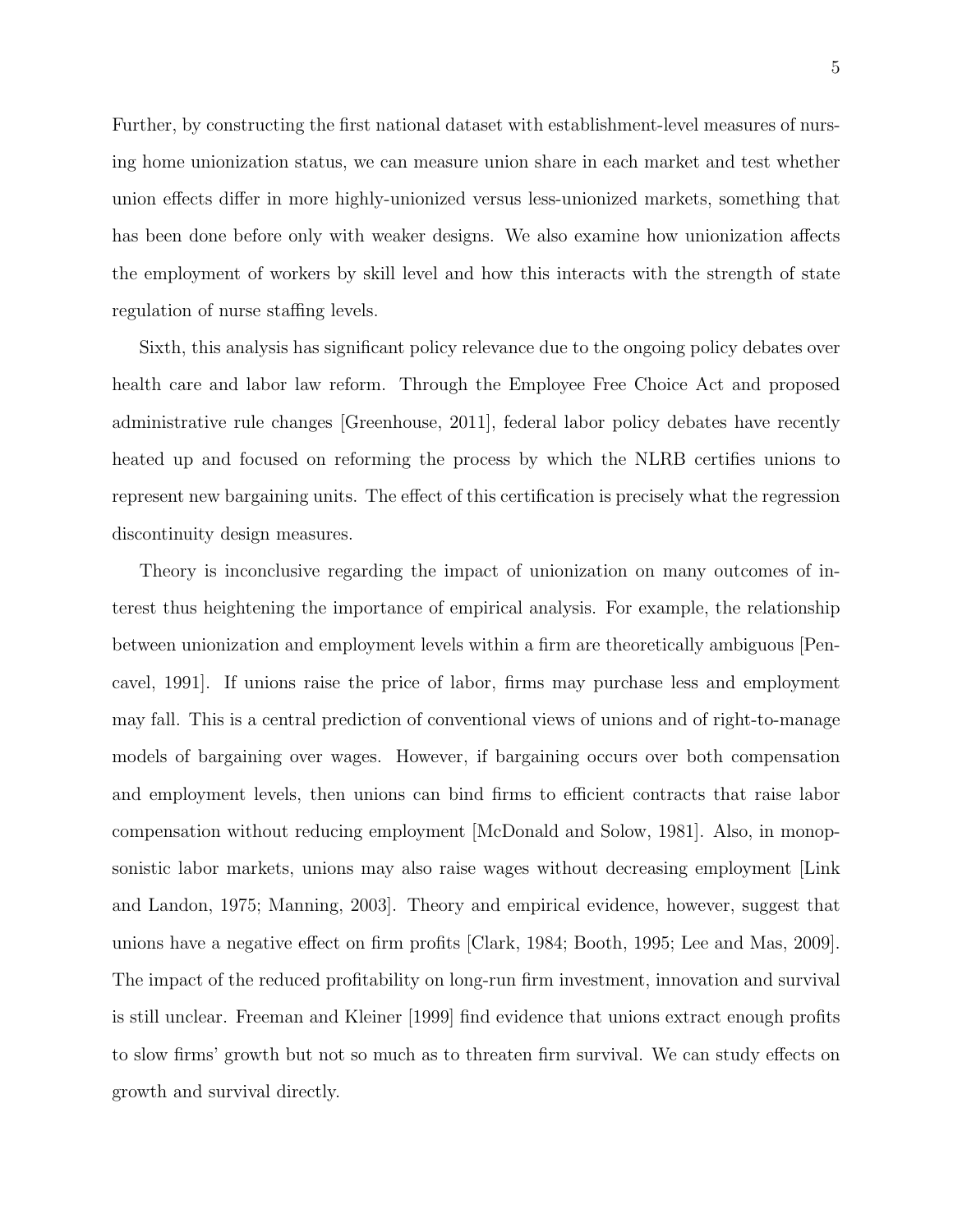Unions may also affect labor productivity and again theory offers potentially countervailing factors but provides little guidance on the overall direction of effects. Unions advocate for some changes that, ceteris paribus, reduce productivity, such as rigid job classifications and work rules. However, by helping workers' bargain for public goods and by promoting labor-management cooperation, unions may enhance productivity [\[Duncan and Stafford,](#page-33-5) [1980;](#page-33-5) [Freeman and Medoff,](#page-33-0) [1984\]](#page-33-0). These factors affect productivity holding the distribution of labor and capital fixed. Unions can also affect the distribution of labor and capital in ways that impact productivity indirectly. To the extent that unions raise wages and compensation, unionized firms have a greater incentive to employ workers who are more productive. Given higher marginal labor costs, firms will want to employ more productive labor. Therefore, union firms may have more productive workers due to personnel selection policies [\[Pettengill,](#page-35-6) [1979;](#page-35-6) [Reynolds,](#page-36-3) [1986;](#page-36-3) [Card,](#page-32-2) [1996;](#page-32-2) [Hirsch and Schumacher,](#page-34-6) [1998b\]](#page-34-6) and to larger investment in workers' firm-specific human capital and in liquid capital goods that complement labor [\[Acemoglu and Pischke,](#page-32-3) [1999;](#page-32-3) Dustmann and Schönberg, [2009\]](#page-33-6). We generate evidence that the overall direction of change is positive and that this is not due to capital-deepening, but cannot distinguish the other possible underlying mechanisms.

Studies employing RD designs led to somewhat different qualitative findings relative to the previous literature.[2](#page-5-0) [DiNardo and Lee](#page-33-1) [\[2004\]](#page-33-1) study a narrow set of outcomes in the broad U.S. private-sector economy and wider set of outcomes in manufacturing plants. They find that unions have little impact on average wages, employment and productivity as measured by output per worker. Using an RD design to identify the effect of certification on expected profits at publicly-traded firms, [Lee and Mas](#page-34-5) [\[2009\]](#page-34-5) find a near zero effect at the vote share threshold, though they do find substantial negative effects on average using event-study methods when including firms farther from the threshold. [Frandsen](#page-33-7) [\[2010\]](#page-33-7) also uses RD to examine the impact of unions on the distribution of wages and finds that unions compress the wage distribution without much affecting average wage.

<span id="page-5-0"></span><sup>2</sup>This may be due to difference in design or in the estimand, which weighs firms on the margin of unionization more heavily than the average firm [\[Lee and Lemieux,](#page-34-7) [2010\]](#page-34-7).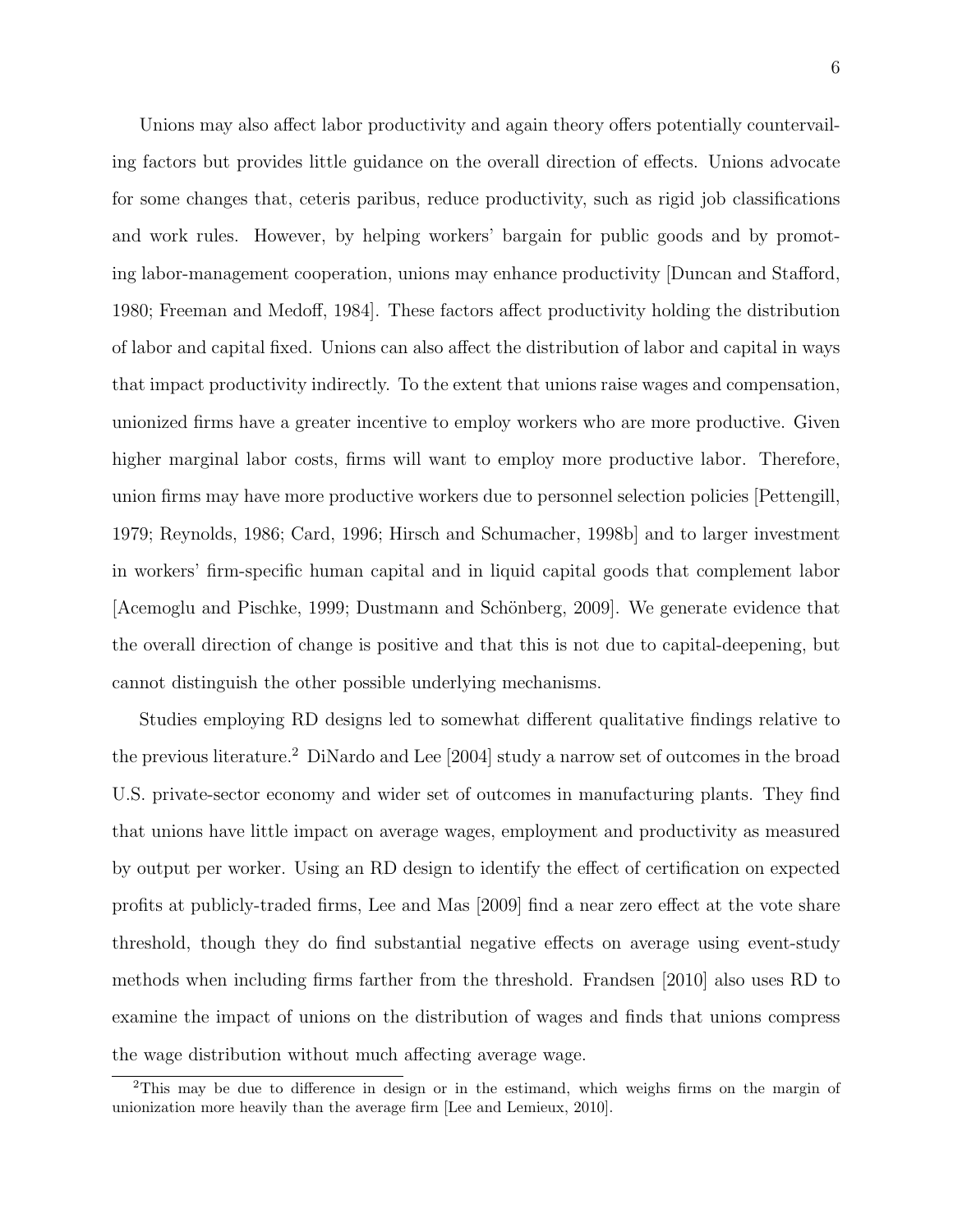Our estimates of the impact of unionization on nurses and nursing homes are meaningfully different from Dinardo and Lee's estimates from the manufacturing sector. We find that unionization of a nursing home facility leads to significant declines in the mean number of nursing hours per resident day. Specifically, unionization is associated with large decreases in nurse aide (NA) and registered nurse (RN) hours per resident day. These declines in staffing suggest that unionization leads to significant increases in wages for NA and RNs, which is confirmed by analysis of the CPS data. In an important and surprising result, the decline in staffing is not associated with changes in care quality. That is, unionization appears to increase labor productivity measured by both output per nursing hour and quality of care per nursing hour. There is also no evidence of a significant impact on establishment size, occupancy rates, resident case mix, or facility survival.

We also explore whether unions have heterogeneous impacts along three dimensions. First, we find larger effects in more concentrated markets, as predicted by theories of rentsharing. Second, we find larger effects in less organized markets, consistent with theories emphasizing threat effects and union substitution strategies by nonunion management in more organized markets. Finally, effects vary by the strength of state regulation of highskill nurse staffing in complex ways consistent with basic theory. In less regulated states, unionization induces homes to reduce staffing levels across all skill levels. In states with tighter restrictions on the ability of homes to reduce higher-skill staffing levels, adjustments are concentrated on the margin of adjusting levels of less-skilled staff.

The remainder of the paper is organized as follows. The next section describes the institutional background of unionization and nursing homes and our data. Section 3 describes our empirical framework, based largely on [Lee and Lemieux](#page-34-7) [\[2010\]](#page-34-7). Section 4 focuses on evidence on the validity of our identification strategy. Section 5 presents our principal results. Section 6 concludes.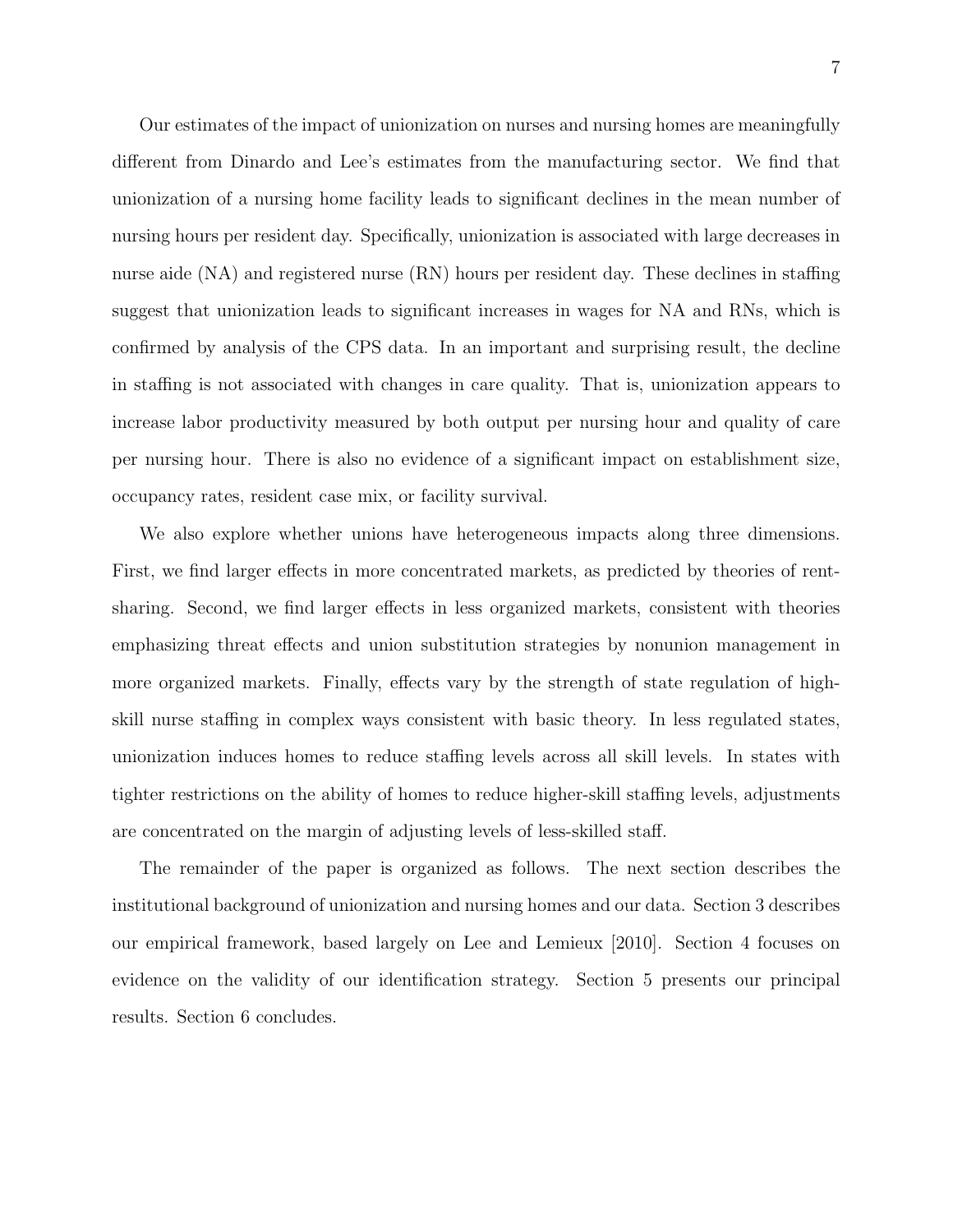### 2 Institutional Setting and Data

Institutional Setting. The nursing home sector is large and growing. In 2009, nursing homes expenditures were approximately \$187B, and the sector employed more than 1.8 million people. Nursing homes provide long-term, custodial and post-inpatient recuperative and rehabilitation services for patients who suffer from significant disabilities that require 24-hour monitoring and care. The combination of an aging population and increasing life expectancy points to increasing demand for long-term nursing home care over the coming decades. The Bureau of Labor Statistics forecasts that employment in this sector will grow by 24 percent over the next decade. There are over 16,000 nursing homes operating in the US with 1.7 million beds which care for 1.4 million patients. The typical nursing home bed is occupied – the average occupancy rate is 82 percent. The dominant payer for nursing home patients is Medicaid with a little over 60 percent share of the patient population. The remaining 40 percent of patients are roughly split between Medicare and private pay/privately insured patients.[3](#page-7-0) For-profit, not-for-profit and government owned firms all provide nursing home care with for-profit firms accounting for the majority (approximately two-thirds) of the facilities.

Nursing home care is labor intensive and the activities that nursing home employees perform (e.g. assist patients with bathing, toiletting, feeding, medication management and moving in and out of bed) are essentially the same across all facilities. Most direct patient care in nursing homes is provided by certified nursing assistants (NAs) who have limited professional training. Nursing homes also employ registered nurses (RNs) and licensed practical nurses (LPNs). RNs typically have two to four years of education at a college, university, or hospital. LPNs have nine months to one year of education, typically in a community college. RNs can provide direct patient care and often oversee LPN and NA staff. These different types of labor are imperfect substitutes for one another. In our data, nursing homes employ, on average, 2.13 NA, 0.77 LPN and 0.59 RN hours per resident day.

<span id="page-7-0"></span><sup>3</sup>Medicare covers post-acute care services for 100 days after a qualified inpatient stay at a hospital.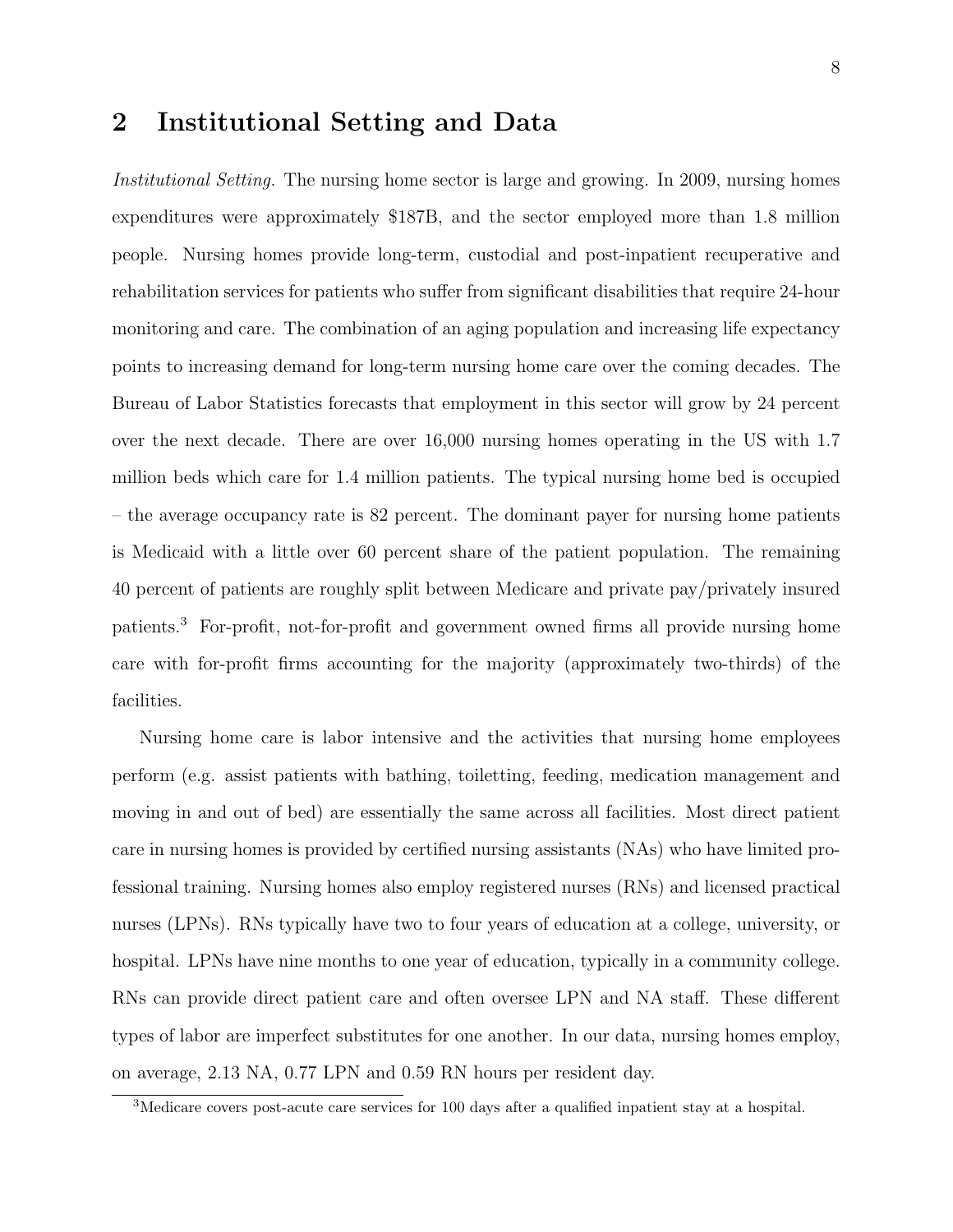Unions have long focused on nursing homes as a ripe pool for their organizing efforts. In 1983, Services Employees International Union (SEIU) President John Sweeney initiated a campaign to organize hundreds of chain-affiliated nursing homes. More recently, Andy Stern (who succeeded Sweeney as SEIU President), vowed to increase organizing efforts directed towards nursing homes. This "Dignity, Rights and Respect" campaign aimed to organize 100 facilities a year. At approximately the same time, the United Food and Commercial Workers International (UFCW) began targeting southern nursing facilities. Dozens of other unions also attempted to organize long-term care facilities during these years. Despite this, unions have not kept pace with the industry's rapid growth and the unionized share of workers has declined, though at a slower rate than in many other sectors [\[Sojourner et al.,](#page-36-1) [2011\]](#page-36-1).

Data Sources. Our principal analysis dataset is the first national panel on nursing home characteristics that also includes information on labor relations at each home, including data on union elections, collective bargaining, and unionization status among each home's employees. Our sample includes all federally-financed, privately-owned nursing homes existing in years between 1991 and 2001. For this population, we have information on labor relations from the late 1970s to the early 2000s and outcome data for 1993 to 2008. We link information from several sources. We began with data used in [Holmes](#page-34-2) [\[2006\]](#page-34-2) that linked nursing home records from three sources:

- (A) NLRB union certification and decertification elections held between 1976 and 2002
- (B) FMCS intent-to-bargain notices filed between 1983 and 2003
- (C) CMS provider identifiers for nursing homes in the On-line Survey, Certification, and Reporting (OSCAR) system for the years 1991, 1996, or 2001

Using sources (A) and (B), we learn about homes' paths through labor relations processes. From (A), we observe when union elections occurred, what unions were involved and the election results. These measures enable the regression discontinuity estimation of the effect of NLRB certification. This is conceptually somewhat different from the effect of a union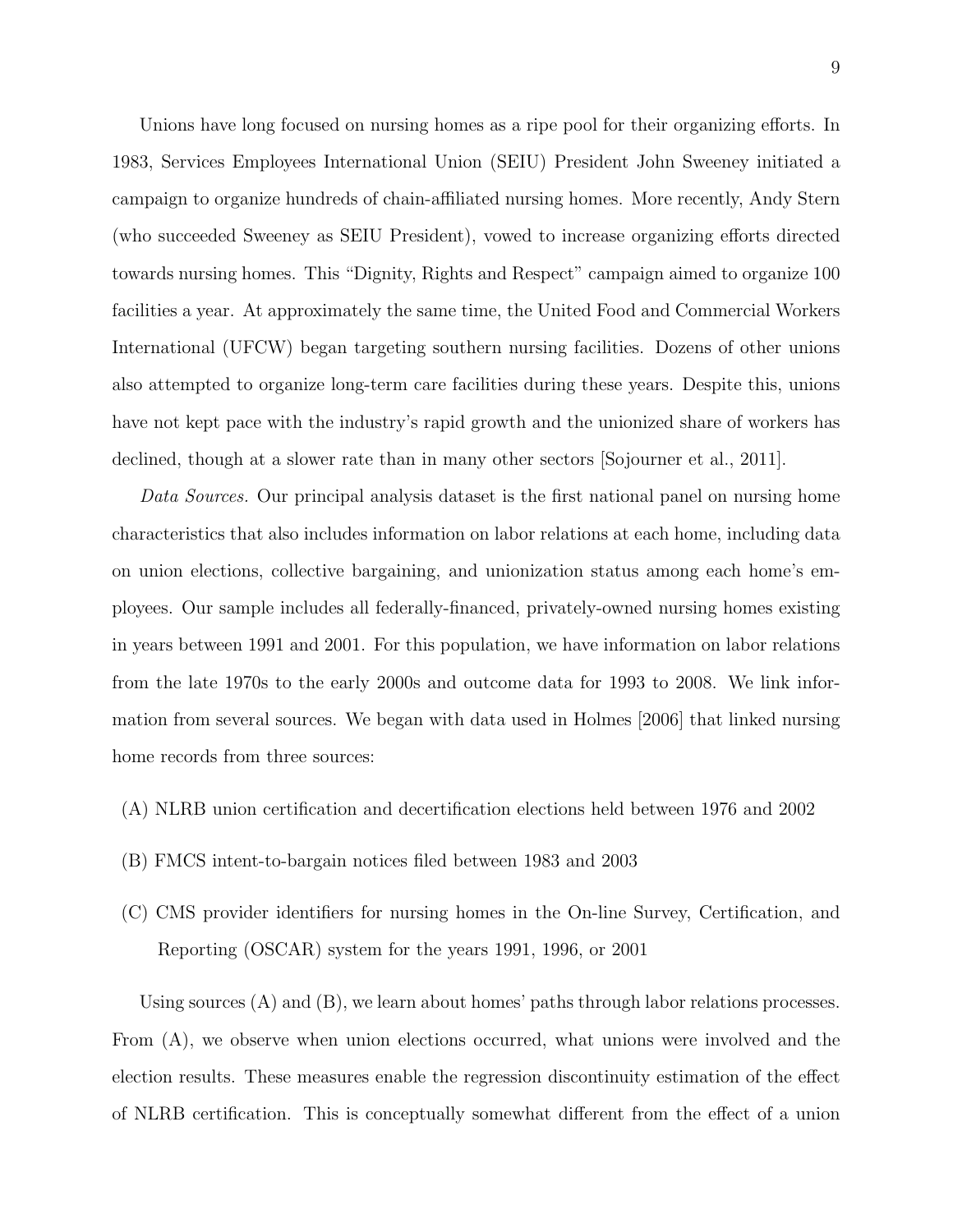but it is more closely tied to the data-generating process discussed in the next section. Each relevant NLRB and FMCS record is associated with a home  $i$  and at date  $t$ . From  $(B)$ , we can infer the presence of a union contract. This is useful because many newly-certified bargaining units fail to reach initial contract agreements and the union may fade before establishing a toehold within the establishment. We use the FMCS data in a falsification test and observe that certification really does lead to differential increases in unionization, similar to [DiNardo and Lee](#page-33-1) [\[2004\]](#page-33-1).

Using the matched CMS identifiers from (C), we link an additional CMS data source that provides rich information on nursing home characteristics, the complete OSCAR panel data of facility characteristics from 1993 to 2008. The OSCAR system provides rich establishmentlevel data from all Medicaid- and Medicare-certified nursing home facilities in the United States (96 percent of all facilities). The OSCAR data include information about nursing homes' compliance with federal regulatory requirements. Following an initial survey, states survey each facility about every 12 months on average and no less often than every 15 months. Following the survey, nursing homes submit facility, resident, and staffing information which are captured in the OSCAR data.

Variables. The share of votes in favor of the union is the forcing variable in the RD analysis. In constructing this variable, care is required to deal with features of the institutional process and their statistical implications. First, some elections involve multiple unions running simultaneously against each other and the no-union option. For any one union to win, it has to receive support from a majority of voters. Therefore, we use the share of total votes received by the union with the highest vote share as the raw share. Second, the fact that the support of the raw vote share depends mechanically on the number of voters can create problems in the context of regression discontinuity analysis. For instance, only elections with an even number of voters can achieve exactly a 50 percent share. To deal with these issues, we follow [DiNardo and Lee](#page-33-1) [\[2004\]](#page-33-1) in adjusting the raw shares, binning the resulting shares, and using the mid-point value of an election's bin as the vote share measure.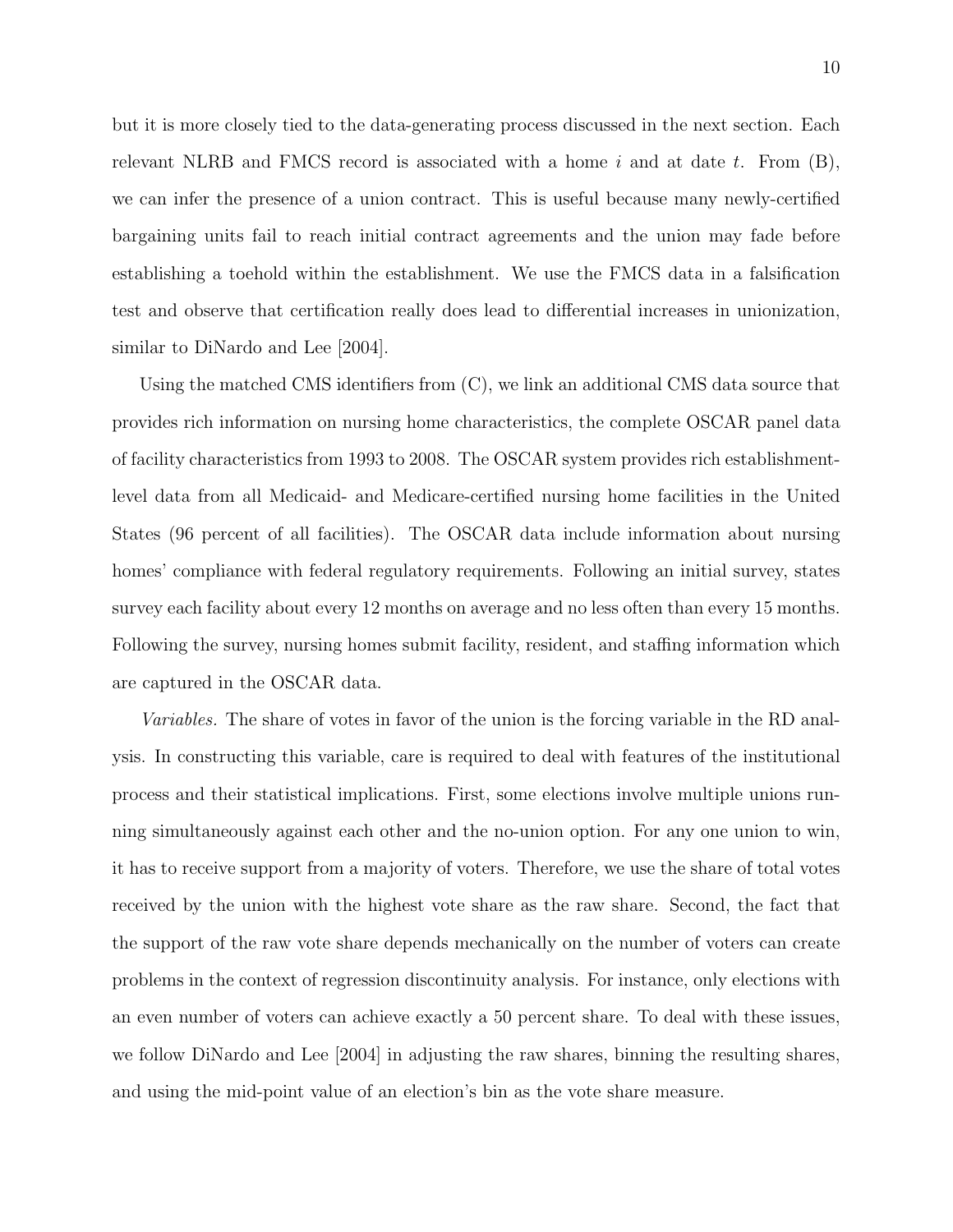We analyze the impact of union certification on a series of employment, care quality, and other establishment outcomes. Table [1](#page-37-0) provides summary statistics. All of these measures have been used extensively in previous economic analyses of the nursing home industry [\[Cawley et al.,](#page-32-4) [2006;](#page-32-4) [Grabowski et al.,](#page-33-8) [2008;](#page-33-8) [Lu,](#page-35-7) [forthcoming\]](#page-35-7). In terms of employment outcomes, we examine certified nurse aide hours per resident day (HPRD), licensed practical nurse HPRD, and registered nurse HPRD. All three of these staff types are reported on the federal "Nursing Home Compare" report card website.[4](#page-10-0) Nursing home consumers and their support persons are encouraged to use this information, along with other quality measures provided on the web site, to help select a nursing home.

We focus on the three primary measures of care quality. Two are based on results from the comprehensive mandated government inspections reported in OSCAR: the total number of deficiencies found and an indicator that a severe health deficiency was found. The third is market-based: the percentage of the home's residents who pay for their care with their own private funds rather than through Medicaid or Medicare. These will be described in greater detail when results are presented.

We analyze other strategic operating margins that unionization might affect and which could be potential confounds in understanding union effects on productivity. These include each home's total number of beds (scale of production and firm growth), percentage of beds occupied (labor-capital ratio), and acuity of residents' health conditions. Finally, we study the effect on establishment survival, to see if differential attrition from the sample could drive the results.

Patients generally receive nursing home care near their primary residence or the primary residence of their adult children. This preference implies that markets for nursing home care are geographically local, and therefore there are hundreds of nursing home markets in the US with meaningful variation in the structure of the product market. Theory suggests that the impact of unionization will be largest in less concentrated markets [\[Abowd and Farber,](#page-32-5) [1990\]](#page-32-5).

<span id="page-10-0"></span><sup>4</sup>http://Medicare.gov/nhcompare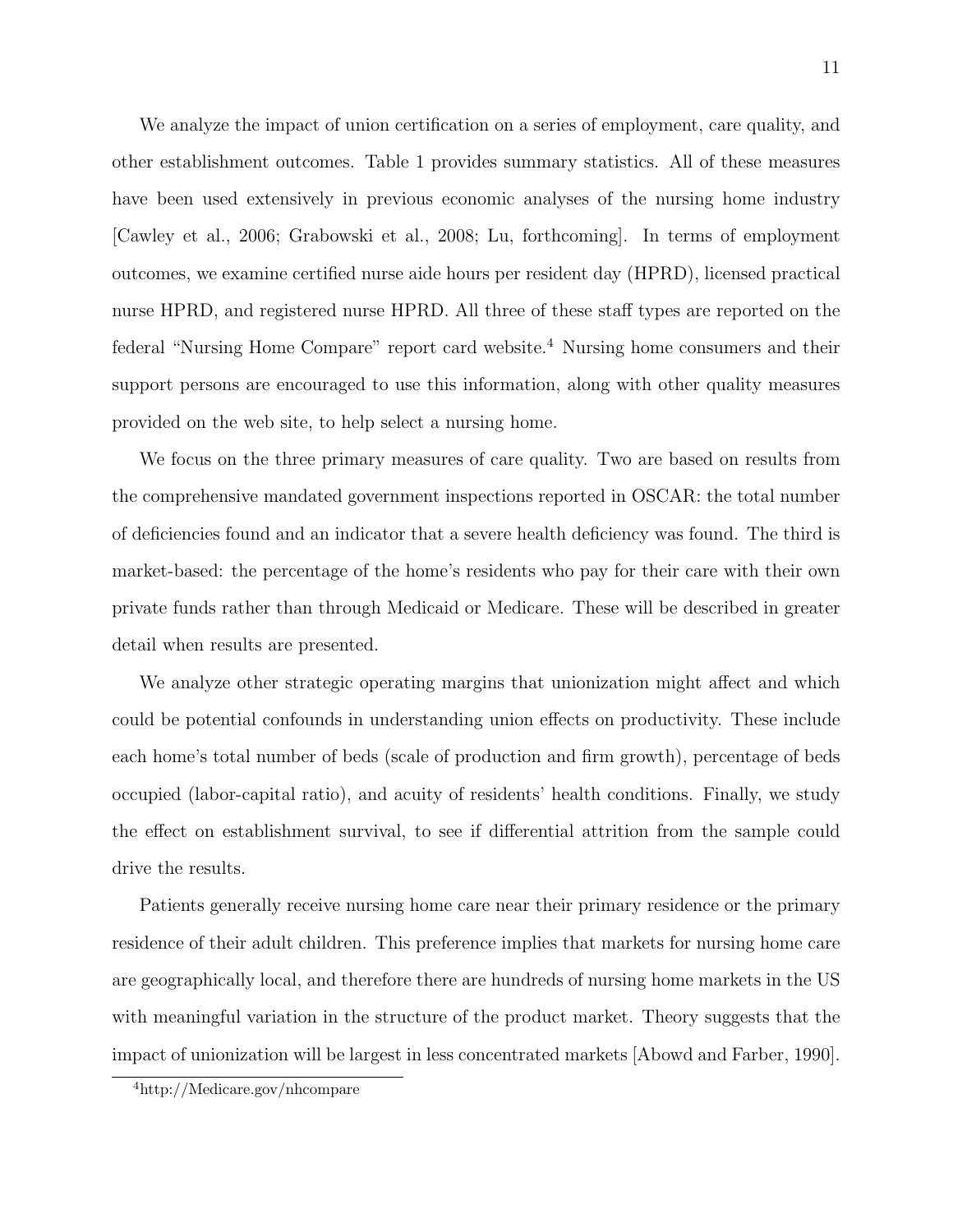We measure market competitiveness with an Herfindahl-Hirschman Index (HHI) based on nursing homes' shares of total beds in its county. Virtually the whole range of possible HHI values is observed in the data. Basing HHI on a home-specific, 25-mile radius market does not change results.

Theory also predicts that the impact of the unionization of a given establishment may depend upon penetration of unions into the relevant labor market [\[Booth,](#page-32-0) [1995;](#page-32-0) [Hirsch and](#page-34-0) [Addison,](#page-34-0) [1986\]](#page-34-0), though the relationship is complex and the empirical implications ambiguous. We can explore this empirically as we have variation across markets in nursing home union density and can estimate unionization effects as a function of geographic market union penetration. Neither the CMS data nor any other prior national data set distinguishes union from nonunion nursing homes. So, we construct measures of unionization status for each nursing home facility at each point in time from the NLRB and FMCS data [\[Sojourner et al.,](#page-36-1) [2011\]](#page-36-1). Union market share is measured as the percentage of beds in the same county that are in unionized homes.

Over the last several decades most states have instituted some form of nurse staffing ratio regulation with significant variation across the states in both the timing of implementation and requirements of the regulations. Most of these regulations specify RN and LPN ratios with significant variation across the states in both the amount of  $RN/LPN$  supervision and the direct care staffing requirements [\[Harrington,](#page-33-9) [2008\]](#page-33-9). In so far as these regulations are binding, they may limit the ability of nursing homes to adjust to wage increases by focusing adjustments on the NA staff. For this reason, we examine the role of these state regulations in mitigating the impact of unionization.

Additionally, the length of time a union has had to operate in a nursing home may affect its ability to have effects. Our data allows us to stratify the sample by length of time since certification in order to explore this possibility.

Sample Selection Criteria. The NLRB and FMCS data cover only private (i.e., nongovernment) nursing homes. Thus, we exclude government-owned facilities (about 8 percent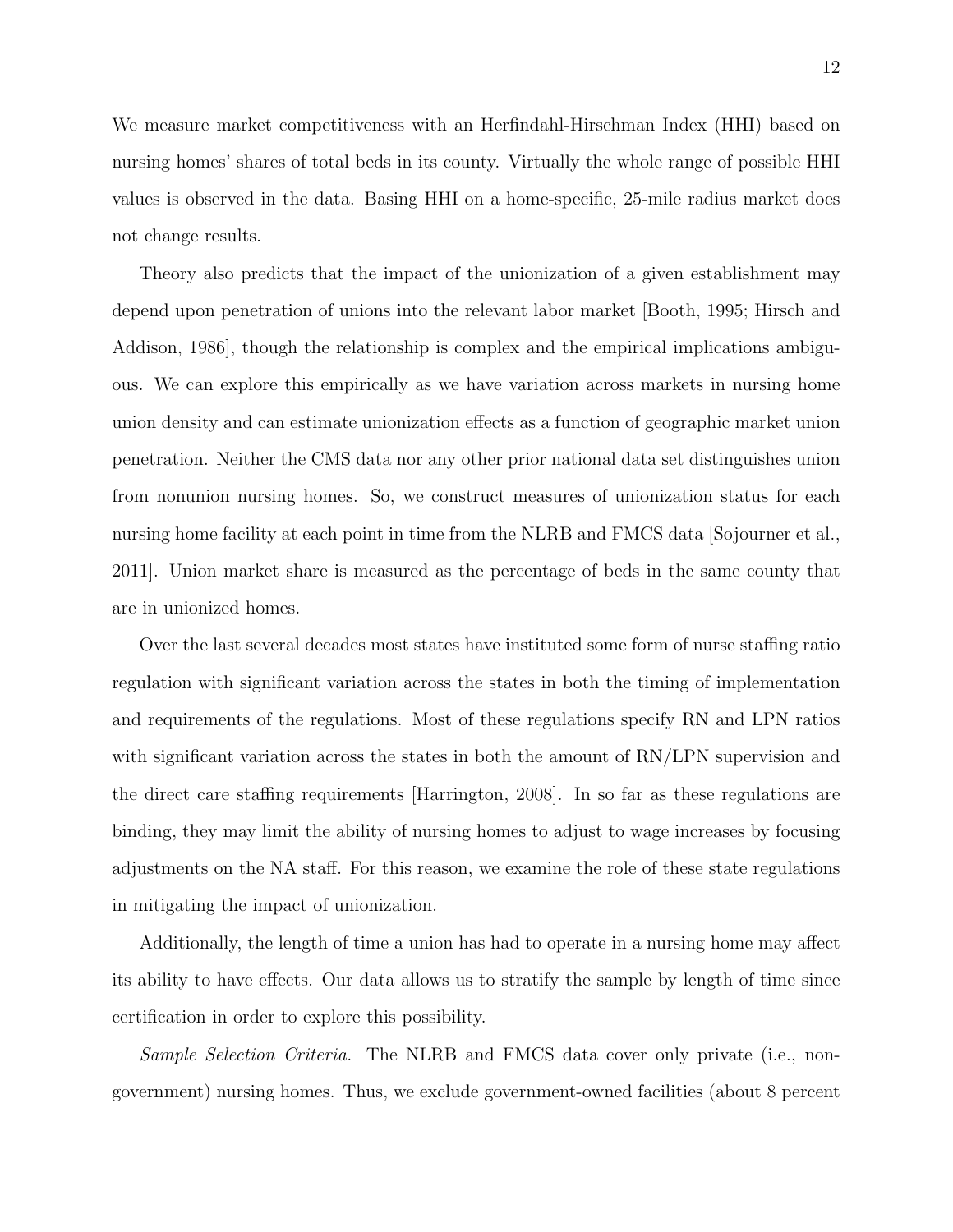of total) from the establishment-level analysis. Our resulting sample consists of 22,357 unique licensed facilities; 14,556 were in operation in 1992, and 15,638 facilities in 2002. In our data, 2,088 facilities had at least one certification election between 1978 and 2001. Of these, 1,375 (66 percent) homes had at least one election where a union won. In the other 713 facilities with elections, the elections went against the union.

In the regression discontinuity analysis, we focus on NLRB certification elections that meet the following criteria:

- 1. At least 20 individuals voted. This minimizes the risk that the exact outcome could be perfectly controlled by the company, the union, or workers. This would undermine the quasi-randomization across the vote-share threshold [\[DiNardo and Lee,](#page-33-1) [2004;](#page-33-1) [Lee and](#page-34-7) [Lemieux,](#page-34-7)  $2010$ <sup>[5](#page-12-0)</sup>
- 2. Occurred after at least one inspection report is observed in our OSCAR data for that home. The OSCAR data start in 1993. The last NLRB election in our data is from 2002. Therefore, all elections we consider occur in 1993-2002. The requirement of at least one pre-election OSCAR observation ensures our ability to use pre-election home characteristics for two important purposes [\[Lee and Lemieux,](#page-34-7) [2010\]](#page-34-7). First, we can test for pre-election discontinuities in this rich set of baseline observable home characteristics. If such discontinuities were evident, this would cast doubt on the validity of the identifying assumptions. As these are the post-election outcomes of interest, it is very useful to see whether there were discontinuities prior to the election. Second, we can include baseline pre-election characteristics as explanatory variables in the analysis of union effects. These are not included to control for selection, but to reduce the variance unexplained influences and increase power, as in analysis of experimental treatment effects.
- <span id="page-12-0"></span>3. First such election observed in a home. Considering multiple elections for the same  ${}^{5}$ [Bajari et al.](#page-32-6) [\[2011\]](#page-32-6) develop an approach appropriate when the forcing variable is a choice variable.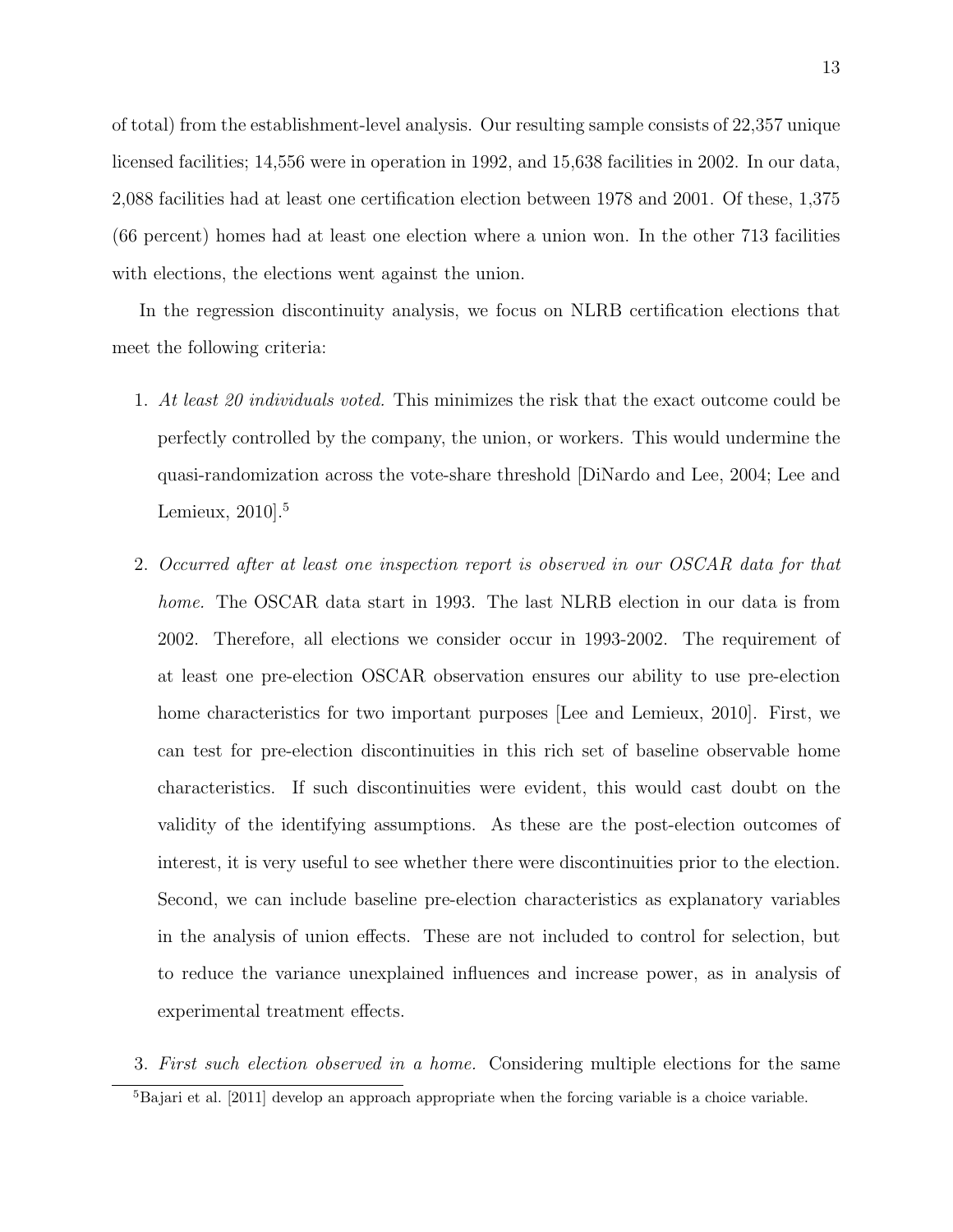home raises a number of conceptual issues. Suppose a union got 49 percent of the vote in a 1996 election and 51 percent in a subsequent 1997 election. For an outcome measured in 1998, is this two years away from a 49 percent election or one year away from a 51 percent election or both? To test for discontinuity in baseline characteristics and for inclusion of baseline characteristics as conditioning variables in estimation it is unclear which year's OSCAR record to use or what dependencies to allow. Focusing on only the first post-OSCAR election in each home sidesteps these thorny issues. We terms this the home's focal election.

Another issue with multiple elections is the possibility that unions or management learn enough through recent elections to manipulate outcome of the election in such a way as to introduce systematic differences across the threshold in unobservables and, thereby, to invalidate the identifying assumption. This concern diminishes as the time between elections extends. We exclude homes that experienced an NLRB election in the five years immediately prior to the focal election in our data.

- 4. In a home without evidence of unionized employees. We do this to clarify interpretation of the "treatment" as a contrast between homes with no unions certified as bargaining agent and any union so certified. We exclude elections in homes that had previously filed notice of intent to bargain with the FMCS, which imply the presence of a union. Because the FMCS records extend back to the late 1970s and we consider elections in the 1993-2002 period, this gives us at least 15 years of history to examine.<sup>[6](#page-13-0)</sup>
- 5. Nursing home that was not publicly owned. Publicly-owned homes have their labor relations regulated through state agencies. Data from the federal NLRB and FMCS

<span id="page-13-0"></span> $6$ We may mistakenly include some long-time union homes in our sample. Homes that: (1) unionized prior to the start of our NLRB data (late 1970s), (2) whose union and management both consistently failed to comply with the FMCS requirement to file a notice of intent to bargain at each contract expiry, (3) had no NLRB election between the start of our NLRB data and the start of the OSCAR data, and (4) had an NLRB election after its first OSCAR observation. This does not undermine the validity of the design; it only moves the treatment a little closer to Dinardo and Lee's definition. Because they analyze all elections in any firm, the treatment is newly-certifying an agent to represent an additional bargaining unit in a home that may or may not already contain unionized workers.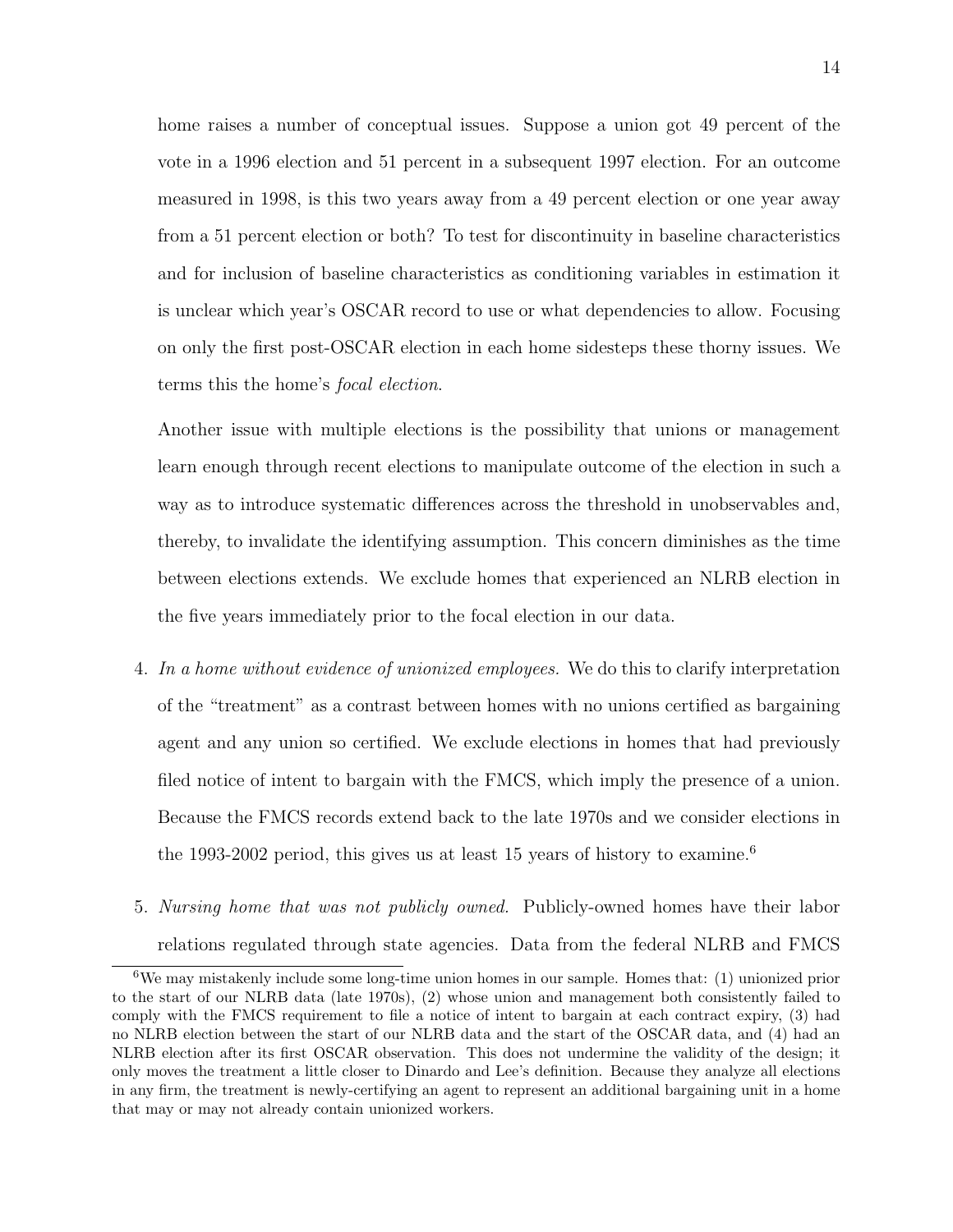do not cover these homes so we would not have accurate measures of the home's unionization status. This makes our estimates relevant to private-sector nursing homes, including both for-profit and not-for-profit, but silent on their effects in public-sector homes.

Applying criteria 1, 3, 4, and 5 yields a sample of 1,846 elections. Applying criteria 2, restricting the sample to the end of the period, cuts this to 627 elections. This is the analytic dataset we use to estimate the parameters.

### 3 Identification

The empirical model we take to the data is essentially identical to the [DiNardo and Lee](#page-33-1) [\[2004\]](#page-33-1) set up, although some differences in data structure require modest adjustments.

Population and timing. We use an unbalanced establishment-level panel. Nursing home facilities are indexed by  $i = 1, 2...I$ . We focus on facilities that experience a union certification election on date  $\tilde{t}_i$ . Home characteristics may be observed on any date in calendar time  $\tilde{t}$ .

Variables. For each home-date, we observe L characteristics of the facility denoted  $W_{it} \in$ R<sup>L</sup>. For the regression discontinuity analysis, observation dates are measured as the time elapsed between an observation calendar date and the date of the home's election. The normalized, elapsed time date of observation is defined as  $t \equiv \tilde{t} - \tilde{t}_i$ . We examine several different outcomes (e.g. employment, quality of care) which we collectively denote  $Y_{it}$ .

The threshold-centered union vote share in the election for home i is given by  $X_i \in$ [−0.5, 0.5]. Union certification is indicated by  $D_i \in \{0, 1\}$ .

Model. Adapting from [Lee and Lemieux](#page-34-7) [\[2010\]](#page-34-7), the empirical model is given by the three equation system: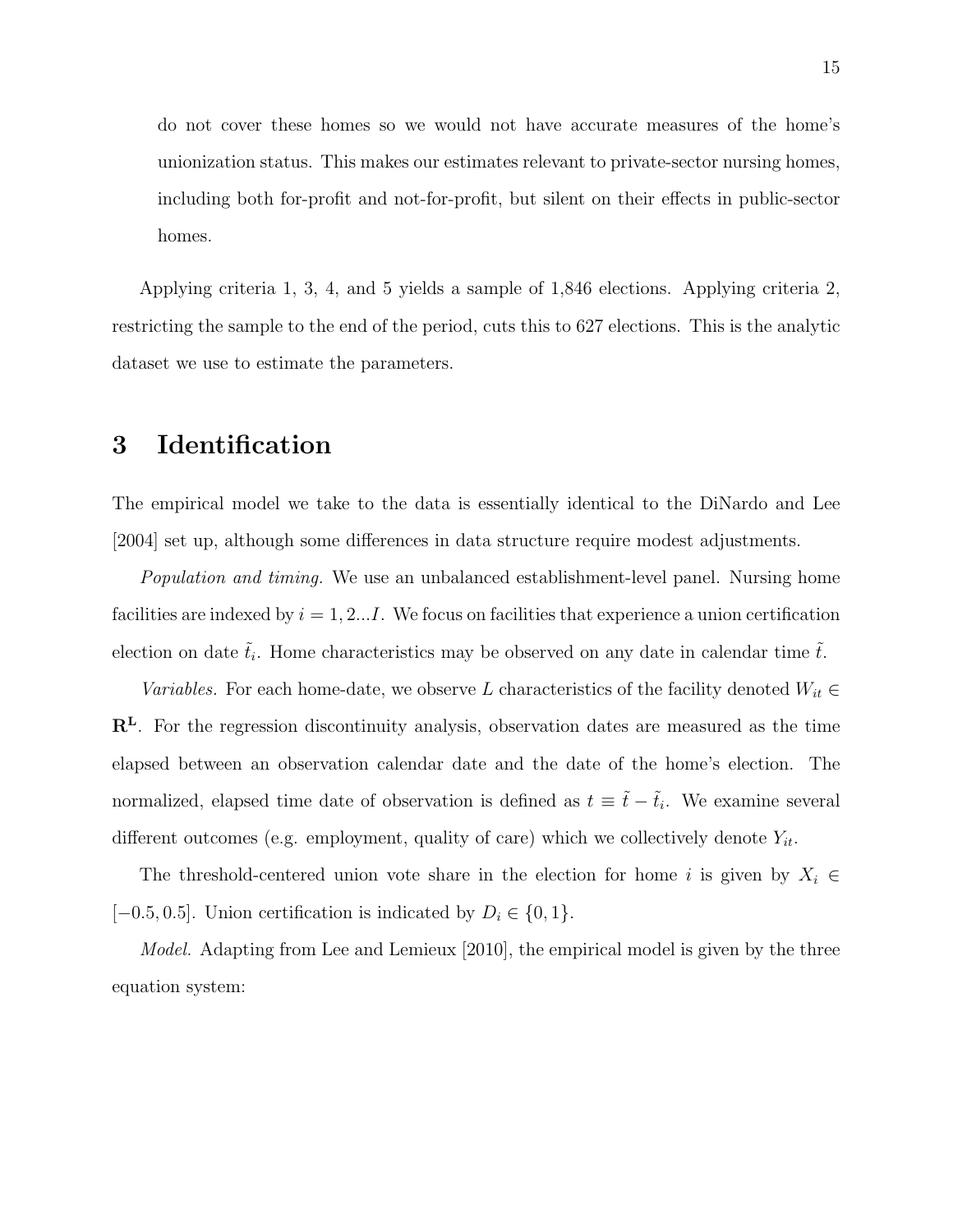<span id="page-15-0"></span>
$$
Y_{it} = D_i \tau + W_{it} \delta_1 + U_{it} \tag{1}
$$

$$
D_i = 1[X_i > 0] \tag{2}
$$

$$
X_i = W_{i0} \delta_2 + V_i \tag{3}
$$

Equation [3](#page-15-0) specifies that the forcing variable, the observed threshold-centered pro-union vote share  $(X_i)$ , depends on observed home covariates at the time of the election  $(W_{i0})$  and unobserved influences  $(V_i)$ . Equation [2](#page-15-0) says that, in homes where vote share exceeds the threshold, a union is certified as the collective bargaining agent of workers. In other homes, no union is so certified.

Equation [1](#page-15-0) defines the outcome vector. It depends on observable characteristics of the establishment and its market  $(W_{it})$ , which can include lagged values of  $(Y, W)$ . For postelection observations  $(t > 0)$ ,  $Y_{it}$  may depend on whether or not a union was certified  $(D_i)$ . In this way,  $\tau$  measures union certification effects.  $Y_{it}$  also depends on unobserved influences  $U_{it}$ .

Identification of  $\tau$  requires that the mean of unobservable influences on outcomes  $U_{it}$  does not shift discontinuously across the threshold. For any  $t$ ,

$$
lim_{x \uparrow 0} E(U_t|W, X = x) = lim_{x \downarrow 0} E(U_t|W, X = x)
$$
\n<sup>(4)</sup>

The validity of this assumption rests on the likelihood that, prior to the election, no systematic difference exists between homes where unions just lose the election  $(x \uparrow 0)$  and homes where unions just win the election  $(x \downarrow 0)$ . Conditional on having a union election and on the election outcome being close, which side wins is determined by idiosyncratic factors — factors that do not influence later outcomes except through the fact that they affect union certification. Within a point on either side of the threshold, this assumptions almost surely holds. However, as a practical matter, obtaining precise estimates requires using information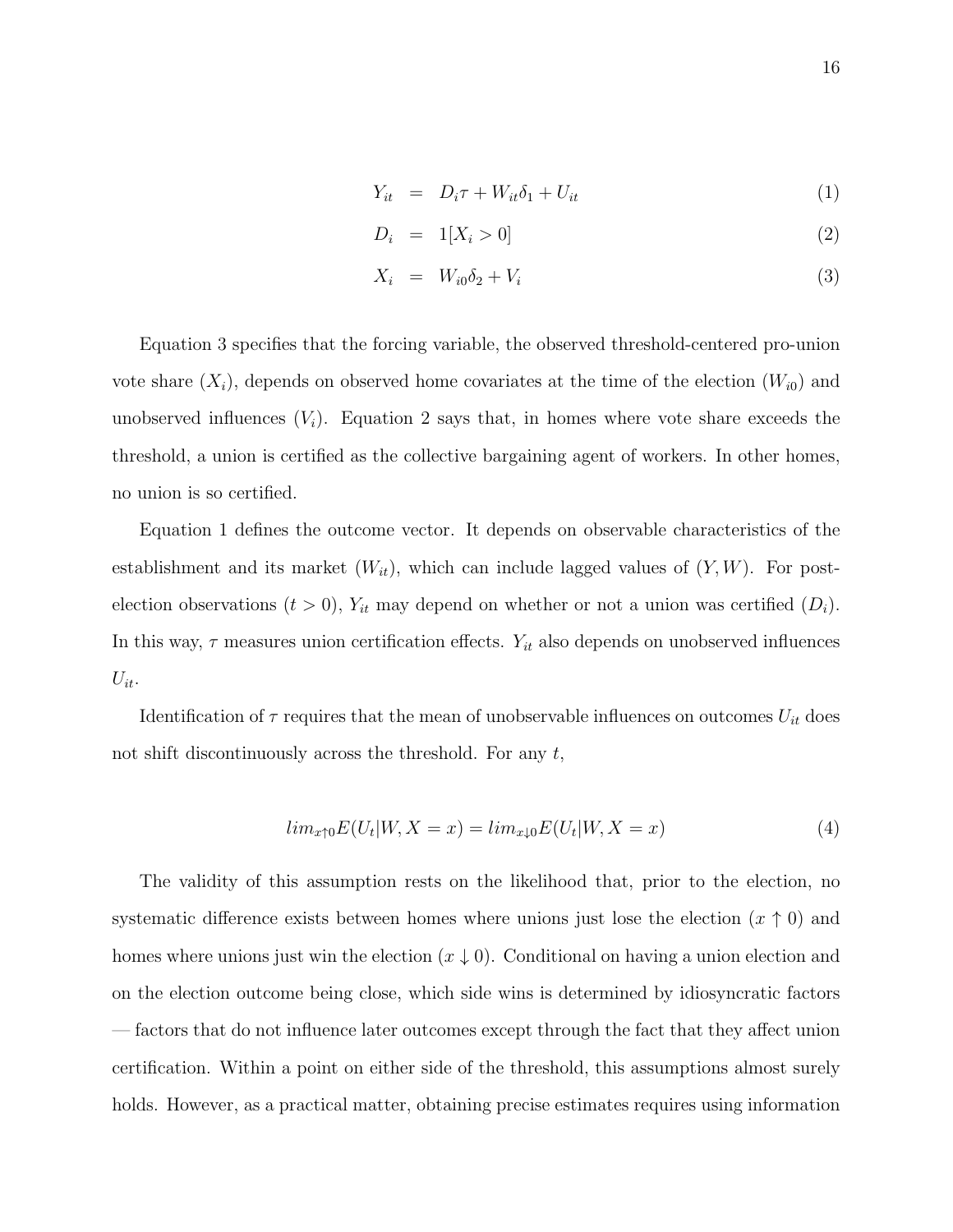from homes with vote shares farther from the threshold, which could introduce bias. For this reason, we provide evidence on the validity and sensitivity of the identification assumption in the Results section.

The probability of union certification is thus discontinuous in  $X_i$ . Homes with very small differences in pre-election characteristics  $(W_{i0}, V_i)$  but with  $X_i$  on opposite sides of the threshold will have different post-election experiences. Above the threshold,  $D_i = 1$ , implying that a union is certified as the collective bargaining agent for at least a subset of workers in the home. The union and management then have a legal duty to bargain towards a first contract. Below the threshold, no such certification or duty is created. Therefore, observed post-election differences in outcomes between homes on either side of the threshold are interpreted as union (certification) effects.

### 4 Summary Statistics and Evidence of RD Validity

The top panel of Table [1](#page-37-0) presents summary statistics for the distribution of vote shares and outcomes in focal elections. On average, unions won elections by 2.9 percentage points and unions won a majority in 55.8 percent of the elections.[7](#page-16-0) Figure [1](#page-46-0) presents the fraction of elections in each vote share bin for the 627 focal elections. The distribution peaks in the first bin above the cut-off.

Test for pre-election discontinuities. The RD design is premised on the assumption that no systematic differences exist in the populations of homes across the threshold before the election. We test this with respect to characteristics observable up to the date of the election. We focus on homes with elections occurring after at least one OSCAR observation is available precisely in order to enable this kind of falsification test. In formal terms, we want to test the joint hypothesis that  $\tau_k = 0$  for all k for  $t \leq 0$ . To facilitate joint hypothesis testing while allowing for possible correlation in errors within home across characteristics (dimensions of

<span id="page-16-0"></span><sup>7</sup>This variable is not raw vote share. It is modified to account for the fact that the support of the raw vote share variable changes mechanically with the number of votes cast [\[DiNardo and Lee,](#page-33-1) [2004\]](#page-33-1). Further, the shares are normalized so that a 50 percent vote share has the value 0.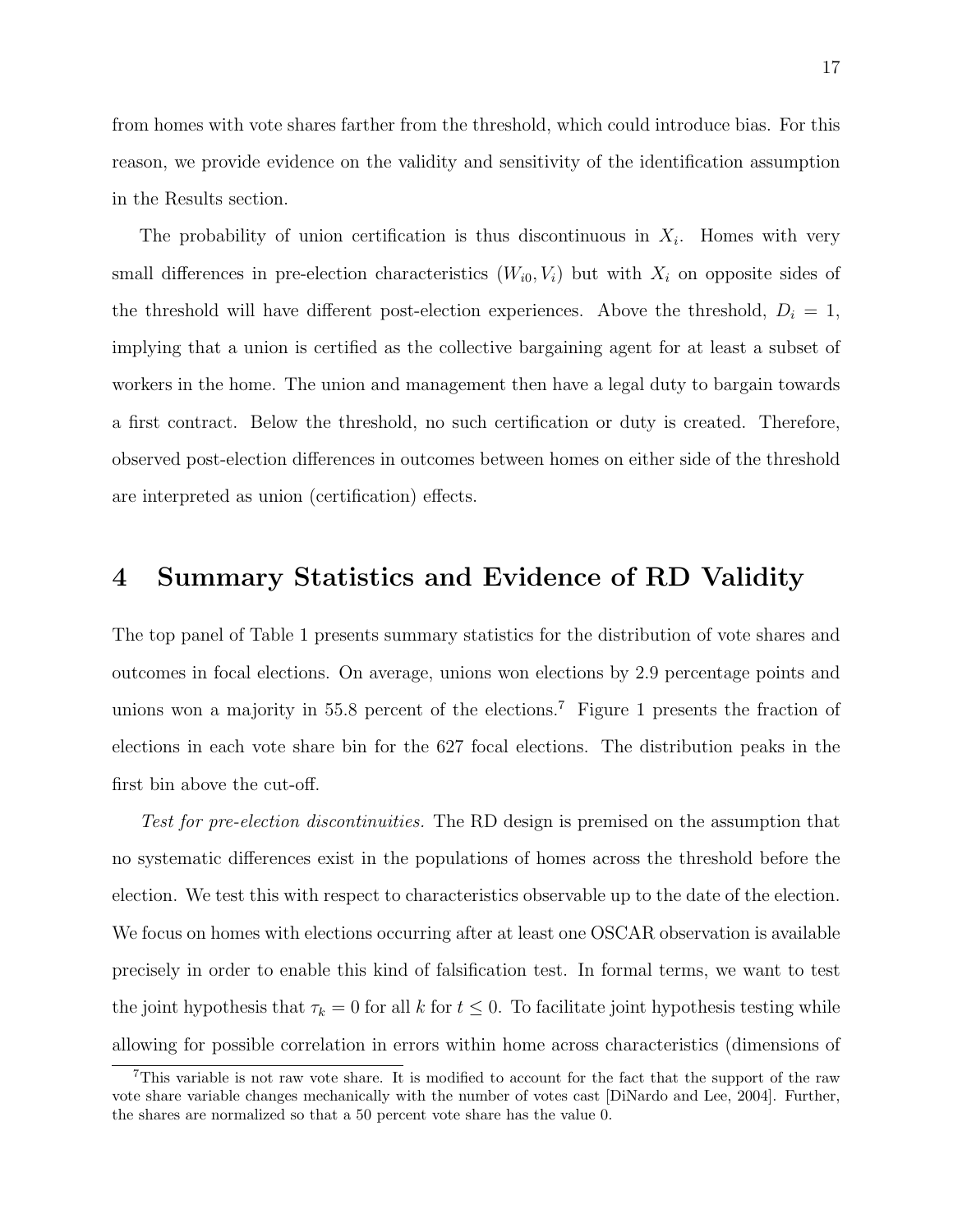Y), we use system (or stacked) OLS [\[Lee and Lemieux,](#page-34-7) [2010\]](#page-34-7).<sup>[8](#page-17-0)</sup> Each observed  $Y_{itk}$  for  $t \leq 0$ is included as an outcome, the 4 parameters for a linear vote share function are interacted with  $k$  indicators so each characteristic is allowed to have a separate vote share function with 4K parameters.

<span id="page-17-2"></span>
$$
Y_{it1} = \beta_{01} + \beta_{11}X_i + \tau_1 D_i + \beta_{21}X_i D_i + \epsilon_{it1}
$$
  
\n
$$
Y_{it2} = \beta_{02} + \beta_{12}X_i + \tau_2 D_i + \beta_{22}X_i D_i + \epsilon_{it2}
$$
  
\n... = ...  
\n
$$
Y_{itK} = \beta_{0K} + \beta_{1K}X_i + \tau_K D_i + \beta_{2K}X_i D_i + \epsilon_{itK}
$$
  
\n(5)

We use only observations from homes that have elections with vote shares close to the threshold, where close is defined as within a given bandwidth  $(h)$  of the threshold. Discontinuity estimates for each characteristic  $(\hat{\tau}_k)$  from this analysis are presented in Table [2.](#page-38-0) In addition to the nursing home characteristics from OSCAR that are the focus of our analysis, we also include two characteristics of the focal NLRB election in order to provide an even stronger test: the logs of bargaining unit size and number of valid votes cast. Columns correspond to different values of h with the final row presents the p-value from the joint hypothesis test. At each bandwidth, the joint hypothesis is not rejected. There is no evidence of systematic differences across the threshold in nursing home characteristics prior to the election.<sup>[9](#page-17-1)</sup>

Certification and unionization. The data speak directly to the effect of NLRB certification. If certification is the definition of the treatment, then we have a sharp discontinuity design because there is basically a one-to-one mapping between which side of the threshold one falls on and whether the NLRB certifies a union as bargaining agent for the workers

<span id="page-17-0"></span><sup>&</sup>lt;sup>8</sup>When we shift to estimating post-election effects in the next section, we present estimates based on nonparametric methods. There, joint hypothesis testing is relatively less important and obtaining unbiased estimates more important. Estimated effects based on parametric functional forms will also be presented in the appendix.

<span id="page-17-1"></span><sup>&</sup>lt;sup>9</sup>Allowing errors to be correlated within home and measure  $ik$  across time t rather than within i across  $kt$  gives similar results.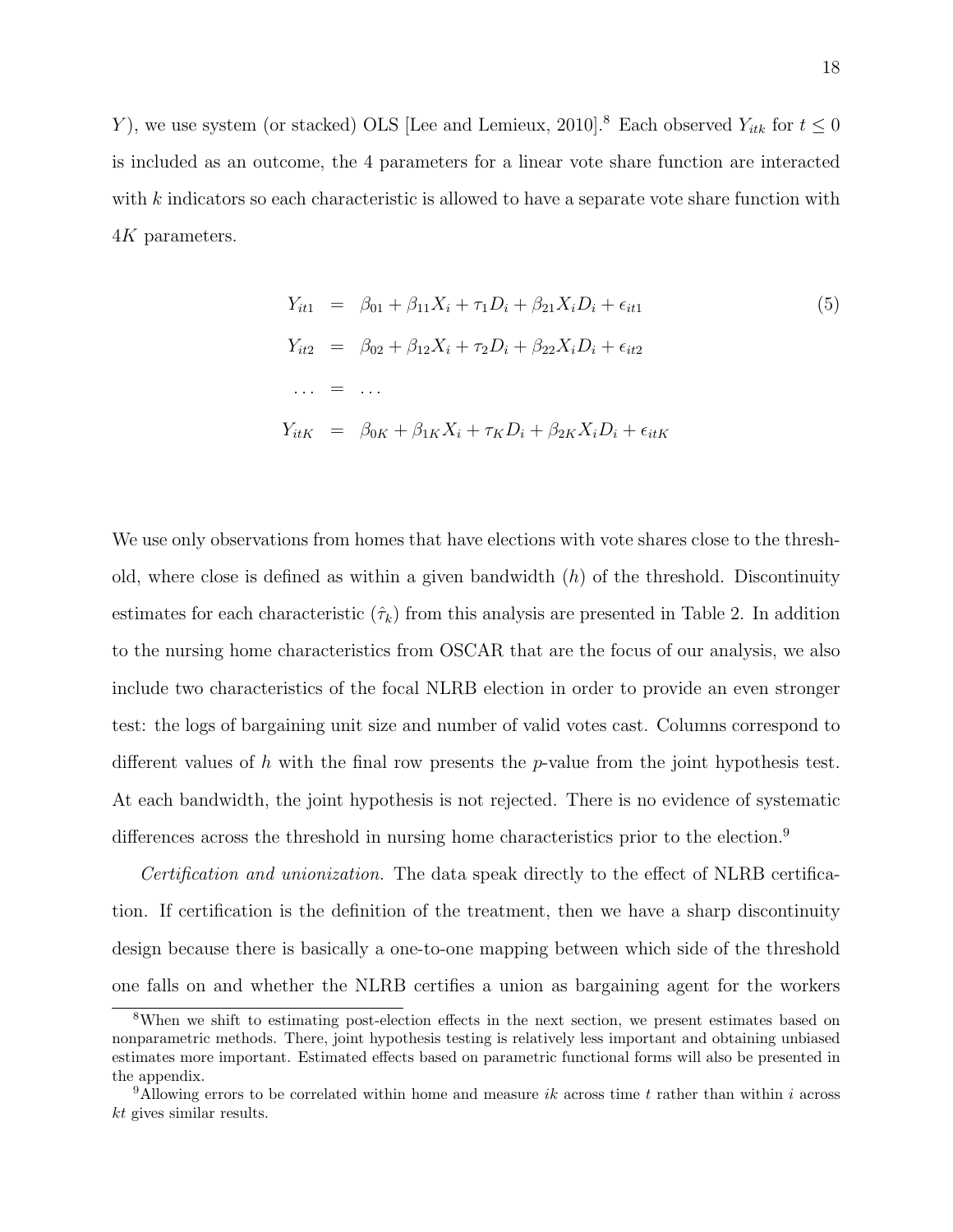in the bargaining unit. Subsequent elections and any unobserved prior elections muddy the waters somewhat, but this interpretation still remains relatively clean. However, certification is not equivalent to unionization.[10](#page-18-0)

There is evidence that certification raises the probability of unionization. FMCS notices give reliable measures that a union is present, although absence of such notices is not a reliable indicator of union absence. In all private firms, the union and company have a duty to file notices of intent to bargain at least 30 days prior to contract expiry. These are filed only if a union contract is in place.<sup>[11](#page-18-1)</sup> In the health care industry uniquely, firms are also required to file notices of intent to bargain for first contracts. These notices are filed subsequent to a union election victory but prior to signing an agreement. In some cases, the parties fail to reach agreement on an initial contract, the union dissipates, and the firm may remain nonunion. To try to separate these notices and isolate those pertaining to existing unions only, we study an indicator of having an FMCS notice filed more than a year post-election.

For each home, we consider whether it had any FMCS notice of intent to bargain filed subsequent to the focal election. Figure [2](#page-47-0) presents evidence that homes' likelihood of filing FMCS notices of intent-to-bargain is discontinuous at the threshold. Because non-filing could be due to either failure to reach first contract or filing noncompliance, the post-oneyear filing rate is a lower bound on the discontinuity in unionization generated by crossing the certification threshold. Over 40 percent of homes where unions won the focal election

<span id="page-18-0"></span><sup>10</sup>Slippage can occur in both directions. On one hand, achieving NLRB certification is no guarantee that a union will take root at a firm. Though the parties have a duty to bargain, they are not legally obligated to reach an agreement and in a sizable minority of cases, they do not [\[Bronfenbrenner,](#page-32-7) [2003\]](#page-32-7). In these cases, support for unionization may wither and the home remain nonunion. This would work against finding a union effect and is analogous to noncompliance with an assignment to treatment. On the other hand, especially in recent years, many unions organize outside the NLRB election process. These homes are not directly relevant to the RD analysis carried out here but are indirectly relevant in two ways. First, if an FMCS notice is subsequently filed in a home that organizes outside the NLRB process, the home is counted as union for the purpose of measuring the market's union density for nearby homes that later experience elections. Secondly, if unions form outside the NLRB process in homes where unions previously lost NLRB elections, this would also diminish the chance of finding a certification effect as it is analogous to noncompliance with an assignment to control.

<span id="page-18-1"></span> $11$ Though it may not always be filed when contracts are in place as compliance is not perfect. Further our data may sometimes miss a match even when filed.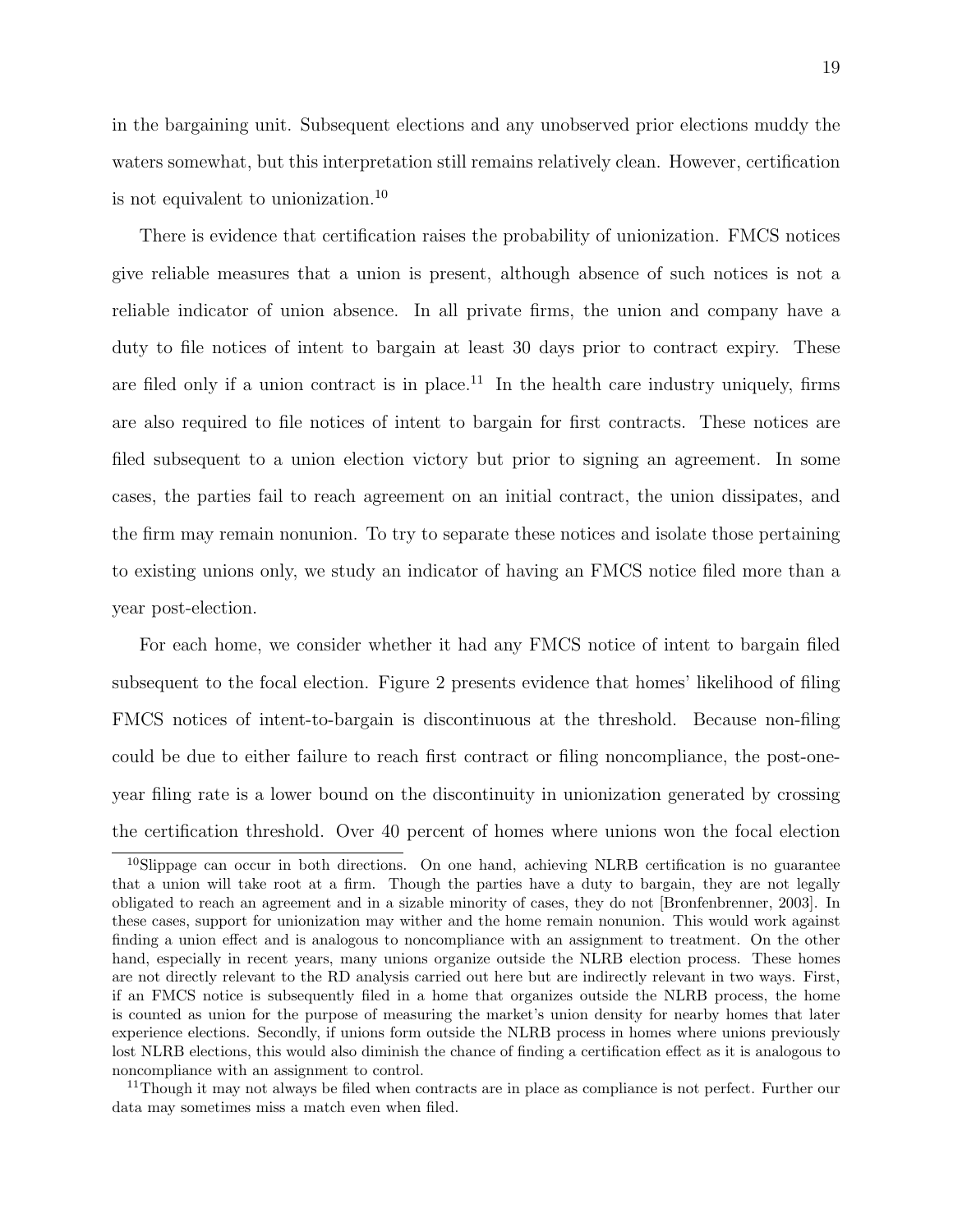had such filings while less than 20 percent of those where unions lost focal election did, presumably where unions formed through subsequent campaigns. If FMCS notices filed in the first post-election year are included, the discontinuity is substantially larger.

The cleanest interpretation of the RD estimate is as the effect of NLRB certification. Because certification raises the probability of unionization and is unlikely to have effects through other channels, the sign of the certification effects in these firms should be the same as the the sign of unionization effects. Our primary results come from signing effects so we use the terms certification and unionization effects interchangeably. However, the magnitude of effects of unions taking root in firms may be larger. An alternative interpretation of the results would be as intent-to-treat effect with noncompliance.<sup>[12](#page-19-0)</sup>

In sum, our analysis of the data indicates that the RD approach is valid as there is no systematic discontinuity in nursing home characteristics prior to the certification election. Further, the data also indicate that, in fact, union certification strongly increases the likelihood that union contracts exist in the future.

### 5 Estimated Effects of Certification

We now turn to estimating the effect of a union winning NLRB certification across a range of outcomes using the panel of post-election observations. In the post-election sample, the median elapsed time is 4.7 years, with an average of 5.0 years and a standard deviation of 3.3 years. For each outcome k, we estimate the discontinuity  $\tau_k$  in the expected value of characteristic  $k$  across the threshold and interpret this as the effect of certification on that characteristic. For each  $k$ , we present estimates from a variety of specifications to assess sensitivity.

Employment and Wages. Table [3](#page-39-0) presents estimates of the post-election discontinuity in each characteristic using local linear regression with optimal bandwidth choice grounded in

<span id="page-19-0"></span><sup>12</sup>We refrain from fuzzy RD analysis due to concern about measurement error in the union "treatment" measure.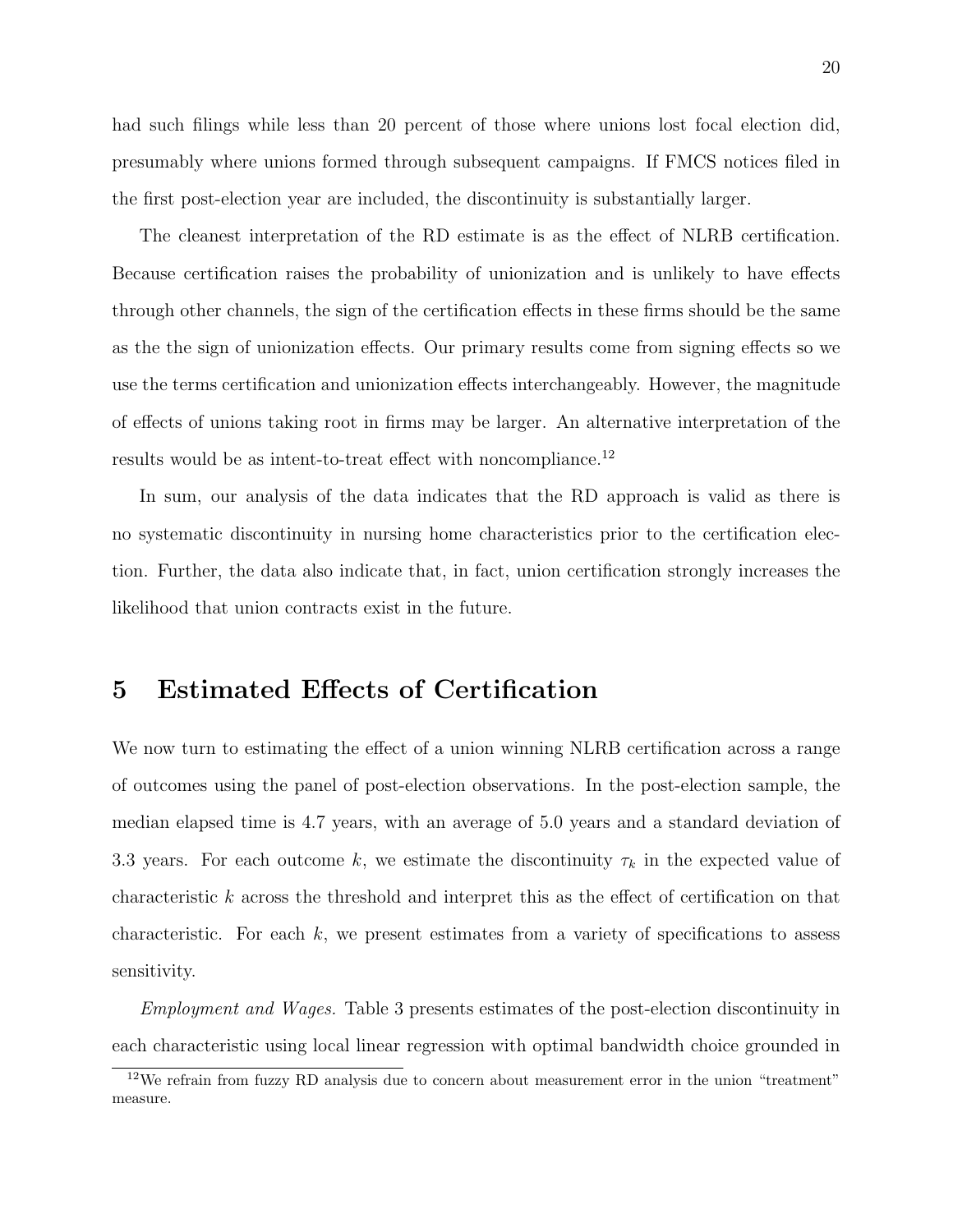asymptotic theory [\[Imbens and Kalyanaramang,](#page-34-8) [2009\]](#page-34-8). This approach is attractive because it does not rely on an ad hoc choice of bandwidth or assumptions about a particular parametric relationship between vote share and the expectation of the outcome. In order to allow for the possibility of errors correlated within home across observations, we estimate standard errors using a home-clustered bootstrap (M=200).

As described in the upper-left corner of Table [3,](#page-39-0) the estimated effect of union certification on nurse's aide staffing levels (NA HPRD) is -.311 (0.116). This suggests that, in the years following elections, homes where unions just win elections have almost a third of an hour (18.7 minutes) less nurse's aide staffing per resident day compared to homes where unions just lost elections. The mean level of NA staffing in the post-election sample is 2.12 HPRD (Table [1\)](#page-37-0). Therefore, union certification is estimated to reduce NA staffing levels by about 15 percent ( $\approx \frac{0.311}{2.12}$ ).

As one might do in an experimental setting, we can include additional pre-election conditioning variables to improve precision. Although specification A conditions only on vote share, specification B conditions also on each home's pre-election mean NA HRPD. Specification C conditions also on the pre-election means for the full vector of other OSCAR characteristics. As in an experiment, we would expect point estimates to remain stable and standard errors to fall. This is largely what we see and provides further evidence of the discontinuity design's credibility. The estimate for NA staffing is very stable across alternative conditioning sets. The estimate from specification B is  $\hat{\tau} = -.360$  (0.118) and from C is -.300 (.118). Stability across specifications holds for almost all outcomes and subsamples.

For completeness and robustness, Figure [3](#page-47-1) presents an analysis for the NA HPRD outcome graphically. Homes are grouped into vote share bins of width 5 percent. Only those with vote shares between 15 percent and 85 percent are included in order to reduce bias from including homes far from the 50 percent threshold. The pre-election observations are considered separately from the post-election observations. The former help test for pretreatment discontinuity at the threshold, which would arouse suspicion about the identifying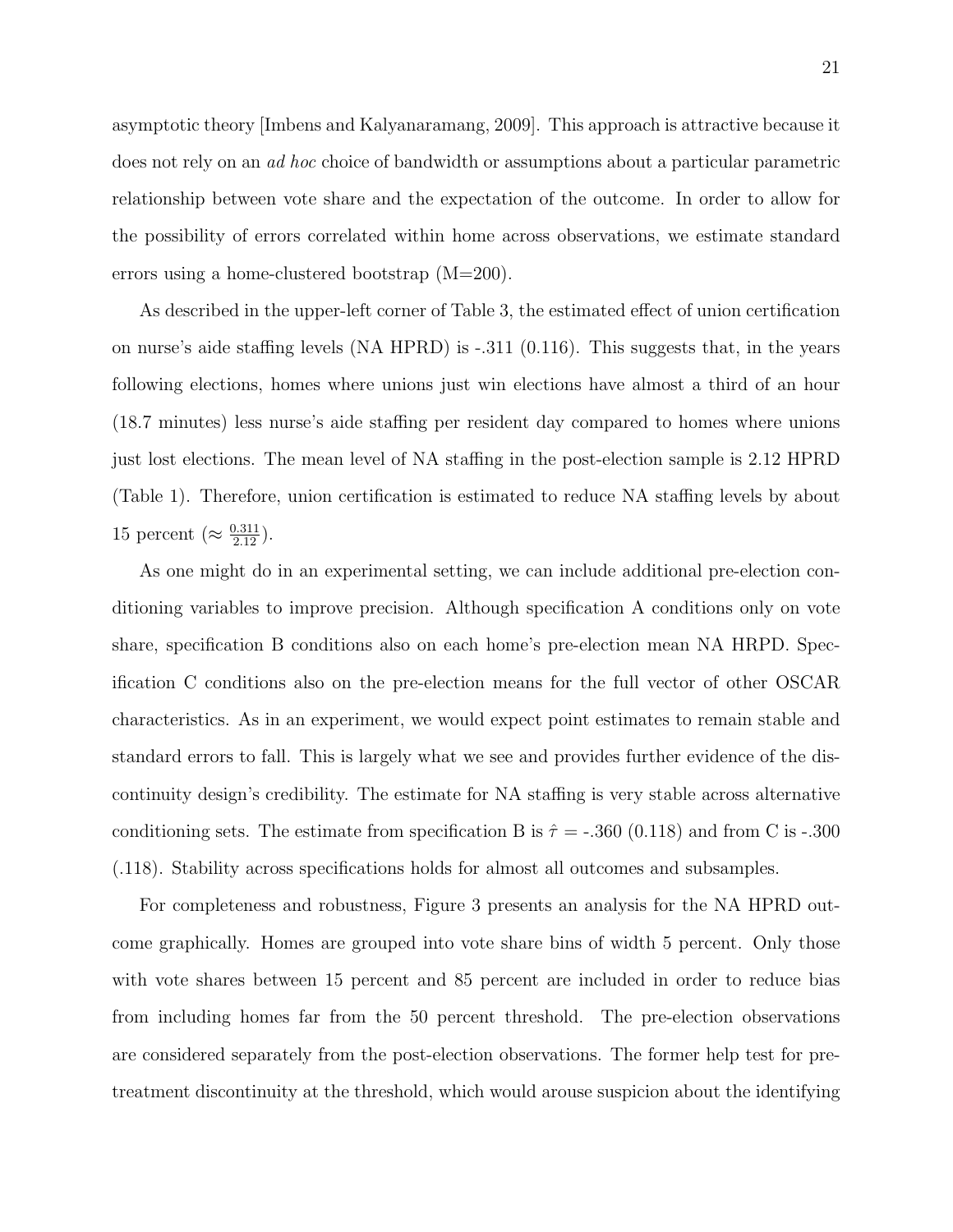assumption. The latter helps assess the union certification effect. The conditional mean as a function of vote share is somewhat noisy, likely due to relatively small sample sizes. The graph also presents estimates of  $\hat{\tau}$  at the threshold using a parametric conditional mean assumption. Piecewise quadratic functions of vote share are allowed on either side of the threshold. Prior to the election, the discontinuity is small and insignificant: -0.049 (0.145). Looking at observations after the election, the discontinuity is large and significant: -0.248  $(0.102).^{13}$  $(0.102).^{13}$  $(0.102).^{13}$ 

Evidence suggests sizable negative effects of certification on the employment levels for registered nurses (RN) as well. The preferred specification C produces an estimate of - 0.211 (0.125). Because the average RN HPRD is only 0.503, this is a very large percentage reduction from certification, on the order of 40 percent fewer RN HPRD in homes where the union just won the election. Although the effect on LPN hours is estimated to be small and not significantly different than zero, the signs are consistently negative.

Taken together, these three direct care staffing level outcomes suggest that unionization leads to reduced staffing level in nursing homes. This presumably occurs because they raise wages and compensation costs through collective bargaining. Faced with higher prices, firms reduce demand. Because the OSCAR does not contain wage data, it is not possible to develop direct evidence on this price mechanism.

To develop additional evidence on this central question, we draw on the Current Population Survey from 2003-2009 to estimate union wage premia for NA, RN, and LPNs in the nursing home industry. If the negative union effects on nurse aide and registered nurse employment are being driven by positive union effects on compensation, we would expect to estimate a positive union wage premium among such workers. Although the unit of analysis, sample, and research design are all different in this exercise compared to the regression

<span id="page-21-0"></span><sup>&</sup>lt;sup>13</sup>Analogous graphs for the other outcomes are available in Figures ?? through ?? in the Web Appendix at https://sites.google.com/site/aaronsojourner. Further, estimated effects for each outcome under a range of assumed parametric functional forms and bandwidths are presented in Tables ?? through ?? in the Web Appendix. Results are generally stable though the graphs show that many of the conditional mean functions are noisy.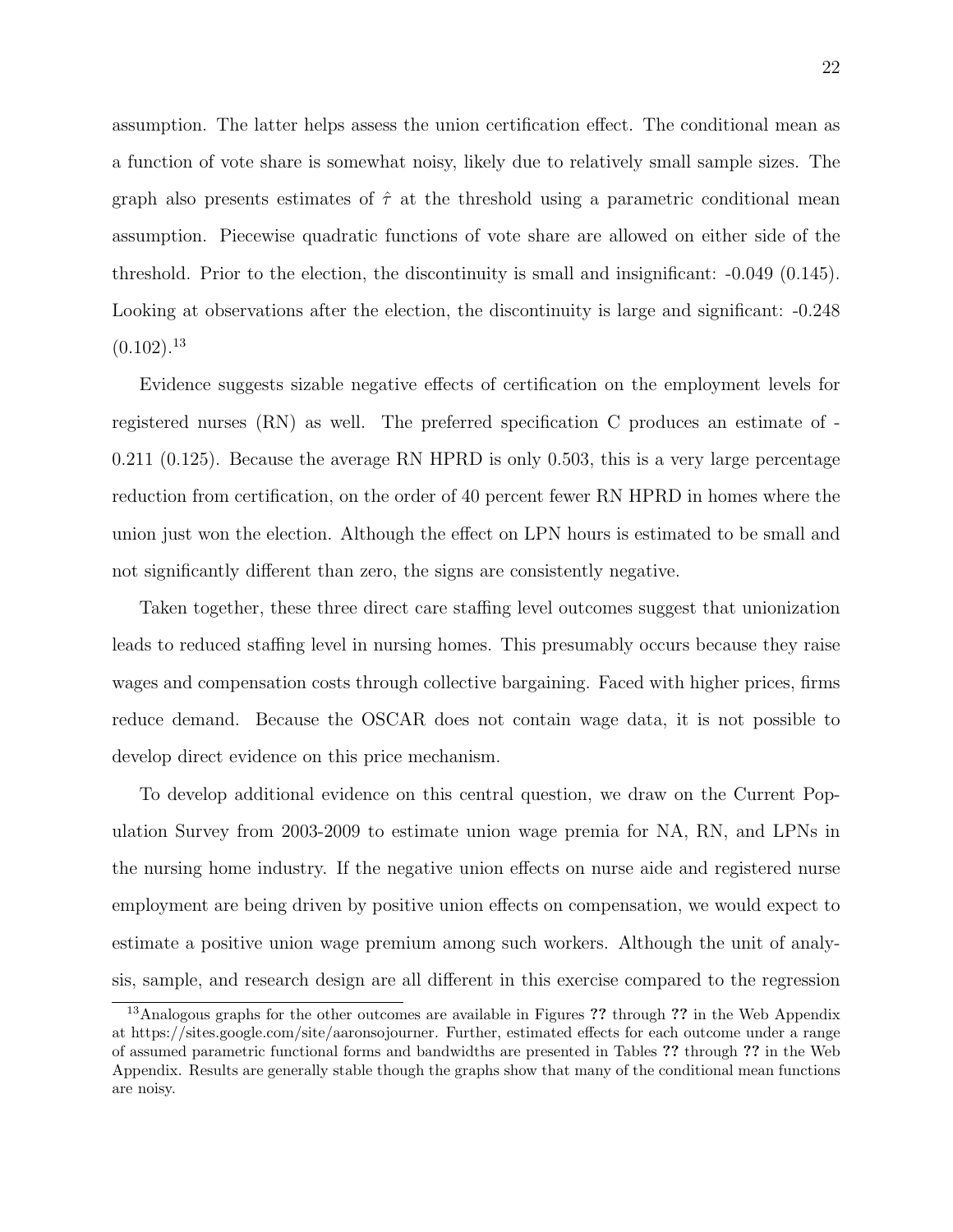discontinuity approach, it yields interesting, suggestive evidence.

The estimates are remarkably consistent with the employment effects from the regression discontinuity analysis. Unionization is associated with sizable and statistically significant wage premia for nurse aides 14.8 (1.8) percent and registered nurses 8.5 (4.3) percent. This is consistent with negative union effects on employment for these occupations, although this moderate positive RN wage effect alone would not be expected to drive such a large negative RN employment effect. Further, the lack of a wage premium, estimated at 2.4 (5.3) percent, for LPNs is also striking. It is consistent with the lack of an LPN employment effect in the regression discontinuity design.[14](#page-22-0)

Aside from differential wage effects, federal minimum staffing requirements could also be part of the explanation. Federal law requires all of these homes to have an RN on duty at least 8 hours every day and to have a licensed nurse (RN or LPN) on duty the rest of the time. However, federal law has no requirements regarding NAs. Therefore, any nursing homes employing RNs more than 8 hours per day, when faced with increases in RN wages might substitute towards LPNs, even if LPN wages also increase.

Productivity. What do these results imply about the effect of unions on productivity? If productivity is measured as output (resident-days of care provided) per labor hour, then productivity went up after union certification.<sup>[15](#page-22-1)</sup> The inverse of this is built directly into our staffing level measures, which measure staff hours per resident day. Because the effects on all three types of labor are nonpositive and some are significantly negative, this suggests that productivity, as measured by output per hour of labor, increased.

Given that the nursing home literature generally links staffing levels to care quality, one might expect the decline in staffing levels to have a deleterious impact on the care quality. If

<span id="page-22-0"></span><sup>&</sup>lt;sup>14</sup>Summary statistics by occupation are provided in Table ?? and more details on the wage premia estimates in Table ?? of the Web Appendix. [Hirsch and Schumacher](#page-34-9) [\[1998a\]](#page-34-9) also found a larger union wage premium for nurse aides than for RNs or LPNs in their study of health care occupational premia using the 1973- 1994 CPS, though they did not focus exclusively on nursing homes. It also echoes a common finding of larger premia for lower-skilled occupations [\[Freeman and Medoff,](#page-33-0) [1984;](#page-33-0) [Blanchflower and Bryson,](#page-32-8) [2004\]](#page-32-8) and lower-paid workers [\[Frandsen,](#page-33-7) [2010\]](#page-33-7).

<span id="page-22-1"></span><sup>&</sup>lt;sup>15</sup>Lacking wage data we cannot measure the effect of unions on productivity measured as output per labor dollar.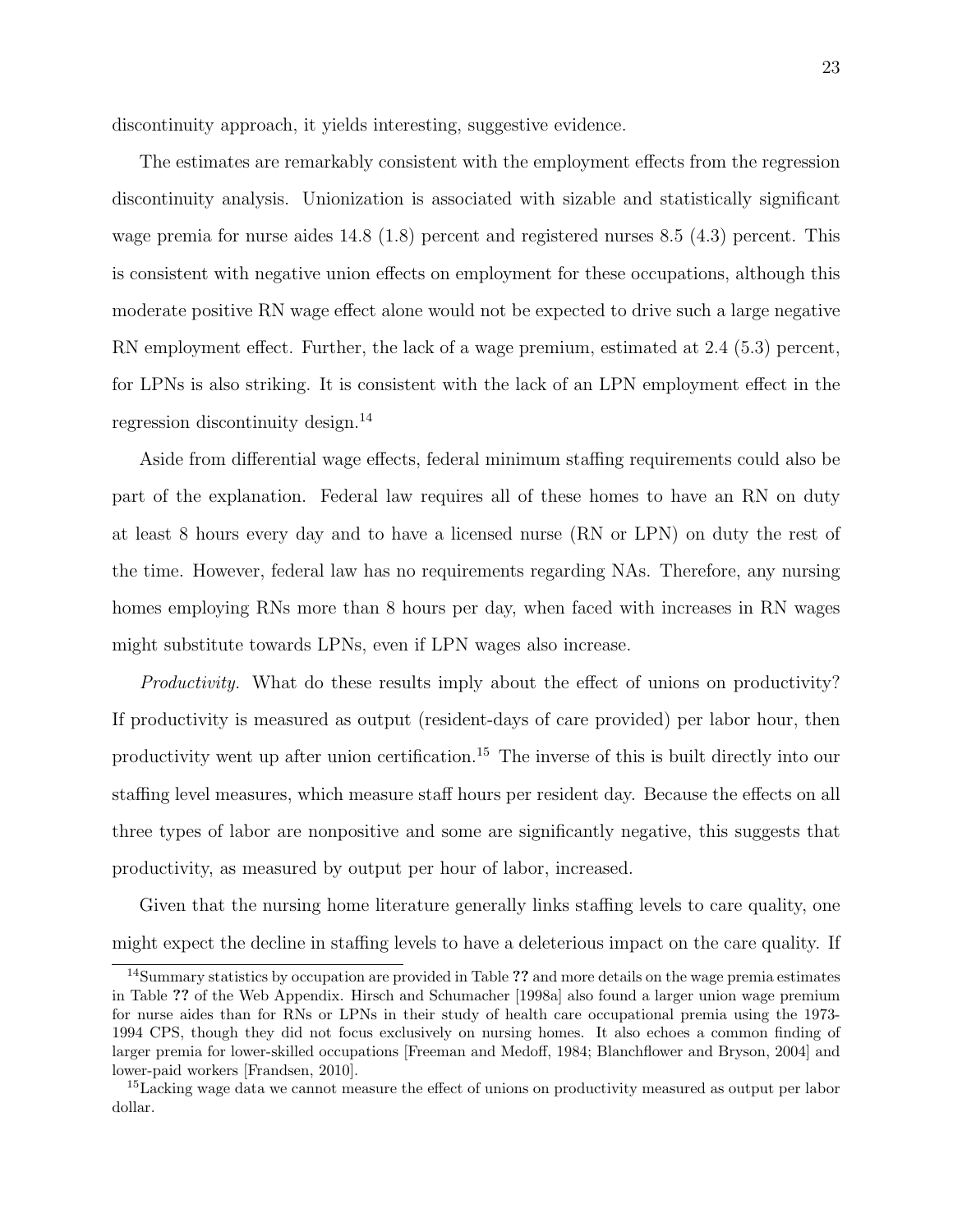so, it may be that unions reduce quality-adjusted productivity. For this reason, it is essential to assess the union impact on quality.[16](#page-23-0)

Quality. As Table [3](#page-39-0) reports, we find no evidence of an impact on average care quality, suggesting that labor productivity increased enough to offset the reduction in staffing levels per resident. We offer evidence from a rich, reliable set of measures of care quality. Under the direction of CMS, state surveyors use 175 consolidated measures encompassing structural, procedural, and outcome measures of quality to assign deficiencies during the regular inspection of nursing homes that are reported in the OSCAR data. As is common in the nursing home literature, we examine both the total number of survey deficiencies and an indicator for the presence of a severe health inspection deficiency. Several alternative remedies could be imposed on facilities that receive a high number of deficiencies. These punishments include civil money penalties, denial of payment for new admissions, state monitoring, temporary management, immediate termination, and other approaches. Beyond their importance as a government oversight mechanism in monitoring nursing homes, deficiencies have long been used as an approximation for nursing home quality and are widely thought to depend on staffing levels [\[Konetzka et al.,](#page-34-10) [2004\]](#page-34-10). Finally, the federal government has made information on the number of deficiencies assigned to each certified facility nationwide available to consumers on its "Nursing Home Compare" web site. No significant effects were found on the total number of deficiencies nor on the presence of a severe deficiency, and their signs are opposite suggesting no consistent pattern.

Further, there is no significant effect on homes' percentage of private-pay residents, those who are likely more responsive to and demanding of care quality. Although the Medicaid program is the dominant payer of nursing home services (accounting for about 50 percent of

<span id="page-23-0"></span><sup>16</sup>An obvious empirical strategy one might consider is to estimate the parameters of a production function in an RD framework. We decided not to pursue this possibility. In our context, at a minimum, we would want to specify an empirical quality production technology that allows for a hierarchical organizational structure [\[Simon and Barnard,](#page-36-4) [1976;](#page-36-4) [Williamson,](#page-36-5) [1967;](#page-36-5) [Rosen,](#page-36-6) [1992\]](#page-36-6) and an additional, correlated technological unobservable beyond unobservables that affect union certification [\[Olley and Pakes,](#page-35-8) [1996\]](#page-35-8). To the best of our knowledge, no one has estimated such a model. Even if estimating such a model were feasible given our data, it is beyond the scope of this paper to develop and estimate such a model.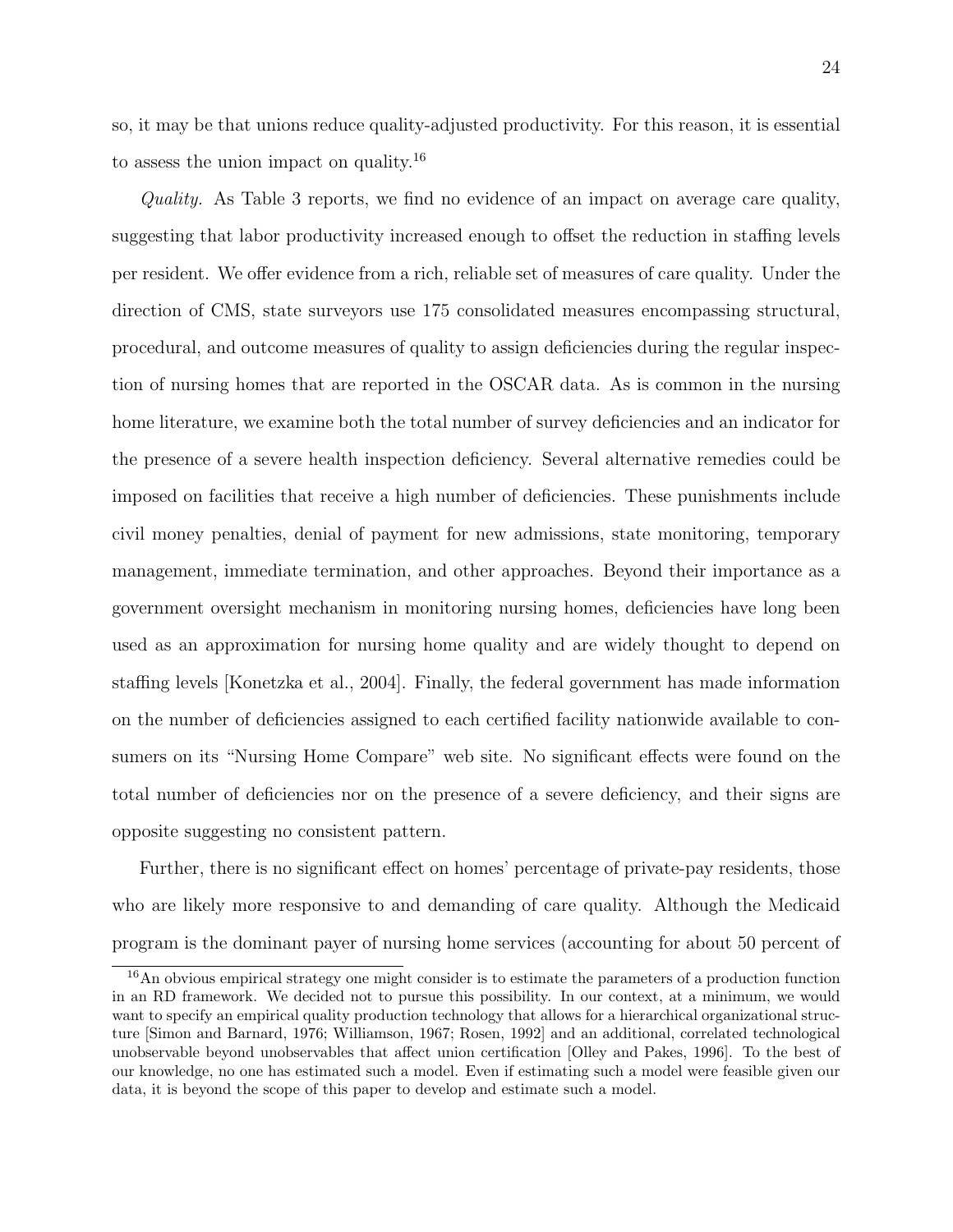expenditures and roughly 70 percent of bed-days), private-pay residents are associated with higher profit margins relative to Medicaid residents and are therefore an important signal of facility resources [\[Mor et al.,](#page-35-9) [2004\]](#page-35-9). To the extent that nursing homes compete to attract these higher margin clients by offering higher quality care, percentage private-pay can be taken as a market-based proxy for care quality. If unions have negative effects on quality, it would be expected to show up as a negative effect on percentage private pay.

Other strategic margins. If unionization leads homes to shift to a less severe case mix and the work becomes easier, then this might be confounded for a productivity increase. To assess this possibility, we study the effect of union certification on a facility acuity index, which measures the residents physical functioning level by incorporating both an activities of daily living index and the proportion of residents requiring special treatments. There is no evidence of a significant difference in residents' average acuity.

We also examine effects on total number of beds (establishment size or scale of production) and the percentage of beds occupied (measuring operating efficiency), both of which measure potential adjustments to labor-capital ratios. We observe no significant effect of certification on either the total number of beds nor the occupancy rate.[17](#page-24-0)

Digging even deeper, we estimate union effects on seven specific proxies for care quality that are particularly sensitive to labor quality, that represent potential ways to use (or misuse) technology to substitute away from high quality staffing, or are direct evidence of lower quality care [\[Cawley et al.,](#page-32-4) [2006\]](#page-32-4).<sup>[18](#page-24-1)</sup> Each has legitimate, medically-appropriate levels, but union effects on the percentage of residents in any of these seven conditions would suggest

<span id="page-24-0"></span><sup>&</sup>lt;sup>17</sup>We also investigated the direct impact of unionization on the number of residents and found no significant effect.

<span id="page-24-1"></span><sup>&</sup>lt;sup>18</sup>Urethral catheterization can lessen the need for staff to assist with toileting, but place the resident at greater risk for urinary tract infection, with other long-term complications including bladder and renal stones, abcesses, and renal failure. Immobility resulting from the use of physical restraints may increase the risk of pressure ulcers, depression, mental and physical deterioration, and mortality. Feeding tubes can result in complications including self-extubation, infections, aspiration, unintended misplacement of the tube, and pain. Overuse and misuse of psychoactive medications may result in mental and physical deterioration. Although many residents are bedfast or chairbound due to medical conditions, bedfast and chairbound residents are at a higher risk of developing pressure ulcers and other complications. Pressure ulcers are areas of the skin and underlying tissues that erode as a result of pressure or friction and/or lack of blood supply.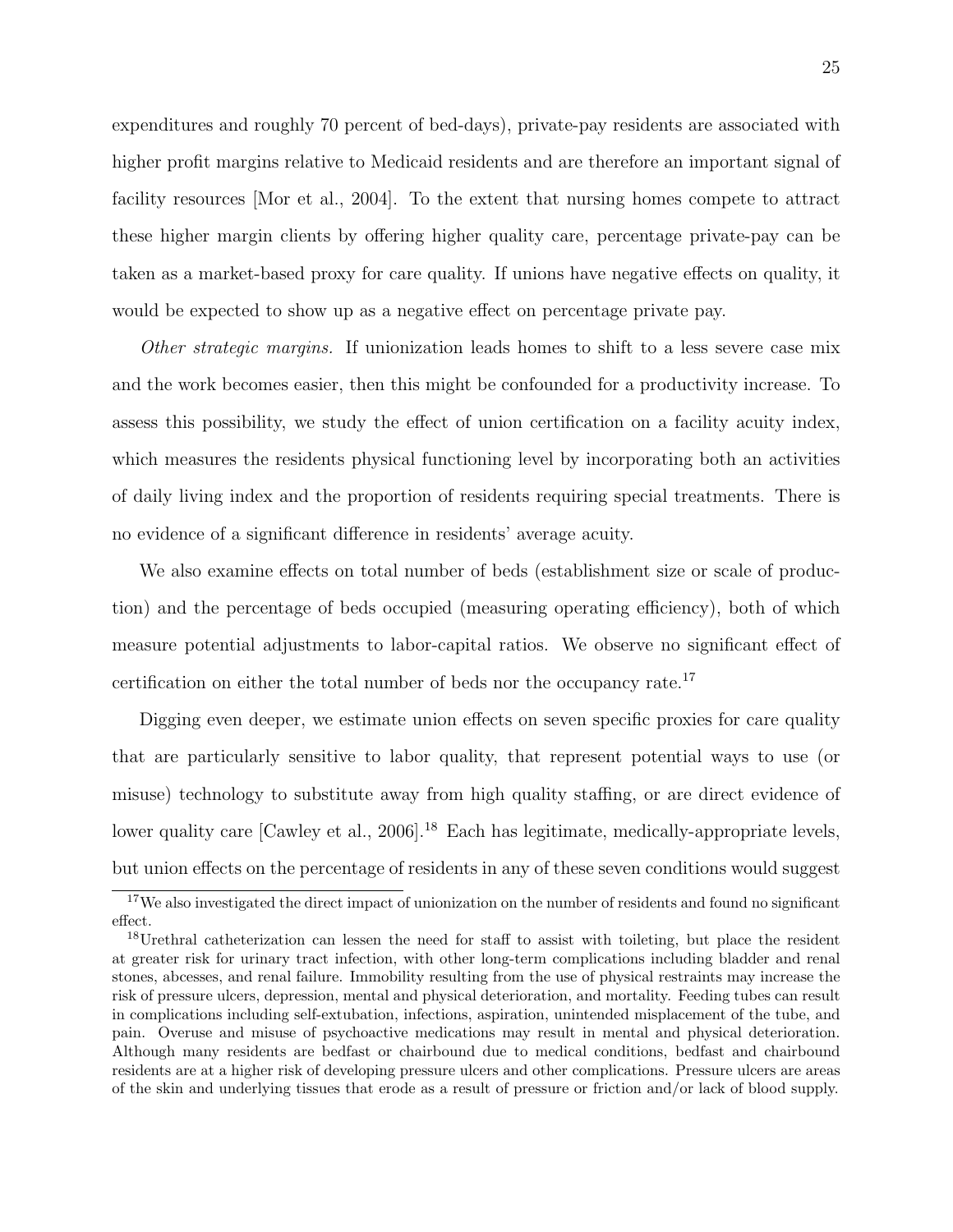that union certification and the decline in staffing levels it induces leads to lower quality care. Results are presented in Table [4.](#page-40-0) We find no consistent evidence of changes in care quality. The only significant effect suggested higher quality – the percent of residents on psychoactive medications is about 4 percent lower in homes where unions win elections, off a base of 55 percent.

Market structure and unionization. Turning back to the estimates at the bottom of Table [3,](#page-39-0) we see no effect of certification on the competitive structure of the local nursing market. We do see a positive effect on union density, which follows almost mechanically, because those homes where unions win elections are categorized as newly union in computing its market's union density. It is interesting to note the magnitude of the estimate, as it suggests the average unionizing home holds about 10 percent of the beds in its county's market.

Finally, we do not find evidence that certification affects firm survival. This finding is consistent with prior theoretical and empirical work [\[Freeman and Kleiner,](#page-33-4) [1999;](#page-33-4) [DiNardo](#page-33-1) [and Lee,](#page-33-1) [2004\]](#page-33-1) and consistent with positive productivity effects. Although unions clearly have an incentive to extract rents from the firm, they also trade off any rent extraction against the increased risk that the firm would exit the market. Table [5](#page-41-0) presents estimated certification effects on various measures of establishment survival without conditioning on anything more than vote share (A) or conditional on the full vector of pre-election home characteristics (C). The top panel measures the effect on survival to 2005, which 87.2 percent of the sample achieves.[19](#page-25-0) We also analyze the effect of certification on surviving at least 5 years post-election or 10 years post election and find no significant effects.

<span id="page-25-0"></span><sup>&</sup>lt;sup>19</sup>We measure nursing home closure as failure to appear in the OSCAR data for three years, following [Bowblis](#page-32-9) [\[2011\]](#page-32-9). Given that inspections are mandated at least every 15 months, this is a conservative measure. As our OSCAR panel extends through 2007, we study survival to 2005 as as defined by an indicator measuring whether each home has any OSCAR observation in calendar years 2005, 2006 or 2007.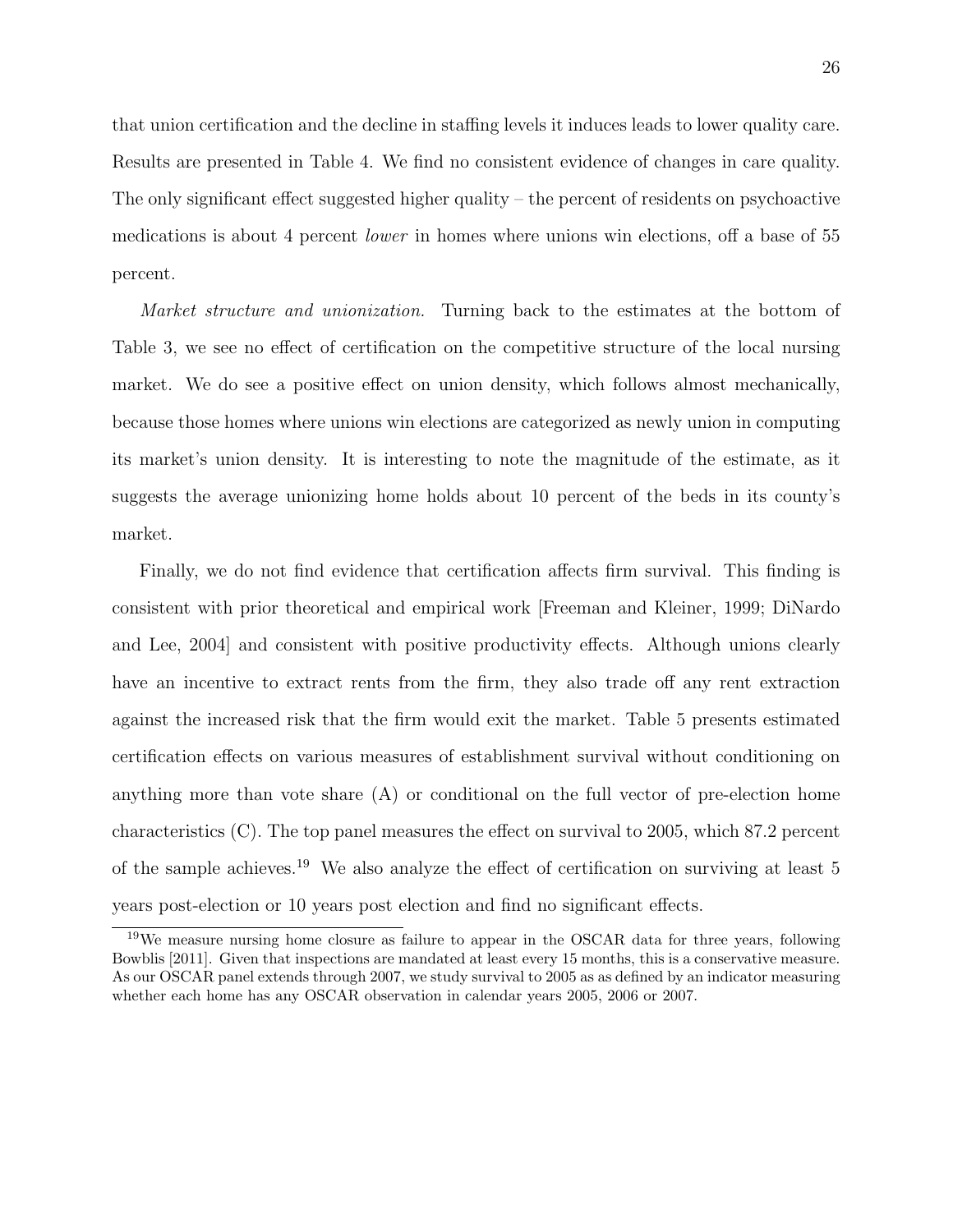#### 5.1 Effects by market characteristics and time horizon

The impact of unionization may be affected by the antecedents of local labor market union activity, the competitive environment, the regulatory environment and the amount of time the union has been active. Below we report the RD estimates by differences in these market and nursing home level characteristics.

Union density. Unions' ability to negotiate and enforce terms of employment depends on their strength in the local labor market, not just on being certified at a particular home. To assess the relationship between a market's union density and the effect of union certification there, we stratify the sample based on the home's local market union density at the time of the election. We divide the sample into those elections that occurred in homes in markets with below median union density and those in homes with above median union density. Then, in each subsample, we estimate the effect of certification. Results are in presented in Table [6.](#page-42-0) The negative point estimates on RN and NA staffing are larger in magnitude in less unionized markets (top panel) than in more unionized markets (bottom panel).<sup>[20](#page-26-0)</sup> The results on quality look very similar in both types of markets suggesting that productivity may adjust smoothly.

In more highly unionized markets, unions have more power to support higher compensation levels. However, part of this ability comes from reducing competitive pressure on union firms by also raising compensation at nonunion firms in those markets. This occurs directly through raising market-clearing wages and indirectly through threat effects, which induce nonunion managers to try to match union standards in order to preempt employees' interest in unionizing. Therefore, in more unionized markets, there may be less scope for newly organized unions to raise wages. In this scenario, existing unions in more highly organized markets raise standards in nonunion firms, meaning their effects potentially pre-date unionization and would be under-estimated in the RD design. Although in markets where few

<span id="page-26-0"></span><sup>&</sup>lt;sup>20</sup>Bootstrap tests for difference in the specification A estimates show that only the difference in RN staffing is significant  $(p=0.06)$ .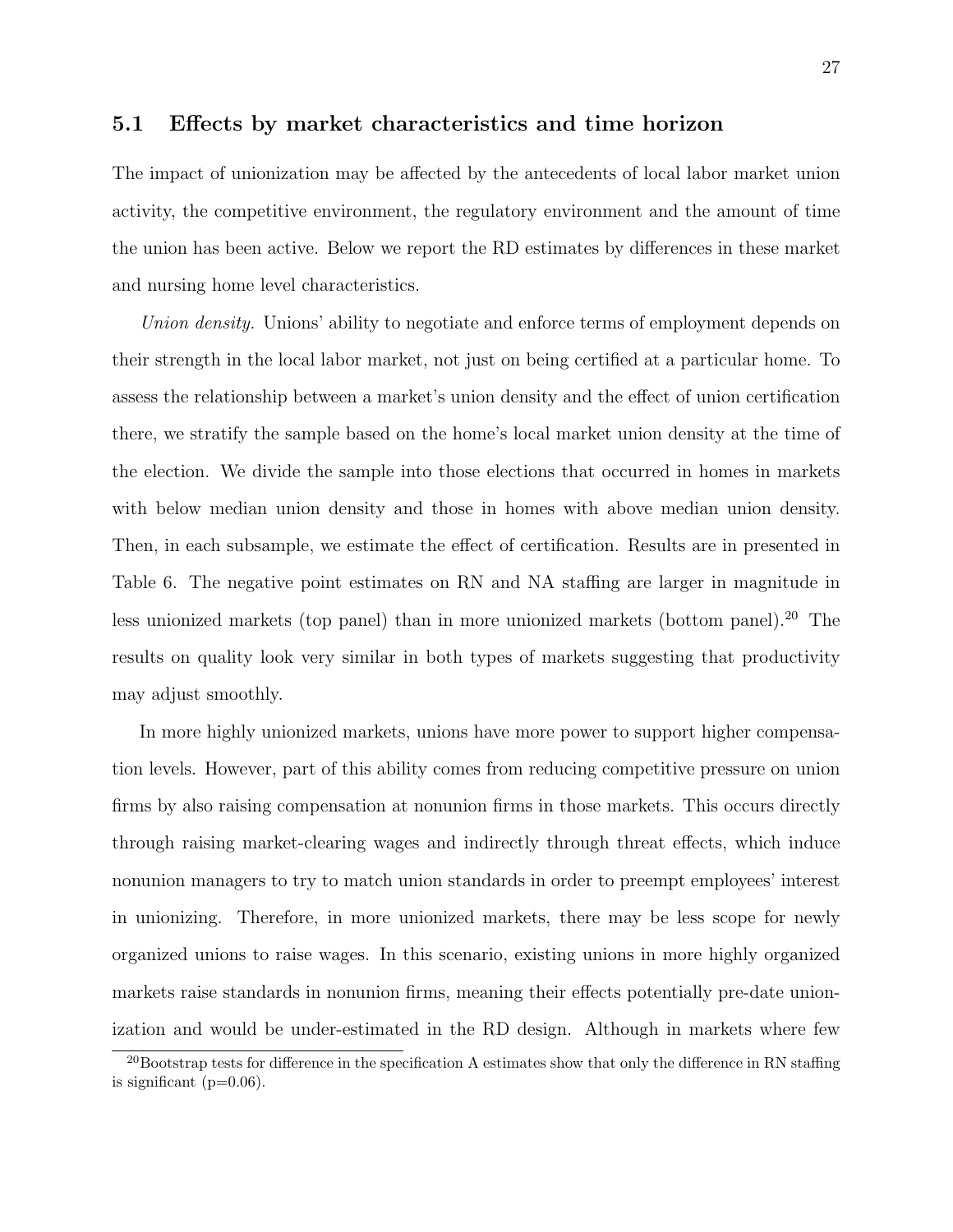employers are organized and wages are low, there may be lots of potential for newly installed unions to change conditions of employment. This effect suggests the opposite possibility, bigger direct effects in less organized markets.

Nursing home market competitiveness. Unions' ability to extract economic rents from firms depend on the existence of rents in the firms. Because firms in less competitive markets might have more rents, we might expect to see bigger union effects in less competitive (higher HHI) markets. For NA and RN HPRD, this pattern is apparent by comparing the top and bottom panels of Table [7.](#page-43-0) The negative employment effects are negative but statistically insignificant in competitive markets but larger and highly significant in less competitive markets.<sup>[21](#page-27-0)</sup> For LPNs, the pattern runs in the other direction. None are significant.

The evidence suggests that certification leads to lower care quality in less competitive markets and perhaps higher quality care in more competitive ones. In more competitive markets, the likelihood of a severe deficiency decreases 18.9 (9.6) percent with certification and the point estimate on total deficiency count is negative, also consistent with higher quality of care. Negative employment effects accompanied by positive quality effects suggest positive productivity effects in more competitive markets. In contrast, in less competitive markets, where staff declines are sharper, the evidence suggests negative effects on care quality. Total deficiency counts go up by 2.93 (1.36) and the signs on private pay percentage and severe deficiency results are similarly signed. The effect on productivity in less competitive markets is ambiguous. Certification has significantly worse effects on two of the three quality measures in less competitive markets compared to more competitive markets: total deficiency count  $(p=0.02)$  and percentage private-pay  $(p=0.09)$ . However, none of the differences in staffing level effects are significant. This finding strengthens the empirical foundation for an earlier literature that suggested more positive union productivity effects in more competitive product markets and more concern about negative productivity effects in less competitive

<span id="page-27-0"></span><sup>&</sup>lt;sup>21</sup>Ideally, we would like to look at both HHI and union density simultaneously and in a statistical framework that allows for formal measurement of differences. However, given the limited sample size, this does not produce meaningful results.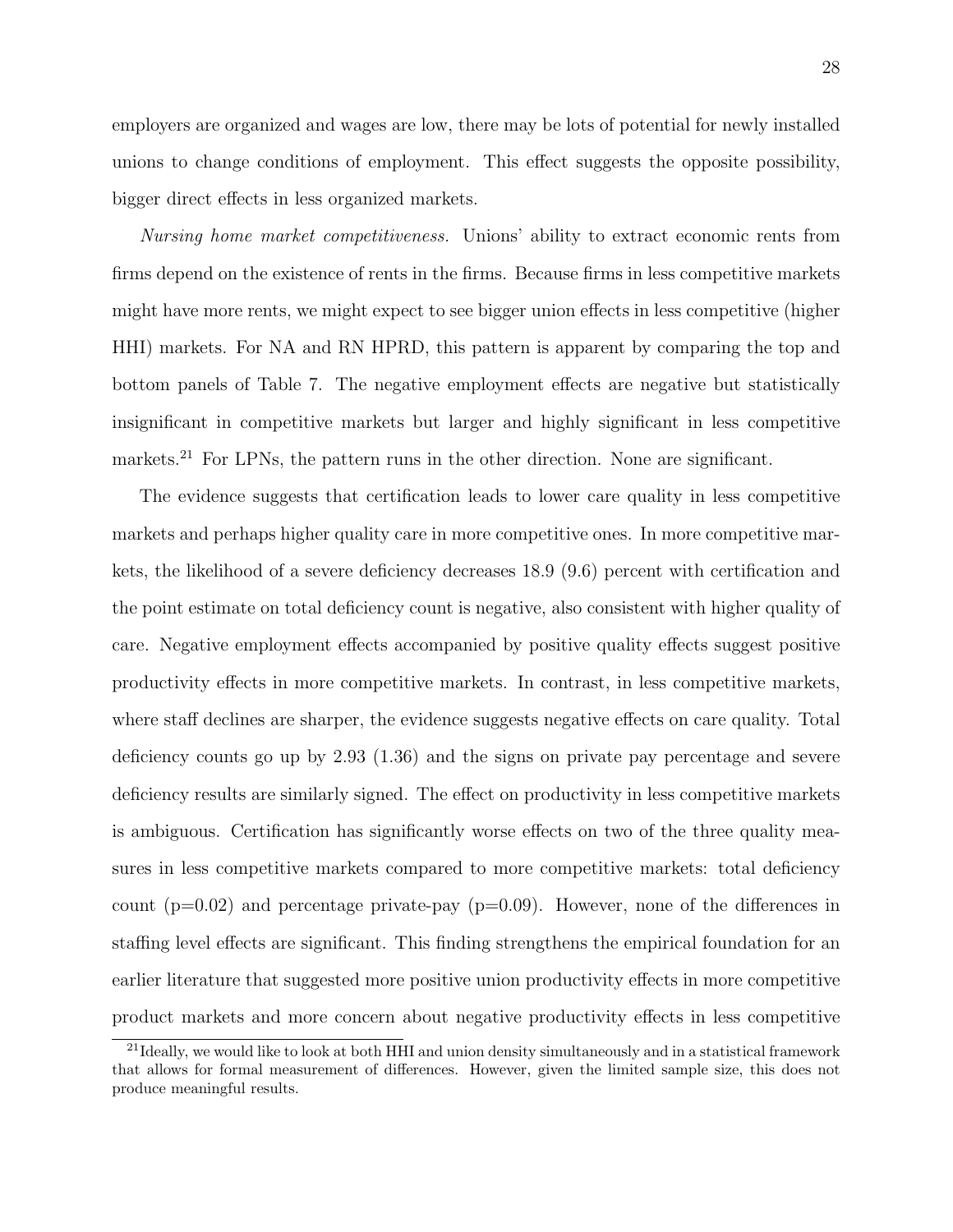product markets [\[Hirsch and Addison,](#page-34-0) [1986\]](#page-34-0).

Another possible interpretation of this result comes from noting that product market competitiveness is likely highly correlated with labor market competitiveness, suggesting HHI may proxy for monopsony in the labor market. In that case, this finding could be interpreted as supportive of a theoretical result in Section 12.5 of [Manning](#page-35-5) [\[2003\]](#page-35-5) that union wage mark-ups are likely higher in less competitive labor markets, assuming unions do not strongly prefer greater employment over higher wages.

Staffing regulations. Many states have legislated minimum staffing levels that are more stringent than the national standards. In order to explore the impact of these regulations on the impact of unionization, we classify state/year pairs as either having "strong" or "weak" staffing regulations based on the work of [Harrington](#page-33-9) [\[2008\]](#page-33-9) and estimate the impact of union certification for each sample. Strong regulatory states place floors on RNs and LPNs per resident and typically do not place as binding limits on the use of NAs. Unionization in the "strong" states should thus be primarily associated with significant declines in NAs as the regulations limit adjustments in RN and LPN staff. The results are presented in Table [8.](#page-44-0) Consistent with our priors, certification has a much larger (and statistically significant) impact on NAs in strong state-year nursing homes compared to weak state-year nursing homes. In weak regulatory regimes, the point estimates for NA and RN are all negative but imprecisely estimated.

Elapsed time. Union effects might grow over time, as the union becomes entrenched and the contract expands. On the other hand, the union might accelerate changes that would have occurred anyway. This relationship would produce a large effect early, which narrows over time [\[Freeman and Kleiner,](#page-33-10) [1990\]](#page-33-10). To investigate this issue, we split the sample of observations at the median post-election elapsed time (4.6 years) to investigate shortrun versus long-run effects. Table [9](#page-45-0) presents short-run estimates using only those OSCAR observations from years close to the election in the top panel and long-run estimates from observations in later years in the bottom panel.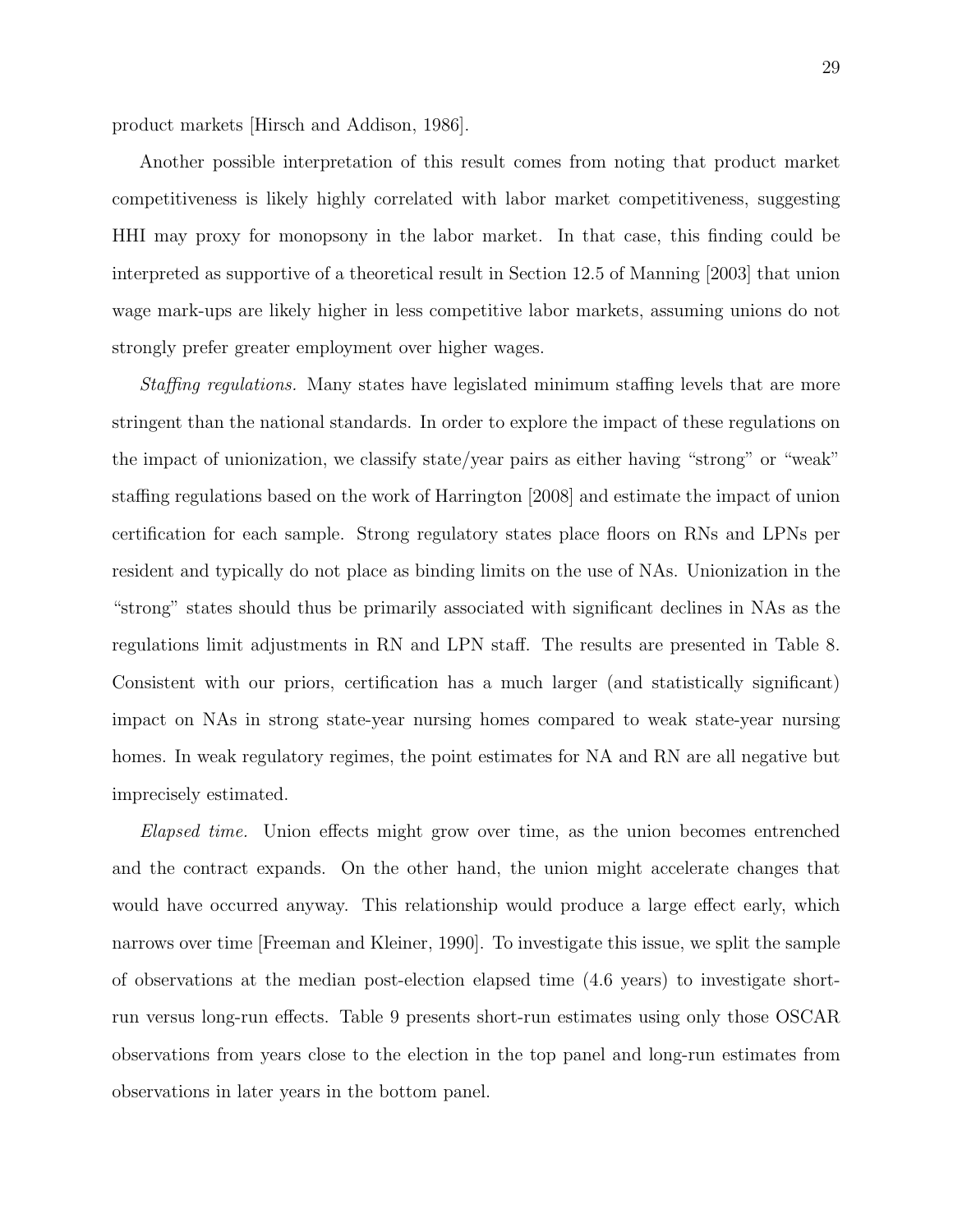No large differences exist between the short and long run effects. The negative NA employment point estimate increases in magnitude and the RN estimate diminishes somewhat. However, these are not statistically different. Looking at the long-run sample, there appears to be a marginally significant increase in total deficiencies. This differs from the result in the short-run and overall sample and could be evidence of a decline in care quality over time driven by greater decreases in RN staffing levels. However, neither of the other care quality measures, the private pay percentage and presence of a severe deficiency, confirms this story.

To summarize, certification is associated with decreased employment of NAs and RNs but not LPNs and there is evidence of corresponding wage increases for NAs and RNs. Although there are significant declines in employment, we do not observe an associated change in the quantity or quality of nursing home care produced, nor do we see evidence that certification affects capital investment or nursing home survival. The effect of certification is enhanced in less dense union markets, in more concentrated markets, and when staffing regulations are more stringent.

### 6 Conclusion

This paper provides important new evidence on the effects of unions on employment, product quality, and productivity in the increasingly important service sector, where little is known about union effects. Using a regression discontinuity design, we found that unionization of nursing homes led to a significant decline in staffing levels. Using the CPS, we found support for the idea that this decrease in staffing corresponded to higher wages in union facilities. Importantly, the decline in staffing level following unionization did not, on average, harm firm growth or survival, or the quantity or quality of care produced. This suggests that unionization increased labor productivity. We also observed stronger unionization effects in facilities in more concentrated markets and the least unionized markets, although the latter result is also consistent with large but difficult to observe threat effects of unions in highly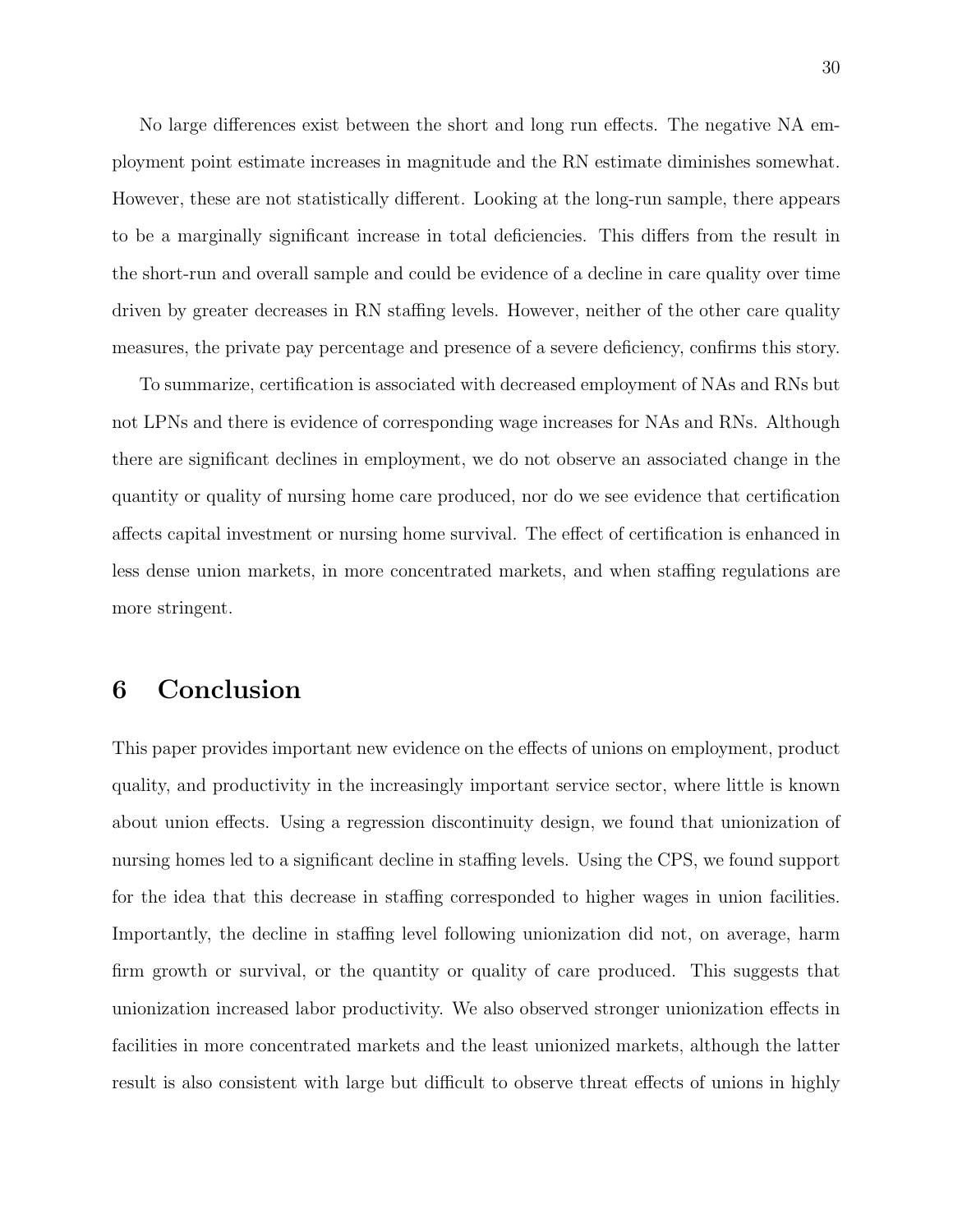unionized markets.

The exact explanation for increased productivity following unionization remains somewhat open. It is consistent with increases in productivity holding workers fixed Freeman and [Medoff,](#page-33-0) [1984;](#page-33-0) [Perelman,](#page-35-10) [2011\]](#page-35-10). Unionized nursing homes may also have a stronger incentive to invest in workers' human capital and provide additional training. In the context of higher union wages, the qualifications of the workers entering the firms should be higher and the rate of staff turnover lower. These factors have been found to relate positively to nursing home care outcomes.

These findings inform debates over proposals to change federal and state regulations governing workers' rights to organize unions. A new flurry of diverse labor law reform proposals is being debated all around the U.S. The Employee Free Choice Act (EFCA) proposed three reforms to make it easier to form and maintain unions: permitting unions to demonstrate with majority support through signed authorization cards rather than elections, strengthen monetary penalties for violations of employees' rights to organize, and ending first contract impasses through arbitration. In the absence of legislative support for EFCA, the NLRB has recently taken administrative action to speed NLRB elections and crack down on alleged violations of employees' right to strike. On the other hand, Wisconsin, Ohio, and other states are debating reforms that would make it harder for public-sector workers to unionize. In nursing homes at least, this study finds that expanding certification on the margin increased nursing home labor productivity, with little effect on firm survival or product quality.

Looking at the nursing home industry, although interesting in its own right, is important primarily because it can give insight into the role of unions in broader parts of the economy. Going forward, unions are likely to survive and expand primarily in nontradeable sectors where the possibility of outsourcing is minimal and in sectors where organized workers can most directly use their political influence to shape the terms of market competition. Nursing homes exhibit both of these qualities. While the present and future of organized labor is in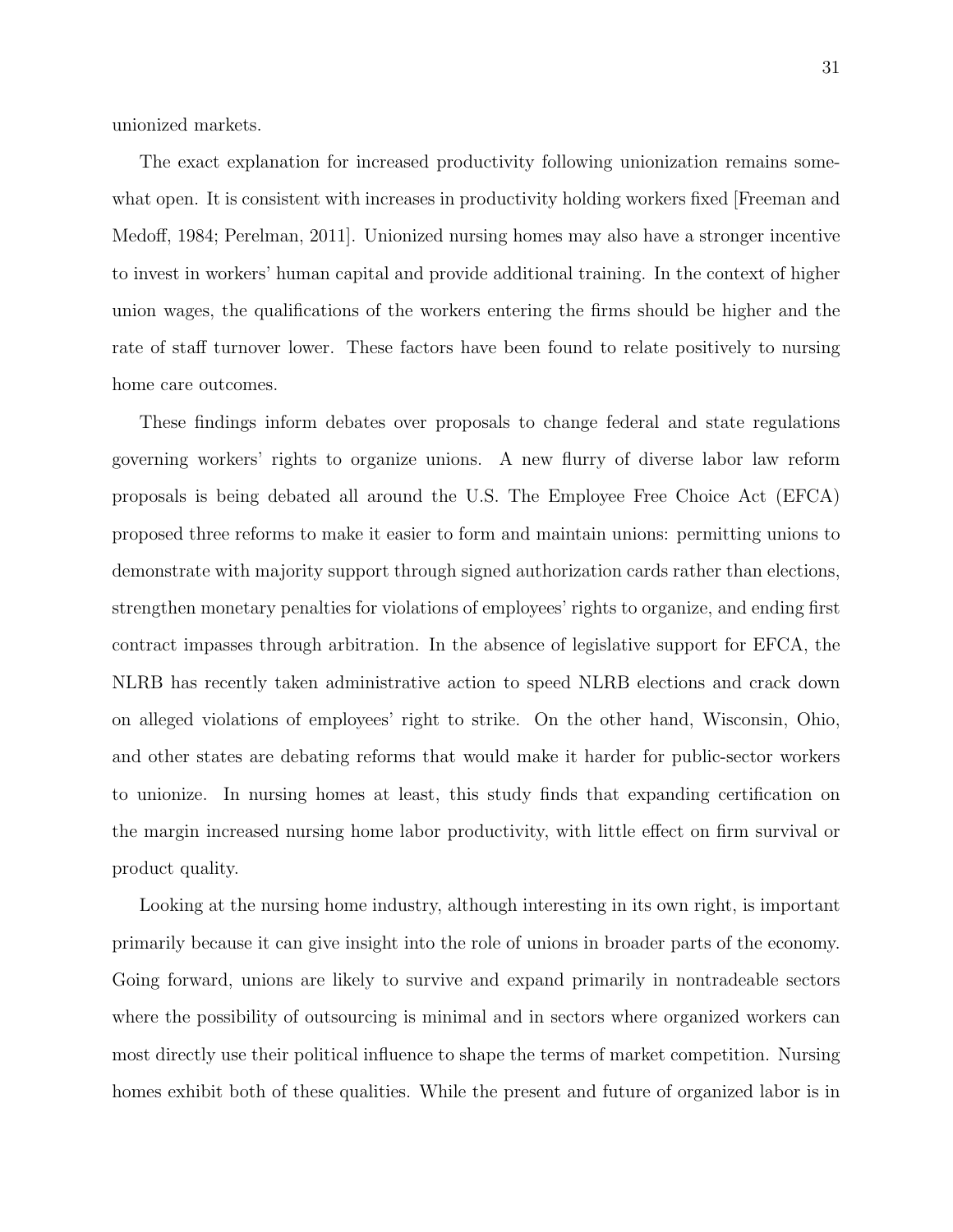health care, education, public services, retail and other industries of this kind, much of the literature on union effects has focused elsewhere.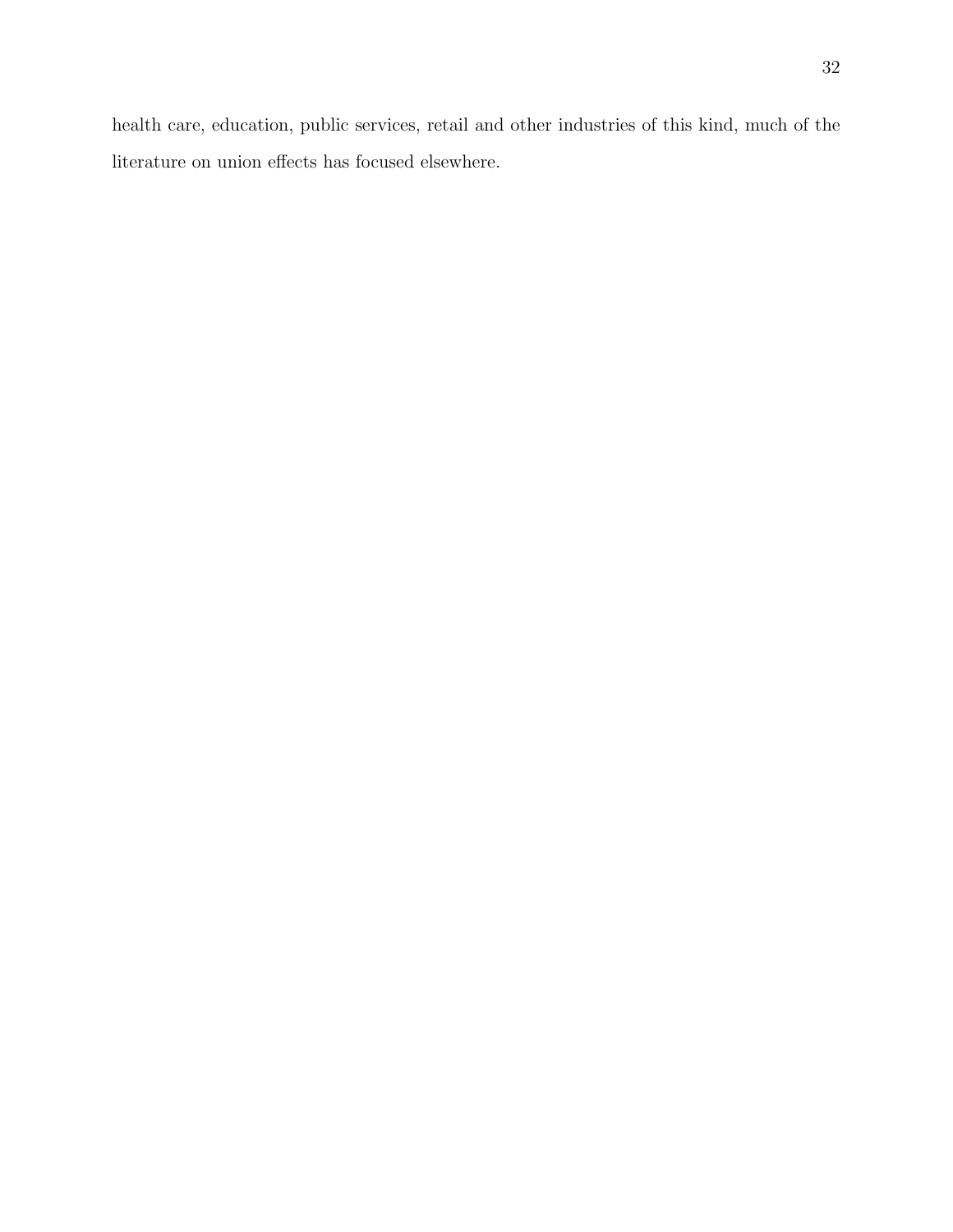### References

- <span id="page-32-5"></span>John Abowd and Henry Farber. Product market competition, union organizing activity, and employer resistance. NBER Working Paper Number 3353, 1990.
- <span id="page-32-3"></span>Daron Acemoglu and Jörn-Steffen Pischke. The structure of wages and investment in general training. Journal of Political Economy, 107(3):539–572, 1999.
- <span id="page-32-6"></span>Patrick Bajari, Han Hong, Minjung Park, and Robert Town. Regression discontinuity designs with an endogenous forcing variable and an application to contracting in health care. University of Minnesota manuscript, 2011.
- <span id="page-32-8"></span>David G. Blanchflower and Alex Bryson. What effect do unions have on wages now and would freeman and medoff be surprised? *Journal of Labor Research*, 25(3):383–414, 2004.
- <span id="page-32-0"></span>Alison L. Booth. *The economics of the trade union*. Cambridge Univ Press: Cambridge, 1995.
- <span id="page-32-9"></span>John R. Bowblis. Ownership conversion and closure in the nursing home industry. *Health* Economics, 20(6):631–644, 2011.
- <span id="page-32-7"></span>Kate Bronfenbrenner. Trade Union Renewal and Organizing: A Comparative Study of Trade Union Movements in Five Countries, chapter The American labour movement and the resurgence in union organizing, pages 32–50. Continuum: London, 2003.
- <span id="page-32-2"></span>David Card. The effect of unions on the structure of wages: A longitudinal analysis. *Econo*metrica, 64(4):957–979, 1996.
- <span id="page-32-4"></span>John Cawley, David C. Grabowski, and Richard A. Hirth. Factor Substitution in Nursing Homes. Journal of Health Economics, 25(2):234–247, 2006.
- <span id="page-32-1"></span>Kim B. Clark. Unionization and Firm Performance: The Impact on Profits, Growth, and Productivity. American Economic Review, 74(5):893–919, 1984.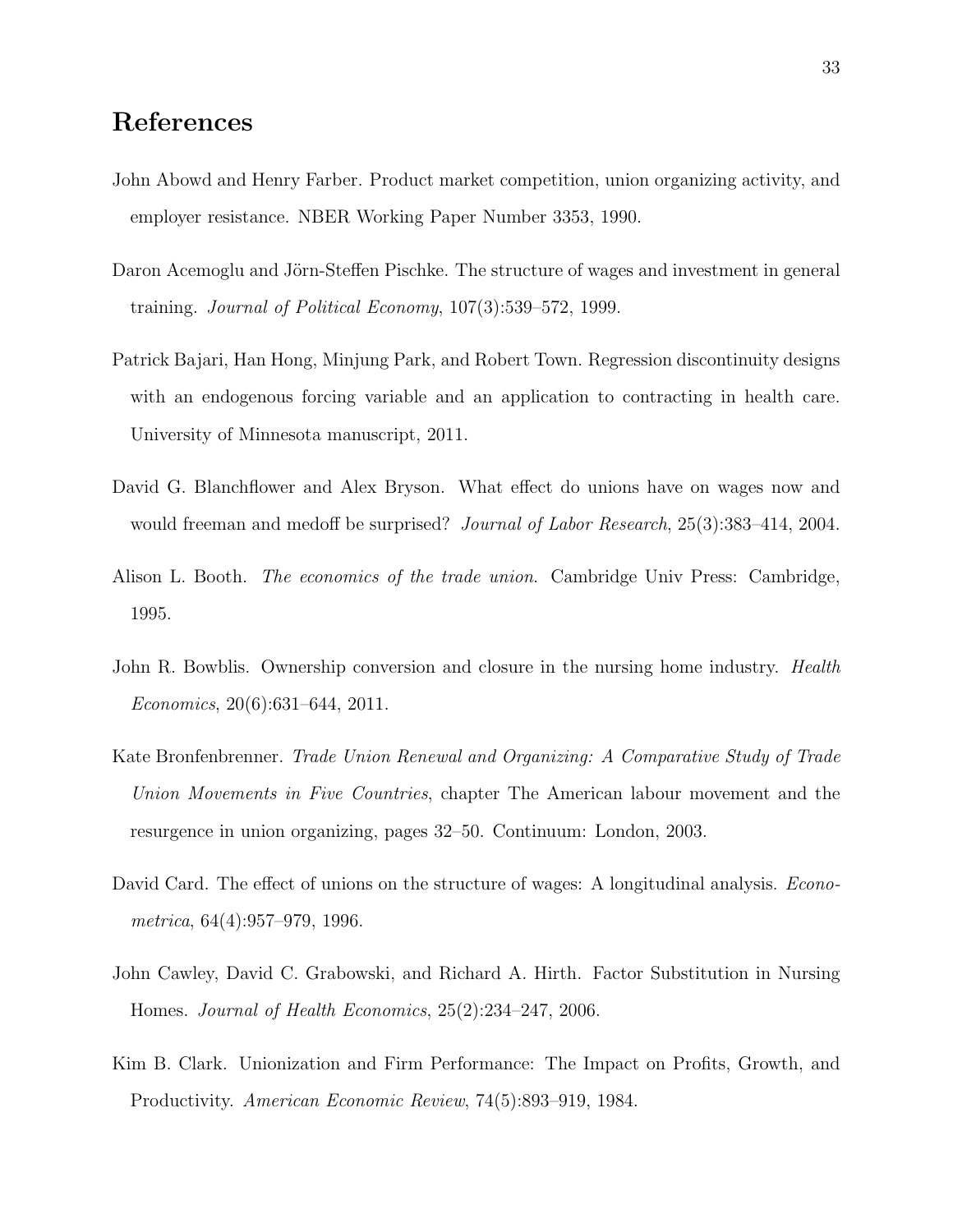- <span id="page-33-1"></span>John E. DiNardo and David S. Lee. Economic Impacts of New Unionization on Private Sector Employers: 1984-2001. Quarterly Journal of Economics, 119(4):1383–1441, 2004.
- <span id="page-33-5"></span>Greg J. Duncan and Frank P. Stafford. Do Unions Recieve Compensating Differentials. American Economic Review, 70(3):355–371, 1980.
- <span id="page-33-6"></span>Christian Dustmann and Uta Schönberg. Training and union wages. The Review of Economics and Statistics, 91(2):363–376, 2009.
- <span id="page-33-7"></span>Brigham Frandsen. Union wage setting and the distribution of employee earnings: Evidence from certification elections. Massachusetts Institute of Technology manuscript, 2010.
- <span id="page-33-10"></span>Richard B. Freeman and Morris M. Kleiner. The impact of new unionization on wages and working conditions. Journal of Labor Economics, pages 8–25, 1990.
- <span id="page-33-4"></span>Richard B. Freeman and Morris M. Kleiner. Do unions make enterprises insolvent? Industrial and Labor Relations Review, 52(4):510–527, July 1999.
- <span id="page-33-0"></span>Richard B. Freeman and James L. Medoff. What do unions do? Basic Books: New York, N.Y., 1984.
- <span id="page-33-2"></span>Paul J. Gertler and Donald M. Waldman. Quality-adjusted cost functions and policy evaluation in the nursing home industry. Journal of Political Economy, pages 1232–1256, 1992.
- <span id="page-33-8"></span>David C. Grabowski, Jonathan Gruber, and Joseph J. Angelelli. Nursing home quality as a common good. The review of economics and statistics, 90(4):754–764, 2008.
- <span id="page-33-3"></span>Steven Greenhouse. Labor board approves faster vote on unions. New York Times, Nov. 2011.
- <span id="page-33-9"></span>Charlene Harrington. Nursing home staffing standards in state statues and regulations. University of California, San Francisco manuscript, 2008.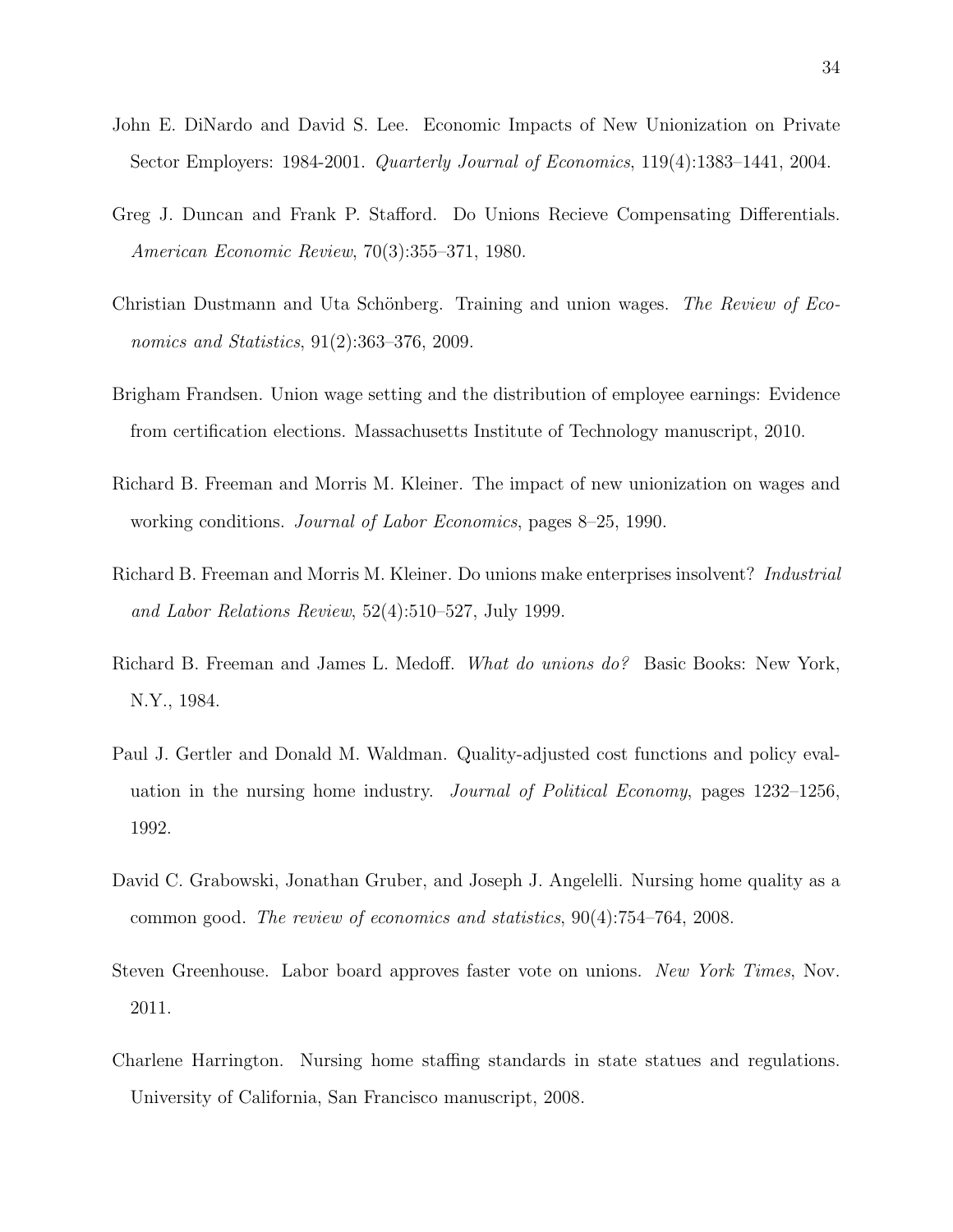- <span id="page-34-3"></span>Elhanan Helpman and Paul R. Krugman. Market structure and foreign trade. The MIT Press: Cambridge, Mass., 1987.
- <span id="page-34-1"></span>Barry T. Hirsch. What Do Unions Do for Economic Performance? Journal of Labor Research, 25(3):415–455, 2004.
- <span id="page-34-0"></span>Barry T. Hirsch and John T. Addison. *The economic analysis of unions: new approaches* and evidence. Allen & Unwin: London, 1986.
- <span id="page-34-4"></span>Barry T. Hirsch and David A. Macpherson. http://unionstats.com, 2011.
- <span id="page-34-9"></span>Barry T. Hirsch and Edward J. Schumacher. Union wages, rents, and skills in health care labor markets. Journal of Labor Research, 19(1):125–147, 1998a.
- <span id="page-34-6"></span>Barry T. Hirsch and Edward J. Schumacher. Unions, wages, and skills. The Journal of Human Resources, 33(1):201–219, 1998b.
- <span id="page-34-2"></span>Thomas J. Holmes. Geographic Spillover of Unionism. NBER Working Paper Number 12025, 2006.
- <span id="page-34-8"></span>Guido W. Imbens and Karthik Kalyanaramang. Optimal Bandwidth Choice for the Regression Discontinuity Estimator. NBER Working Paper Number 14726, 2009.
- <span id="page-34-10"></span>R. Tamara Konetzka, Deokhee Yi, Edward C. Norton, and Kerry E. Kilpatrick. Effects of medicare payment changes on nursing home staffing and deficiencies. Health Services Research, 39(3):463–488, 2004.
- <span id="page-34-7"></span>David S. Lee and Thomas Lemieux. Regression Discontinuity Designs in Economics. Journal of Economic Literature, 48(2):281–355, 2010.
- <span id="page-34-5"></span>David S. Lee and Alexandre Mas. Long-run impacts of unions on firms: New evidence from financial markets, 1961-1999. NBER Working Paper Number 14709, 2009.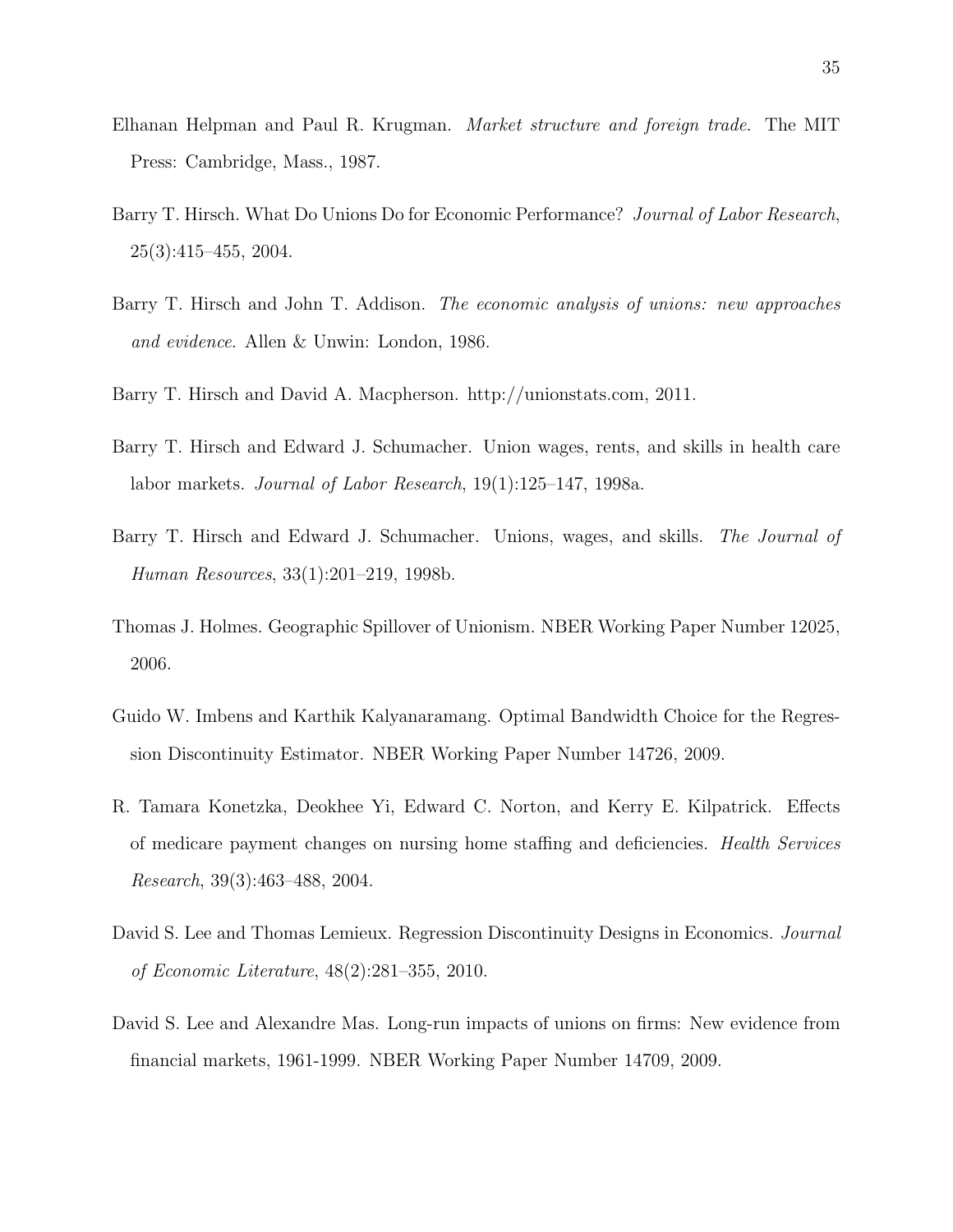- <span id="page-35-1"></span>H. Gregg Lewis. Unionism and relative wages in the United States: an empirical inquiry. University of Chicago Press: Chicago, Ill., 1963.
- <span id="page-35-4"></span>Charles R. Link and John H. Landon. Monopsony and union power in the market for nurses. Southern Economic Journal, 41(4):649–659, 1975.
- <span id="page-35-7"></span>Susan F. Lu. Multitasking, information disclosure and product quality: Evidence from nursing homes. Journal of Economics and Management Strategy, forthcoming.
- <span id="page-35-5"></span>Alan Manning. Monopsony in motion: Imperfect competition in labor markets. Princeton University Press: Princeton, N.J., 2003.
- <span id="page-35-3"></span>Ian M. McDonald and Robert M. Solow. Wage bargaining and employment. American Economic Review, 71(5):896–908, 1981.
- <span id="page-35-0"></span>Wesley Mellow. Unionism and wages: A longitudinal analysis. The Review of Economics and Statistics, 63(1):43–52, 1981.
- <span id="page-35-9"></span>Vincent Mor, Jacqueline Zinn, Joseph Angelelli, Joan M. Teno, and Susan C. Miller. Driven to tiers: Socioeconomic and racial disparities in the quality of nursing home care. *Milbank* Quarterly, 82(2):227–256, 2004.
- <span id="page-35-8"></span>G. Steven Olley and Ariel Pakes. The dynamics of productivity in the telecommunications equipment industry.  $Econometrica$ ,  $64(6):1263-1297$ , 1996.
- <span id="page-35-2"></span>John Pencavel. Labor Markets Under Trade Unionism: Employment, Wages, and Hours. Basil Blackwater: Cambridge, Mass., 1991.
- <span id="page-35-10"></span>Michael Perelman. Retrospectives x-efficiency. The Journal of Economic Perspectives, 25 (4):211–222, 2011.
- <span id="page-35-6"></span>John S. Pettengill. Labour unions and the wage structure: A general equilibrium approach. The Review of Economic Studies, 46(4):675–693, 1979.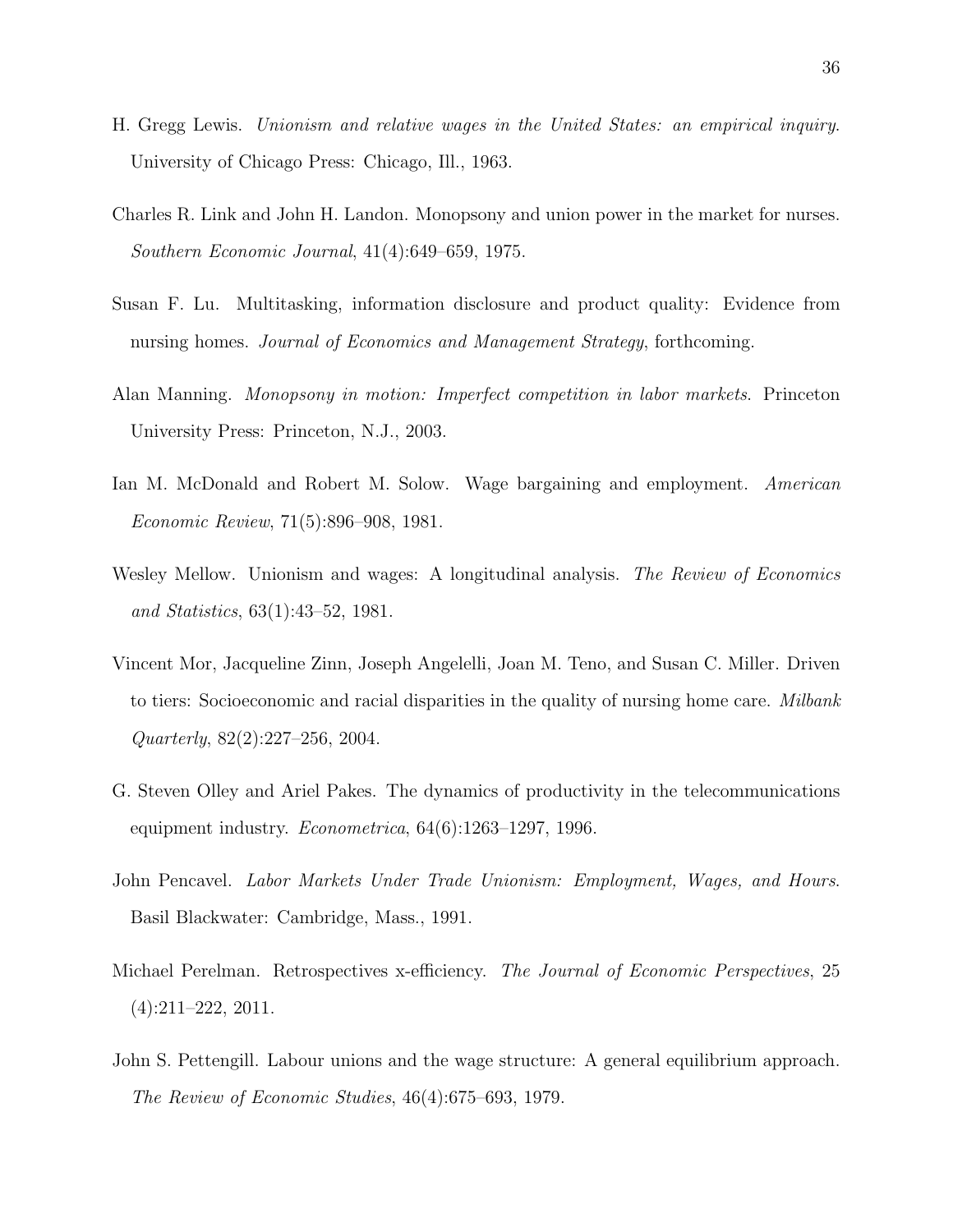- <span id="page-36-3"></span>Morgan O. Reynolds. Trade unions in the production process reconsidered. The Journal of Political Economy, 94(2):443–447, 1986.
- <span id="page-36-6"></span>Sherwin Rosen. Authority, control, and the distribution of earnings. Bell Journal of Economics, 13:311–323, 1992.
- <span id="page-36-4"></span>Herbert A. Simon and Chester I. Barnard. Administrative behavior, volume 3. Cambridge Univ Press, 1976.
- <span id="page-36-1"></span>Aaron Sojourner, Michelle M. Chen, David C. Grabowski, and Robert J. Town. Trends in nursing home unionization. *Inquiry*, 47(4), 2011.
- <span id="page-36-2"></span>Mark B. Stewart. Union Wage Differentials, Product Market Influences and the Division of Rents. The Economic Journal, 100(403):1122–1137, 1990. ISSN 0013-0133.
- <span id="page-36-5"></span>Oliver E. Williamson. Hierarchical control and optimum firm size. The Journal of Political Economy, pages 123–138, 1967.
- <span id="page-36-0"></span>Gooloo S. Wunderlich, Frank A. Sloan, and Carolyne K. Davis. Nursing staff in hospitals and nursing homes: Is it adequate? National Academies Press, 1996.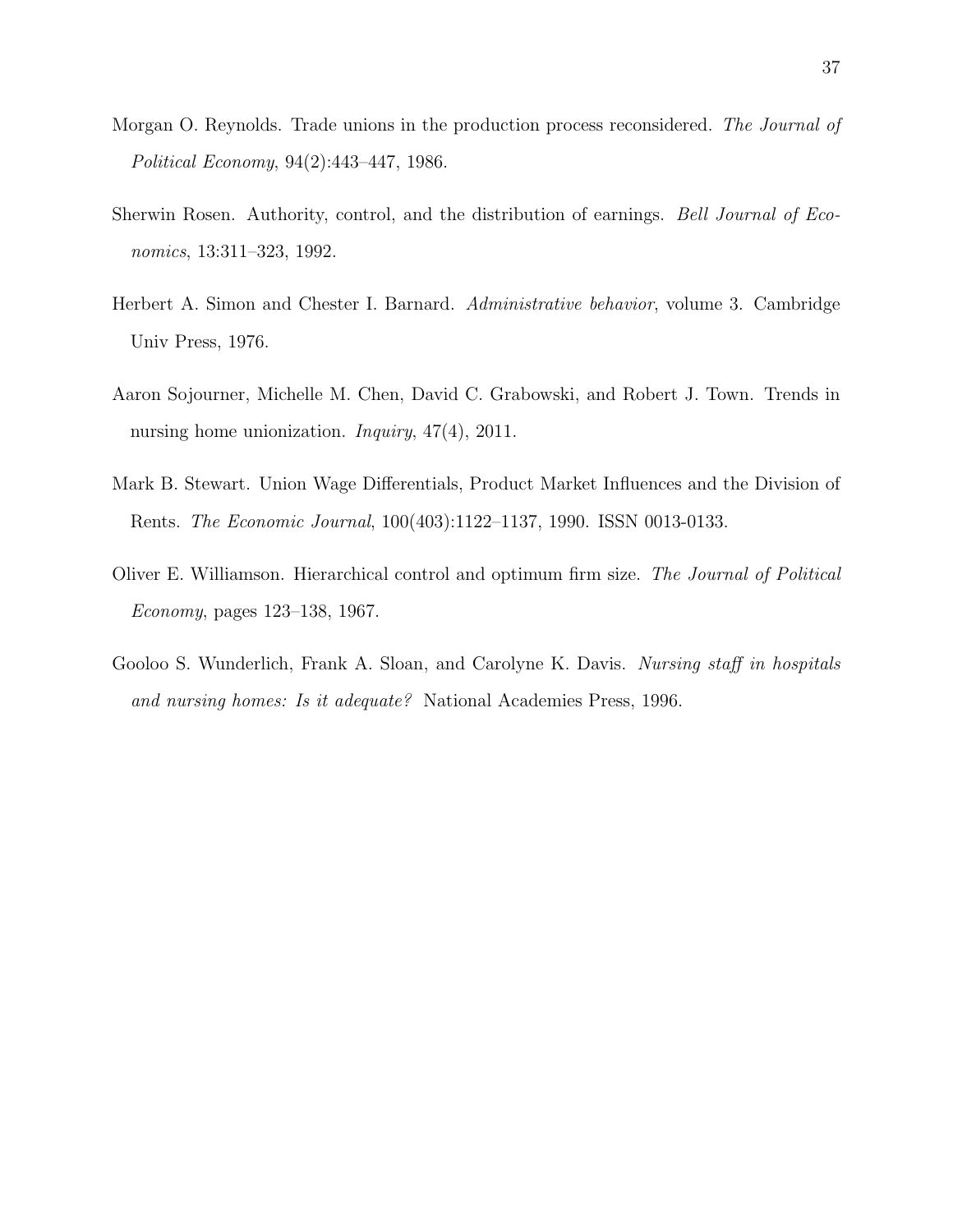## <span id="page-37-0"></span>7 Tables

| Table 1: Summary statistics                                                  |                |                |                 |          |            |                |     |  |          |
|------------------------------------------------------------------------------|----------------|----------------|-----------------|----------|------------|----------------|-----|--|----------|
|                                                                              |                | Mean Std. Dev. | Min             | Max Obs. |            | Mean Std. Dev. | Min |  | Max Obs. |
| NLRB election characteristics<br>Vote share<br>$1(\text{vote share} > 0.50)$ | 0.029<br>0.558 | 0.497          | $0.195 - 0.475$ | 0.475    | 627<br>627 |                |     |  |          |

### OSCAR nursing home characteristics

|                              | All observations |        |                |        | Post-election observations only |        |        |                |        |      |
|------------------------------|------------------|--------|----------------|--------|---------------------------------|--------|--------|----------------|--------|------|
| NA hours/resident day (HPRD) | 2.13             | 0.763  | $\overline{0}$ | 8      | 7942                            | 2.123  | 0.718  | $\theta$       | 8      | 5319 |
| RN HPRD                      | 0.558            | 0.803  | $\overline{0}$ | 7.914  | 7978                            | 0.503  | 0.736  | $\theta$       | 7.914  | 5332 |
| <b>LPN HPRD</b>              | 0.773            | 0.528  | $\Omega$       | 8      | 7993                            | 0.778  | 0.485  | $\overline{0}$ | 7.137  | 5334 |
| Total deficiency count       | 6.826            | 6.5    | $\overline{0}$ | 81     | 8045                            | 6.87   | 5.978  | $\overline{0}$ | 81     | 5353 |
| $1$ (severe deficiency)      | 0.233            | 0.423  | $\overline{0}$ |        | 8045                            | 0.265  | 0.442  | $\theta$       |        | 5353 |
| Pct. private pay             | 22.622           | 17.641 | $\overline{0}$ | 100    | 8045                            | 21.59  | 16.196 | $\theta$       | 100    | 5353 |
| Acuity index                 | 10.275           | 1.576  | 3              | 24.083 | 7971                            | 10.22  | 1.536  | 3              | 24.083 | 5329 |
| Total beds                   | 125.684          | 79.377 | 5              | 977    | 8045                            | 124.74 | 73.111 | 5              | 976    | 5353 |
| Pct. beds occupied           | 84.837           | 19.272 | 0.207          | 100    | 8045                            | 85.284 | 16.942 | 0.556          | 100    | 5353 |
| HHI, in county               | 0.152            | 0.195  | 0.003          |        | 8045                            | 0.159  | 0.2    | 0.003          |        | 5353 |
| Union density, private only  | 31.102           | 26.744 | $\Omega$       | 100    | 8045                            | 35.446 | 27.538 | $\theta$       | 100    | 5353 |
| Turnout                      | 86.571           | 9.07   | 45.833         | 100    | 8031                            | 86.671 | 9.138  | 45.833         | 100    | 5344 |
| Log(bargaining unit size)    | 4.497            | 0.65   | 3.091          | 7.142  | 8031                            | 4.479  | 0.616  | 3.091          | 7.142  | 5344 |
| Log(number valid votes)      | 4.347            | 0.652  | 2.996          | 7.066  | 8045                            | 4.331  | 0.619  | 2.996          | 7.066  | 5353 |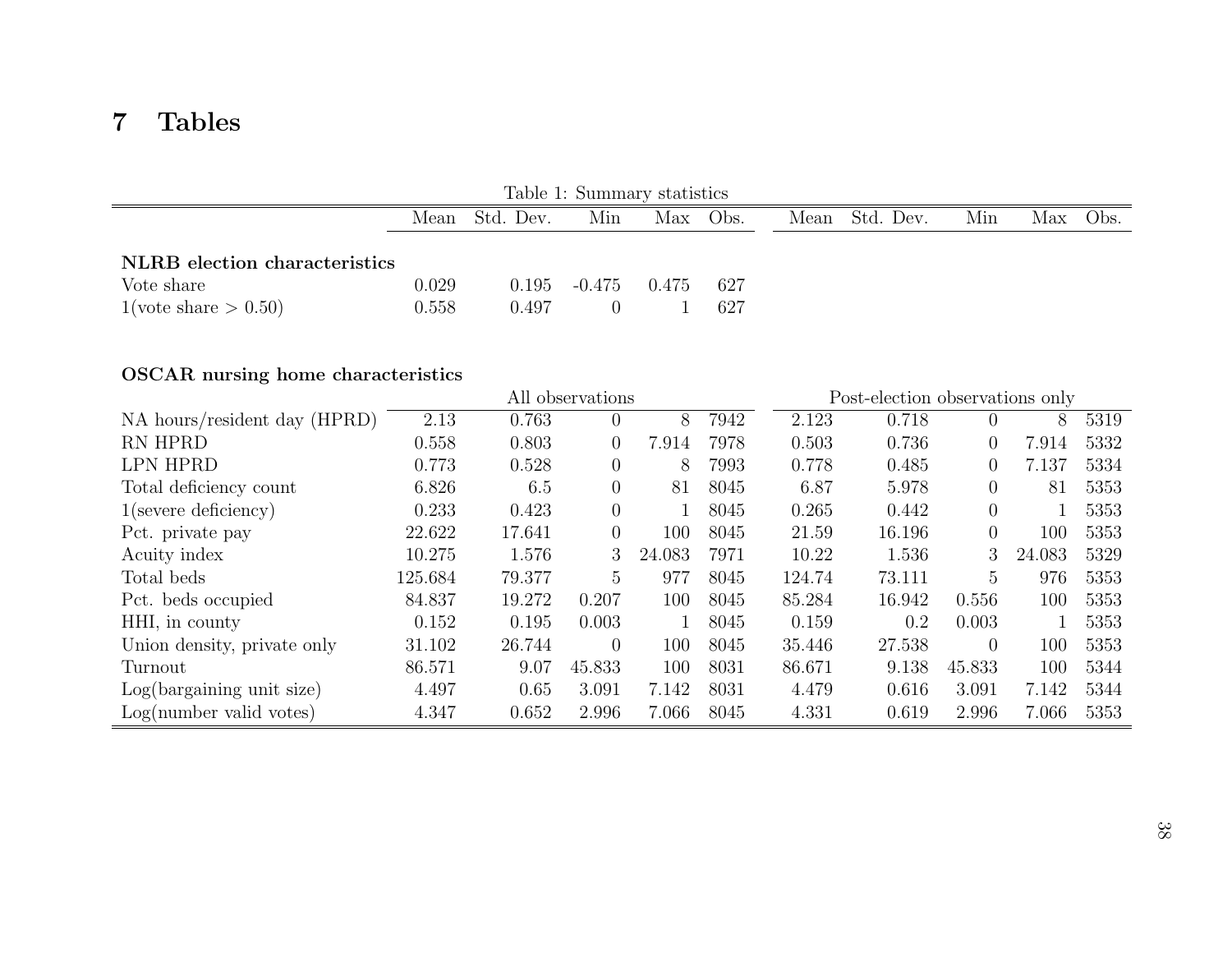|                                       | Vote share within $h$ of 0.50 threshold |                     |                     |                   |                     |  |  |  |
|---------------------------------------|-----------------------------------------|---------------------|---------------------|-------------------|---------------------|--|--|--|
| Variables                             | $h = 0.05$                              | $h = 0.15$          | $h = 0.25$          | $h = 0.35$        | $h = 0.50$          |  |  |  |
| Staffing                              |                                         |                     |                     |                   |                     |  |  |  |
| <b>NA HPRD</b>                        | $-.0584$                                | $-.058$             | $-.0987$            | $-.0204$          | $-.137$             |  |  |  |
|                                       | (0.111)                                 | (0.182)             | (0.122)             | (0.222)           | (0.111)             |  |  |  |
| RN HPRD                               | $-.113$<br>(0.101)                      | $-.117$<br>(0.161)  | $-.0307$<br>(0.106) | .0529<br>(0.217)  | $-.0723$<br>(0.100) |  |  |  |
|                                       |                                         |                     |                     |                   |                     |  |  |  |
| <b>LPN HPRD</b>                       | $-.103$<br>(0.176)                      | $-.0872$<br>(0.231) | .00984<br>(0.173)   | .11<br>(0.257)    | $-.0321$<br>(0.151) |  |  |  |
|                                       |                                         |                     |                     |                   |                     |  |  |  |
| Quality                               |                                         |                     |                     |                   |                     |  |  |  |
| Total deficiency count                | .349                                    | $-.264$             | .518                | 1.26              | 1.09                |  |  |  |
|                                       | (0.853)                                 | (1.09)              | (0.89)              | (0.798)           | (0.713)             |  |  |  |
| $1$ (severe deficiency)               | $-.0584$                                | $-.058$             | $-.0987$            | $-.0204$          | $-.137$             |  |  |  |
|                                       | (0.111)                                 | (0.182)             | (0.122)             | (0.222)           | (0.111)             |  |  |  |
| Prct. private pay                     | 2.47                                    | 2.72                | $-.275$             | .148              | $-1.78$             |  |  |  |
|                                       | (3.06)                                  | (3.76)              | (3.00)              | (2.58)            | (2.42)              |  |  |  |
|                                       |                                         |                     |                     |                   |                     |  |  |  |
| Other strategic margins               |                                         |                     |                     |                   |                     |  |  |  |
| Acuity index                          | $-.181$<br>(0.276)                      | $-.0348$<br>(0.349) | $-.166$<br>(0.259)  | $-.172$<br>(0.31) | $-.388$<br>$(.23)*$ |  |  |  |
| Number of beds                        | $-8.63$                                 | $-11$               | $-7.96$             | 2.67              | .499                |  |  |  |
|                                       | (26.4)                                  | (30.2)              | (22.6)              | (19)              | (16.7)              |  |  |  |
| Prct. beds occupied                   | .505                                    | 1.46                | $-2.25$             | $-.671$           | $-.162$             |  |  |  |
|                                       | (4.7)                                   | (5.7)               | (4.35)              | (3.7)             | (3.45)              |  |  |  |
|                                       |                                         |                     |                     |                   |                     |  |  |  |
| Market characteristics                |                                         |                     |                     |                   |                     |  |  |  |
| Market HHI - same county              | .0125                                   | .0786               | $-.00284$           | .123              | .0234               |  |  |  |
|                                       | (0.0301)                                | (0.124)             | (0.043)             | (0.205)           | (0.072)             |  |  |  |
| Union density, private only           | $-3.94$                                 | $-4.86$             | $-3.81$             | $-5.36$           | $-6.71$             |  |  |  |
|                                       | (3.54)                                  | (4.6)               | (3.78)              | (3.48)            | $(3.08)$ **         |  |  |  |
|                                       |                                         |                     |                     |                   |                     |  |  |  |
| Election characteristics              |                                         |                     |                     |                   |                     |  |  |  |
| $Log(NLRB)$ election unit size)       | $-.184$<br>(0.169)                      | $-.188$<br>(0.235)  | $-156$<br>(0.17)    | .0313<br>(0.236)  | $-.106$<br>(0.142)  |  |  |  |
| Log(Valid votes cast in election)     | $-.207$                                 | $-.206$             | $-.168$             | .0122             | $-.125$             |  |  |  |
|                                       | (0.167)                                 | (0.232)             | (0.17)              | (0.239)           | (0.144)             |  |  |  |
| Number of homes observed              | 131                                     | 350                 | 483                 | 576               | 626                 |  |  |  |
| Number of home-dates observed         | 587                                     | 1,517               | 2,042               | 2,480             | 2,688               |  |  |  |
| Number of home-date-outcomes observed | 6,986                                   | 18,077              | 24,350              | 29,574            | 32,053              |  |  |  |
| Adjusted $\mathbb{R}^2$               | .526                                    | .602                | .628                | .639              | .645                |  |  |  |
| Joint-null $F$ -test $p$ -value       | .844                                    | .885                | .968                | .697              | .359                |  |  |  |

<span id="page-38-0"></span>Table 2: System OLS test for discontinuity in nursing homes characteristics in pre-election panel

Coefficient (within-home-correlation corrected SE). Significance: ∗: 10% ∗∗: 5% ∗ ∗ ∗: 1%.

Each column presents discontinuity estimates from a separate system of first-order linear equations [\(6\)](#page-17-2). Only observations from homes with vote share within  $h$  of the 0.50 threshold are used.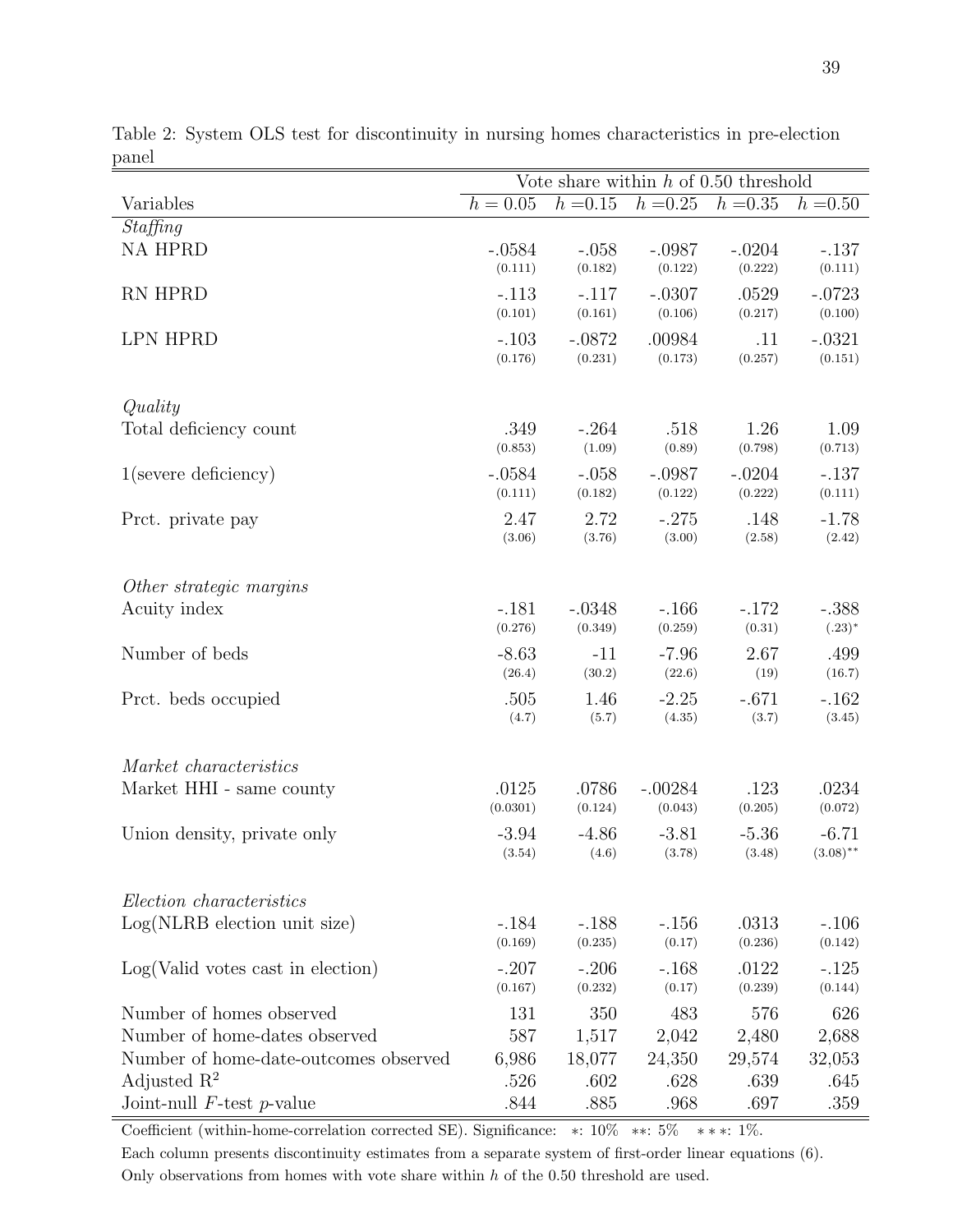|                                                           | Estimates              |                         |                        | Home-dates obs. |                |       |  |
|-----------------------------------------------------------|------------------------|-------------------------|------------------------|-----------------|----------------|-------|--|
| Specification                                             | 1                      | $\overline{2}$          | $\overline{3}$         | 1               | $\overline{2}$ | 3     |  |
|                                                           |                        |                         |                        |                 |                |       |  |
| Staffing                                                  |                        |                         |                        |                 |                |       |  |
| <b>NA HPRD</b>                                            | $-.311$<br>$(.116)***$ | $-.360$<br>$(.118)$ *** | $-.331$<br>$(.114)**$  | 5,319           | 5,250          | 5,220 |  |
| RN HPRD                                                   | $-.278$<br>(.208)      | $-.317$<br>$(.153)**$   | $-.291$<br>$(.140)**$  | 5,332           | 5,279          | 5,236 |  |
| <b>LPN HPRD</b>                                           | $-.072$<br>(.106)      | $-.050$<br>(.068)       | $-.043$<br>(.073)      | 5,334           | 5,302          | 5,234 |  |
| Quality                                                   |                        |                         |                        |                 |                |       |  |
| Total deficiency count                                    | 1.326<br>(.897)        | .839<br>(.837)          | 1.609<br>$(.870)*$     | 5,353           | 5,353          | 5,245 |  |
| $1$ (severe deficiency)                                   | $-.067$<br>(.052)      | $-.065$<br>(.052)       | $-.048$<br>(.044)      | 5,353           | 5,353          | 5,245 |  |
| Prct. private pay                                         | 2.633<br>(3.908)       | $-.971$<br>(2.220)      | $-2.023$<br>(2.202)    | 5,353           | 5,353          | 5,245 |  |
| Other strategic margins                                   |                        |                         |                        |                 |                |       |  |
| Acuity index                                              | $-.177$<br>(.311)      | $-.352$<br>(.242)       | $-.188$<br>(.230)      | 5,329           | 5,328          | 5,221 |  |
| Number of beds                                            | $-24.31$<br>(25.81)    | 5.151<br>(4.624)        | 5.368<br>(4.728)       | 5,353           | 5,353          | 5,245 |  |
| Prct. beds occupied                                       | 3.143<br>(4.584)       | 2.334<br>(3.851)        | 2.081<br>(3.724)       | 5,353           | 5,353          | 5,245 |  |
| Market characteristics                                    |                        |                         |                        |                 |                |       |  |
| Market HHI - same county                                  | .051<br>(.051)         | $-.0004$<br>(.008)      | .003<br>(.010)         | 5,353           | 5,353          | 5,245 |  |
| Union density, private only                               | 5.545<br>(7.328)       | 9.688<br>$(4.904)**$    | 10.841<br>$(3.557)***$ | 5,353           | 5,353          | 5,245 |  |
| Specification conditional on home's pre-election mean of: |                        |                         |                        |                 |                |       |  |
| This outcome variable                                     | N                      | Υ                       | Υ                      |                 |                |       |  |
| All other outcome variables                               | N                      | N                       | Υ                      |                 |                |       |  |

<span id="page-39-0"></span>Table 3: Estimated effects on nursing homes characteristics using post-election panel and local linear estimator

Coefficient (within-home cluster bootstrap SE). Significance: ∗: 10% ∗∗: 5% ∗ ∗ ∗: 1%.

Each cell presents discontinuity estimate from a separate local linear regression.

Number of home-dates observed varies due to missing outcomes or conditioning values.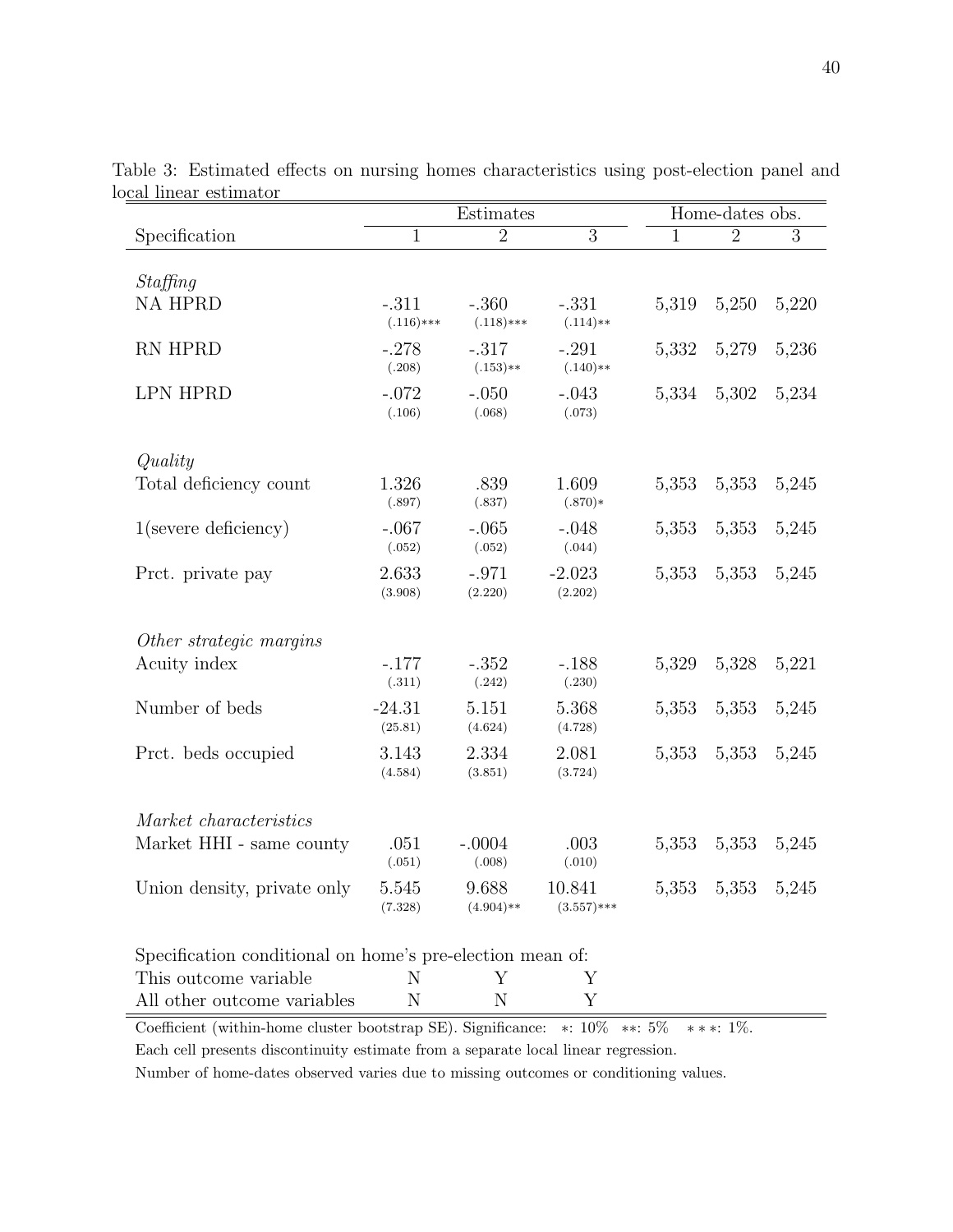<span id="page-40-0"></span>

|                                                                                                          |                        | Estimates             |                     |       | Home-dates obs. |       |  |  |
|----------------------------------------------------------------------------------------------------------|------------------------|-----------------------|---------------------|-------|-----------------|-------|--|--|
| Specification                                                                                            | $\mathbf 1$            | $\overline{2}$        | 3                   | 1     | $\overline{2}$  | 3     |  |  |
| Prct. urethral catheter                                                                                  | $-.817$<br>(1.441)     | $-.933$<br>(.997)     | $-.917$<br>(.956)   | 5,353 | 5,353           | 5,245 |  |  |
| Prct. mobility restrained                                                                                | .478<br>(1.578)        | $-.526$<br>(1.577)    | $-1.415$<br>(1.584) | 5,353 | 5,353           | 5,245 |  |  |
| Prct. spc. feeding tube                                                                                  | $-.580$<br>(1.738)     | $-.206$<br>(1.043)    | .27<br>(1.006)      | 5,353 | 5,353           | 5,245 |  |  |
| Prct. psycho-active meds                                                                                 | $-4.841$<br>$(2.765)*$ | $-4.667$<br>$(2.47)*$ | $-3.131$<br>(2.61)  | 5,353 | 5,353           | 5,245 |  |  |
| Prct. skin pressure sores                                                                                | $-1.369$<br>(.97)      | $-1.673$<br>(1.322)   | $-.613$<br>(1.121)  | 5,238 | 3,484           | 3,417 |  |  |
| Prct. bedfast                                                                                            | .123<br>(1.052)        | $-.217$<br>(.977)     | .26<br>(.935)       | 5,353 | 5,353           | 5,245 |  |  |
| Prct. mobility chair                                                                                     | .237<br>(3.568)        | .07<br>(3.485)        | 1.412<br>(2.992)    | 5,353 | 5,353           | 5,245 |  |  |
| Specification conditional on home's pre-election mean of:<br>This outcome variable<br>$N$ and $N$<br>V V |                        |                       |                     |       |                 |       |  |  |

Table 4: Estimated effects on nursing homes characteristics using post-election panel and local linear estimator  $=$ 

| This outcome variable |  |  |
|-----------------------|--|--|
| All Table 3 variables |  |  |

Coefficient (within-home cluster bootstrap SE). Significance: ∗: 10% ∗∗: 5% ∗ ∗ ∗: 1%. Each cell presents discontinuity estimate from a separate local linear regression.

Number of home-dates observed varies due to missing outcomes or conditioning values.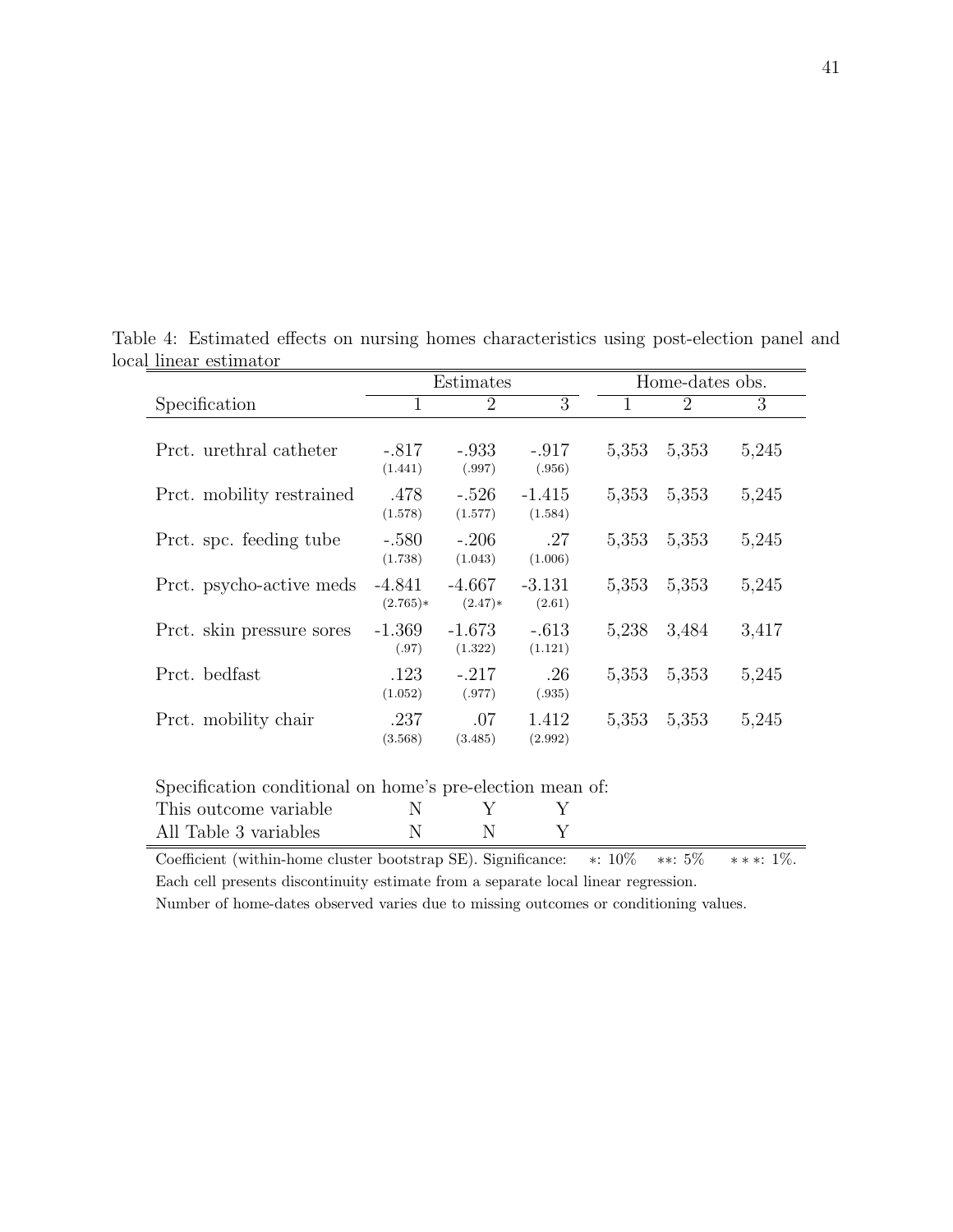<span id="page-41-0"></span>

| <u>Table 5: Estimated effects on survival</u>                          |         |                             |         |  |  |  |  |  |
|------------------------------------------------------------------------|---------|-----------------------------|---------|--|--|--|--|--|
|                                                                        |         | Specification               |         |  |  |  |  |  |
|                                                                        | A       |                             |         |  |  |  |  |  |
| DV: $1$ (survives to 2005)                                             |         |                             |         |  |  |  |  |  |
|                                                                        | .107    |                             | .069    |  |  |  |  |  |
|                                                                        | (.082)  |                             | (.063)  |  |  |  |  |  |
| N                                                                      | 627     |                             | 611     |  |  |  |  |  |
| DV Mean                                                                |         | 0.872                       |         |  |  |  |  |  |
|                                                                        |         |                             |         |  |  |  |  |  |
| DV: survival over various post-election spans                          |         |                             |         |  |  |  |  |  |
| $1$ (survived $> 5$ years)                                             |         |                             |         |  |  |  |  |  |
|                                                                        | 0.033   |                             | 0.009   |  |  |  |  |  |
|                                                                        | (0.084) |                             | (0.055) |  |  |  |  |  |
| N                                                                      | 480     |                             | 466     |  |  |  |  |  |
| DV Mean                                                                |         | 0.915                       |         |  |  |  |  |  |
| $1$ (survived $> 10$ years)                                            |         |                             |         |  |  |  |  |  |
|                                                                        | .011    |                             | $-.066$ |  |  |  |  |  |
|                                                                        | (.038)  |                             |         |  |  |  |  |  |
| N                                                                      |         |                             | (.094)  |  |  |  |  |  |
|                                                                        | 102     |                             | 101     |  |  |  |  |  |
| DV Mean                                                                |         | 0.873                       |         |  |  |  |  |  |
| Conditional on home's pre-election                                     |         |                             |         |  |  |  |  |  |
| mean Table 3 variables                                                 | N       |                             | Υ       |  |  |  |  |  |
| Coefficient/(SE). Significance: $*: 10\%$                              |         | $**: 5\%$<br>* * *: $1\%$ . |         |  |  |  |  |  |
| Each cell presents discontinuity estimate from a separate local linear |         |                             |         |  |  |  |  |  |
| regression. Sample sizes differ between A and C due to missing         |         |                             |         |  |  |  |  |  |

conditioning values. Specification B omitted.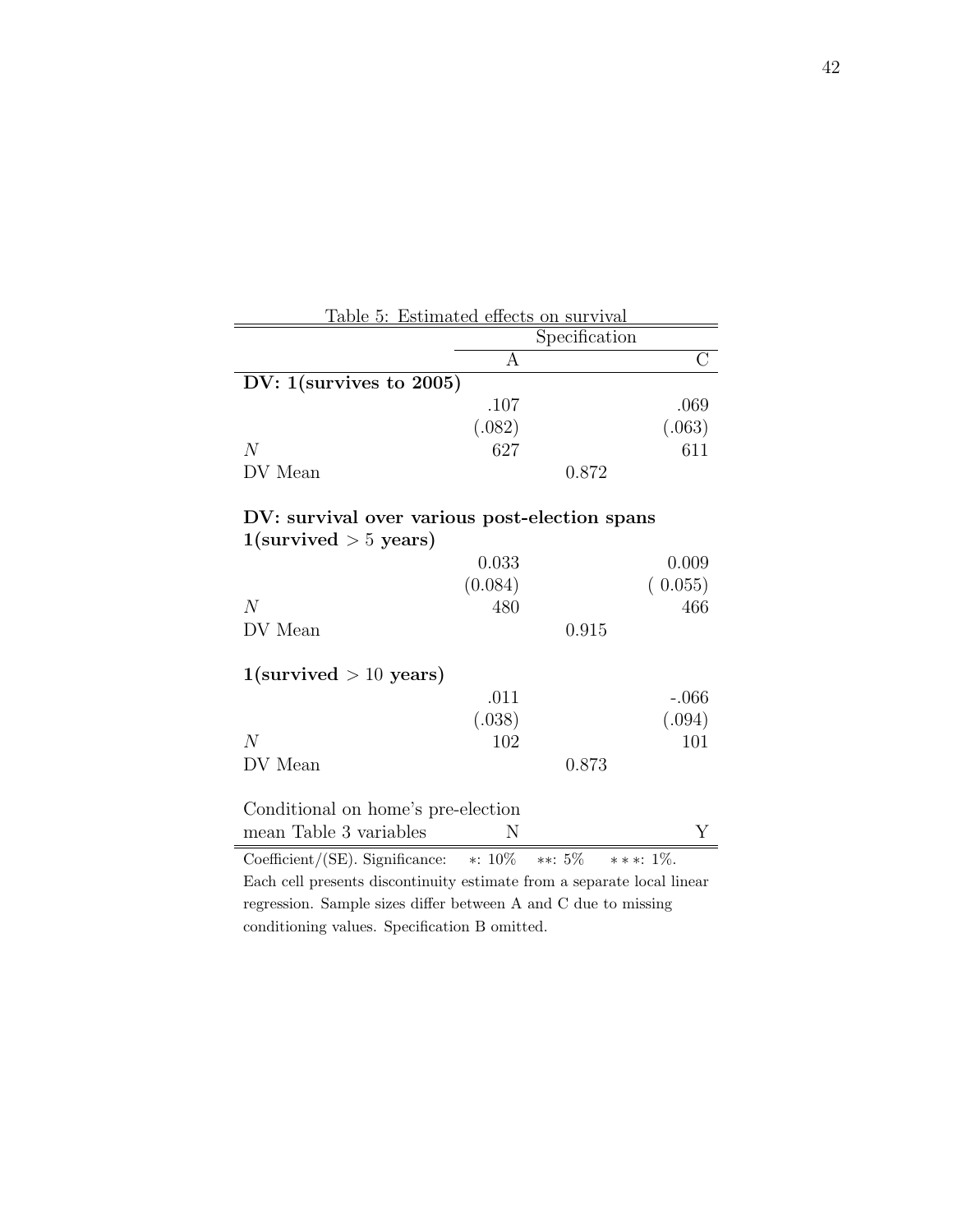|                                                                                |                         | Estimates                | Home-dates obs.         |       |                |       |
|--------------------------------------------------------------------------------|-------------------------|--------------------------|-------------------------|-------|----------------|-------|
| Specification                                                                  | A                       | $\overline{B}$           | C                       | A     | $\overline{B}$ | С     |
| Home in Less Unionized Nursing Home Markets (below median density) at Election |                         |                          |                         |       |                |       |
| <b>NA HPRD</b>                                                                 | $-.418$<br>$(0.185)$ ** | $-.535$<br>$(0.196)$ *** | $-.533$<br>$(0.219)$ ** | 2,723 | 2,695          | 2,686 |
| <b>RN HPRD</b>                                                                 | $-.637$<br>$(0.331)*$   | $-.610$<br>$(0.243)$ **  | $-.487$<br>$(0.252)*$   | 2,728 | 2,706          | 2,693 |
| LPN HPRD                                                                       | $-.055$<br>(0.156)      | $-.056$<br>(0.084)       | $-.051$<br>(0.106)      | 2,730 | 2,720          | 2,692 |
| Total deficiency count                                                         | .877<br>(1.295)         | 1.678<br>(1.202)         | 1.974<br>(1.401)        | 2,733 | 2,733          | 2,695 |
| $1$ (severe deficiency)                                                        | $-.045$<br>(0.060)      | $-.045$<br>(0.061)       | $-.033$<br>(0.065)      | 2,733 | 2,733          | 2,695 |
| Prct. private pay                                                              | 2.987<br>(4.768)        | $-2.029$<br>(3.019)      | $-4.207$<br>(3.819)     | 2,733 | 2,733          | 2,695 |
| Acuity index                                                                   | .394<br>(0.491)         | $-.134$<br>(0.363)       | $-.377$<br>(0.432)      | 2,719 | 2,719          | 2,681 |
| Number of beds                                                                 | $-14.887$<br>(29.86)    | 3.433<br>(4.536)         | 6.475<br>(5.164)        | 2,733 | 2,733          | 2,695 |
| Prct. beds occupied                                                            | 4.681<br>(7.638)        | 6.560<br>(4.856)         | 5.784<br>(5.966)        | 2,733 | 2,733          | 2,695 |
| Market HHI - same county                                                       | .065<br>(0.092)         | $-.0003$<br>(0.014)      | $-.010$<br>(0.020)      | 2,733 | 2,733          | 2,695 |
| Union density, private only                                                    | 21.408<br>$(8.230)**$   | 20.500<br>$(7.974)$ ***  | 19.564<br>$(6.004)$ *** | 2,733 | 2,733          | 2,695 |
|                                                                                |                         |                          |                         |       |                |       |

<span id="page-42-0"></span>Table 6: Estimated effects by market's union density

Home in More Unionized Nursing Home Markets (above median density) at Election

| <b>NA HPRD</b>              | $-.165$<br>(0.137)   | $-.097$<br>(0.137)  | $-.111$<br>(0.202)  | 2,596 | 2,555 | 2,534 |
|-----------------------------|----------------------|---------------------|---------------------|-------|-------|-------|
| RN HPRD                     | .124<br>(0.132)      | .071<br>(0.155)     | $-.128$<br>(0.187)  | 2,604 | 2,573 | 2,543 |
| LPN HPRD                    | $-.107$<br>(0.125)   | $-.128$<br>(0.108)  | $-.034$<br>(0.137)  | 2,604 | 2,582 | 2,542 |
| Total deficiency count      | .508<br>(1.203)      | $-.069$<br>(1.264)  | 1.005<br>(1.474)    | 2,620 | 2,620 | 2,550 |
| $1$ (severe deficiency)     | $-.047$<br>(0.065)   | $-.038$<br>(0.067)  | $-.012$<br>(0.081)  | 2,620 | 2,620 | 2,550 |
| Prct. private pay           | 2.098<br>(4.393)     | $-.627$<br>(2.882)  | $-2.154$<br>(6.170) | 2,620 | 2,620 | 2,550 |
| Acuity index                | $-.482$<br>(0.382)   | $-.525$<br>(0.324)  | $-.128$<br>(0.566)  | 2,610 | 2,609 | 2,540 |
| Number of beds              | $-6.139$<br>(34.682) | 3.734<br>(8.154)    | 4.293<br>(02.030)   | 2,620 | 2,620 | 2,550 |
| Prct. beds occupied         | $-5.274$<br>(4.867)  | $-5.259$<br>(4.865) | $-3.595$<br>(5.516) | 2,620 | 2,620 | 2,550 |
| Market HHI - same county    | $-.026$<br>(0.041)   | .003<br>(0.005)     | .007<br>(0.007)     | 2,620 | 2,620 | 2,540 |
| Union density, private only | $-3.588$<br>(8.432)  | .593<br>(6.394)     | 2.014<br>(8.390)    | 2,620 | 2,620 | 2,550 |
|                             |                      |                     |                     |       |       |       |

| Specification conditional on home's pre-election mean of: |  |  |
|-----------------------------------------------------------|--|--|
| This outcome variable                                     |  |  |
| All other outcome variables                               |  |  |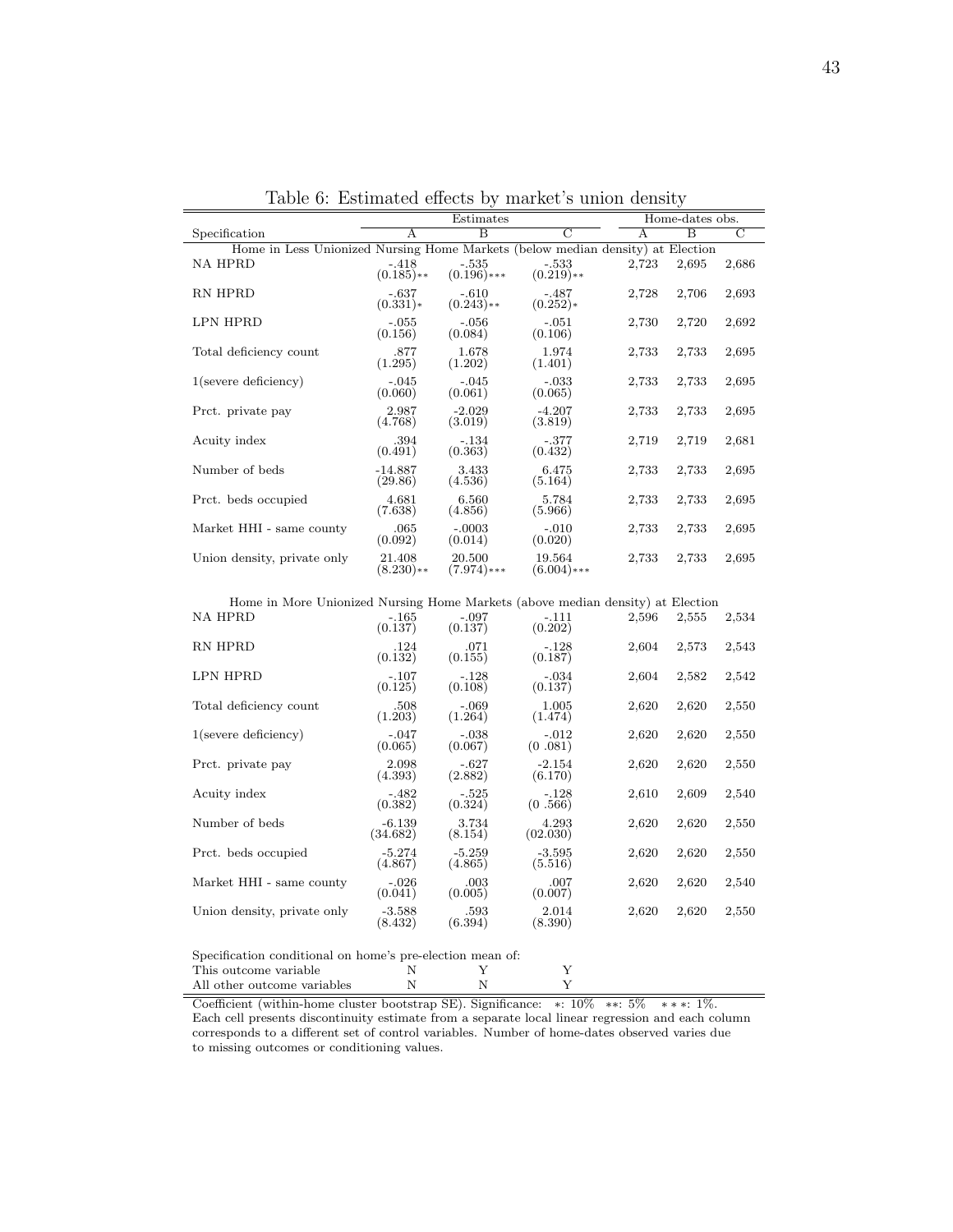|                                                                              |                         | Estimates                |                         | Home-dates obs. |                         |                |
|------------------------------------------------------------------------------|-------------------------|--------------------------|-------------------------|-----------------|-------------------------|----------------|
| Specification                                                                | A                       | $\overline{\mathbf{B}}$  | $\overline{C}$          | А               | $\overline{\mathbf{B}}$ | $\overline{C}$ |
| Home in More Competitive Nursing Home Markets (below median HHI) at Election |                         |                          |                         |                 |                         |                |
| <b>NA HPRD</b>                                                               | $-.237$<br>(0.170)      | $-.230$<br>(0.153)       | $-.188$<br>(0.163)      | 2,513           | 2,478                   | 2,475          |
| RN HPRD                                                                      | $-.217$<br>(0.219)      | $-.064$<br>(0.167)       | $-.116$<br>(0.220)      | 2,518           | 2,510                   | 2,480          |
| LPN HPRD                                                                     | $-.247$<br>$(0.122)**$  | $-.160$<br>$(0.085)*$    | $-135$<br>(0.102)       | 2,517           | 2,503                   | 2,479          |
| Total deficiency count                                                       | $-1.074$<br>(1.208)     | $-1.464$<br>(1.193)      | $-.444$<br>(1.437)      | 2,531           | 2,531                   | 2,486          |
| $1$ (severe deficiency)                                                      | $-165$<br>$(0.077)**$   | $-.187$<br>$(0.085)$ **  | $-.189$<br>$(0.096)$ ** | 2,531           | 2,531                   | 2,486          |
| Prct. private pay                                                            | 9.453<br>$(5.662)*$     | .789<br>(3.261)          | $-.327$<br>(4.265)      | 2,531           | 2,531                   | 2,486          |
| Acuity index                                                                 | $-.344$<br>(0.424)      | $-.251$<br>(0.384)       | $-.190$<br>(1.036)      | 2,521           | 2,520                   | 2,476          |
| Number of beds                                                               | $-23.298$<br>(22.68)    | 6.419<br>(6.073)         | $-2.614$<br>(8.040)     | 2,531           | 2,531                   | 2,486          |
| Prct. beds occupied                                                          | 7.826<br>(4.843)        | 5.718<br>(4.940)         | 6.366<br>(7.311)        | 2,531           | 2,531                   | 2,486          |
| Market HHI - same county                                                     | .007<br>(0.007)         | $-.0004$<br>(0.002)      | $-.0003$<br>(0.003)     | 2,531           | 2,531                   | 2,486          |
| Union density, private only                                                  | .355<br>(5.509)         | $-1.098$<br>(3.586)      | $-1.373$<br>(5.375)     | 2,531           | 2,531                   | 2,486          |
| Home in Less Competitive Nursing Home Markets (above median HHI) at Election |                         |                          |                         |                 |                         |                |
| <b>NA HPRD</b>                                                               | $-.343$<br>$(0.156)$ ** | $-.416$<br>$(0.160)$ *** | $-.552$<br>$(0.216)$ ** | 2,806           | 2,772                   | 2,745          |
| DJI IIDDD                                                                    | 0.11                    | ra <sub>0</sub>          | $\overline{1}$          | 0.011           | $\sim$ $\sim$ $\sim$    |                |

<span id="page-43-0"></span>Table 7: Estimated effects by product market competitiveness

| Home in Less Competitive Nursing Home Markets (above median HHI) at Election |                         |                          |                         |       |       |       |
|------------------------------------------------------------------------------|-------------------------|--------------------------|-------------------------|-------|-------|-------|
| NA HPRD                                                                      | $-.343$<br>$(0.156)$ ** | $-.416$<br>$(0.160)$ *** | $-.552$<br>$(0.216)$ ** | 2,806 | 2,772 | 2,745 |
| <b>RN HPRD</b>                                                               | $-.344$<br>(0.285)      | $-.560$<br>$(0.270)$ **  | $-.470$<br>$(0.236)$ ** | 2,814 | 2,769 | 2,756 |
| <b>LPN HPRD</b>                                                              | .092<br>(0.147)         | .011<br>(0.106)          | .005<br>(0.118)         | 2,814 | 2,799 | 2,755 |
| Total deficiency count                                                       | 3.056<br>$(1.240)**$    | 2.500<br>$(1.306)$ **    | 2.927<br>$(1.363)$ **   | 2,822 | 2,822 | 2,759 |
| $1$ (severe deficiency)                                                      | .036<br>(0.063)         | .038<br>(0.064)          | .018<br>(0.065)         | 2,822 | 2,822 | 2,759 |
| Prct. private pay                                                            | $-4.090$<br>(5.142)     | $-4.100$<br>(3.469)      | $-3.836$<br>(3.293)     | 2,822 | 2,822 | 2,759 |
| Acuity index                                                                 | $-.264$<br>(0.491)      | $-.739$<br>$(0.378)$ **  | $-.402$<br>(0.412)      | 2,808 | 2,808 | 2,745 |
| Number of beds                                                               | $-20.69$<br>(33.933)    | 1.644<br>(6.333)         | 3.534<br>(6.156)        | 2,822 | 2,822 | 2,759 |
| Prct. beds occupied                                                          | $-1.883$<br>(6.556)     | $-.655$<br>(4.935)       | $-2.013$<br>(5.232)     | 2,822 | 2,822 | 2,759 |
| Market HHI - same county                                                     | .044<br>(0.081)         | .003<br>(0.014)          | .002<br>(0.019)         | 2,822 | 2,822 | 2,759 |
| Union density, private only                                                  | 8.990<br>(10.872)       | 18.033<br>$(7.887)$ **   | 16.348<br>$(7.587)$ **  | 2,822 | 2,822 | 2,759 |

| Specification conditional on home's pre-election mean of: |   |  |
|-----------------------------------------------------------|---|--|
| This outcome variable                                     |   |  |
| All other outcome variables                               | N |  |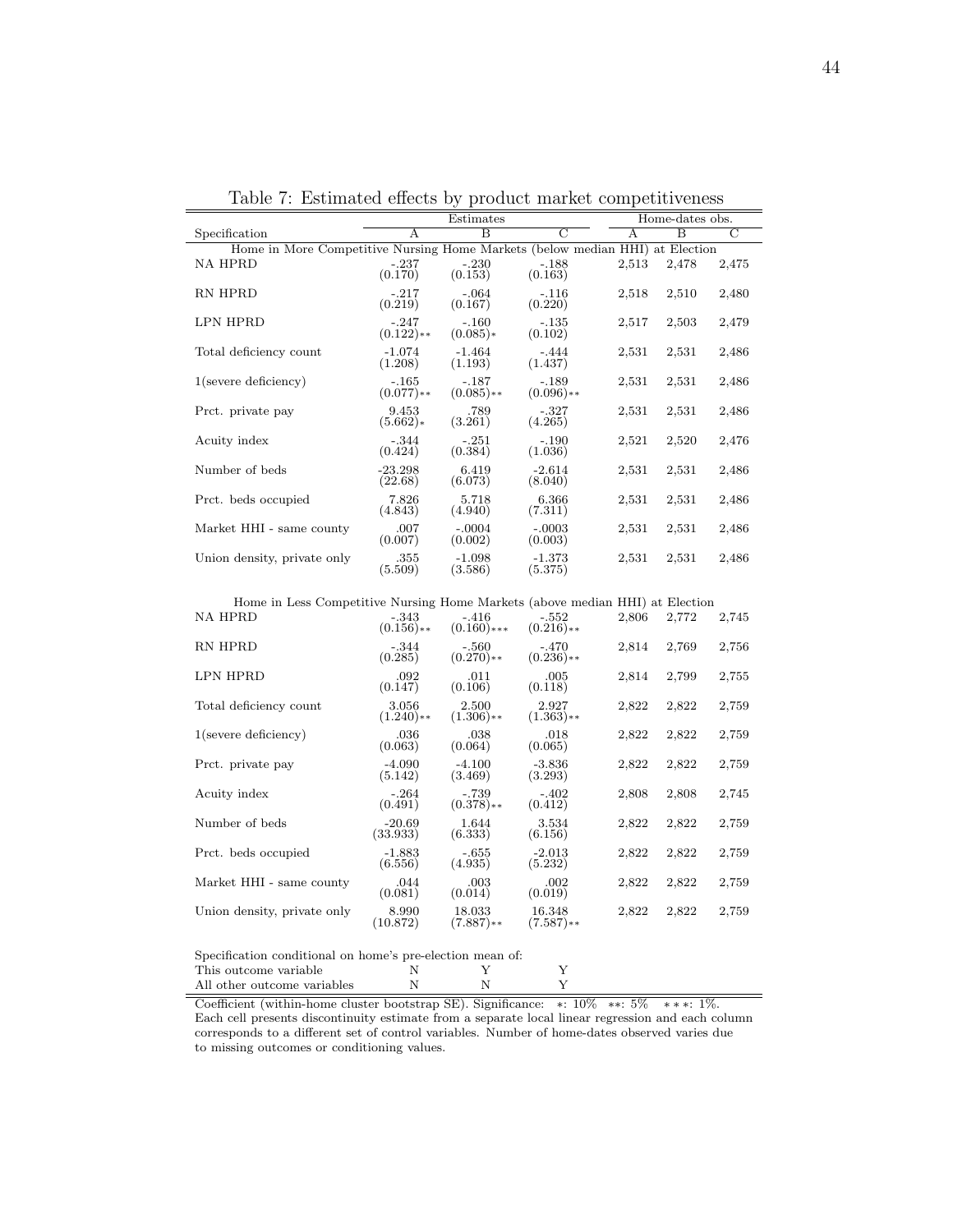|                                                                    | Estimates             |                         |                        | Home-dates obs. |       |        |  |
|--------------------------------------------------------------------|-----------------------|-------------------------|------------------------|-----------------|-------|--------|--|
| Specification                                                      | A                     | $\overline{B}$          |                        | A               | B     | C      |  |
| Observations in State-Years with Strong RN/LPN Staffing Regulation |                       |                         |                        |                 |       |        |  |
| <b>NA HPRD</b>                                                     | $-.352$<br>$(.152)**$ | $-.405$<br>$(.151)$ *** | $-.371$<br>$(.151)$ ** | 3,585           | 3,545 | 3,529  |  |
| RN HPRD                                                            | $-.032$<br>(.254)     | $-.153$<br>(.200)       | $-.202$<br>(.192)      | 3,595           | 3,560 | 3,541  |  |
| <b>LPN HPRD</b>                                                    | $-.089$<br>(.113)     | $-.108$<br>(.106)       | $-.095$<br>(.104)      | 3,595           | 3,571 | 3,539  |  |
| Total deficiency count                                             | .363<br>(1.000)       | .586<br>(.991)          | 1.333<br>(.944)        | 3,605           | 3,605 | 3,544  |  |
| $1$ (severe deficiency)                                            | $-.068$<br>(.054)     | $-.067$<br>(.055)       | $-.033$<br>(0.060)     | 3,605           | 3,605 | 3,544  |  |
| Prct. private pay                                                  | 5.135<br>(4.382)      | .274<br>(2.846)         | $-1.825$<br>(2.890)    | 3,605           | 3,605 | 3,544  |  |
| Acuity index                                                       | $-.266$<br>(.393)     | $-.446$<br>(.316)       | $-.071$<br>(.317)      | 3,593           | 3,593 | 3,532  |  |
| Number of beds                                                     | $-23.182$<br>(25.639) | $-2.329$<br>(5.630)     | $-1.274$<br>(3.924)    | 3,605           | 3,605 | 3,544  |  |
| Prct. beds occupied                                                | 6.824<br>(6.485)      | 6.190<br>(4.752)        | 6.899<br>(4.784)       | 3,605           | 3,605 | 3,544  |  |
| Market HHI - same county                                           | .015<br>(.043)        | .003<br>(.005)          | .006<br>(.007)         | 3,605           | 3,605 | 3,544  |  |
| Union density, private only                                        | 2.971<br>(7.753)      | 5.006<br>(4.113)        | 6.698<br>$(3.984)*$    | 3,605           | 3,605 | 3,544  |  |
| Observations in State-Years with Weak RN/LPN Staffing Regulation   |                       |                         |                        |                 |       |        |  |
| <b>NA HPRD</b>                                                     | $-.184$<br>(.196)     | $-.183$<br>(.168)       | $-.255$<br>(.268)      | 1,734           | 1,705 | 1,691  |  |
| RN HPRD                                                            | $-.550$<br>$(.324)*$  | $-.414$<br>$(.199)$ **  | $-.375$<br>(.865)      | 1,737           | 1,719 | 1,695  |  |
| LPN HPRD                                                           | 051                   | 0.45                    | -053                   | 1 739           | 1 731 | 1.695. |  |

<span id="page-44-0"></span>Table 8: Estimated effects by strength of state RN/LPN staffing regulation

| Observations in State-Years with <b>Weak</b> RN/LPN Staffing Regulation |                      |                       |                      |       |       |       |
|-------------------------------------------------------------------------|----------------------|-----------------------|----------------------|-------|-------|-------|
| <b>NA HPRD</b>                                                          | $-.184$<br>(.196)    | $-.183$<br>(.168)     | $-.255$<br>(.268)    | 1,734 | 1,705 | 1,691 |
| RN HPRD                                                                 | $-.550$<br>$(.324)*$ | $-.414$<br>$(.199)**$ | $-.375$<br>(.865)    | 1,737 | 1,719 | 1,695 |
| LPN HPRD                                                                | .051<br>(.204)       | .045<br>(.078)        | .053<br>(.283)       | 1,739 | 1,731 | 1,695 |
| Total deficiency count                                                  | 2.054<br>(1.584)     | .158<br>(1.748)       | .828<br>(4.270)      | 1,748 | 1,748 | 1,701 |
| $1$ (severe deficiency)                                                 | .002<br>(.079)       | .005<br>(.078)        | $-.019$<br>(.232)    | 1,748 | 1,748 | 1,701 |
| Prct. private pay                                                       | $-2.687$<br>(5.021)  | $-2.194$<br>(3.753)   | $-3.974$<br>(17.703) | 1,748 | 1,748 | 1,701 |
| Acuity index                                                            | $-.400$<br>(.499)    | $-.473$<br>(.487)     | $-.498$<br>(.721)    | 1,736 | 1,735 | 1,689 |
| Number of beds                                                          | 19.657<br>(47.458)   | 6.801<br>(6.706)      | 3.956<br>(10.597)    | 1,748 | 1,748 | 1,701 |
| Prct. beds occupied                                                     | $-7.227$<br>(5.241)  | $-6.307$<br>(5.027)   | $-8.562$<br>(11.836) | 1,748 | 1,748 | 1,701 |
| Market HHI - same county                                                | .095<br>(.102)       | $-.009$<br>(.019)     | .015<br>(.105)       | 1,748 | 1,748 | 1,701 |
| Union density, private only                                             | 7.996<br>(13.836)    | 17.627<br>$(10.088)*$ | 18.429<br>(13.306)   | 1,748 | 1,748 | 1,701 |

| Specification conditional on home's pre-election mean of: |   |  |
|-----------------------------------------------------------|---|--|
| This outcome variable                                     |   |  |
| All other outcome variables                               | N |  |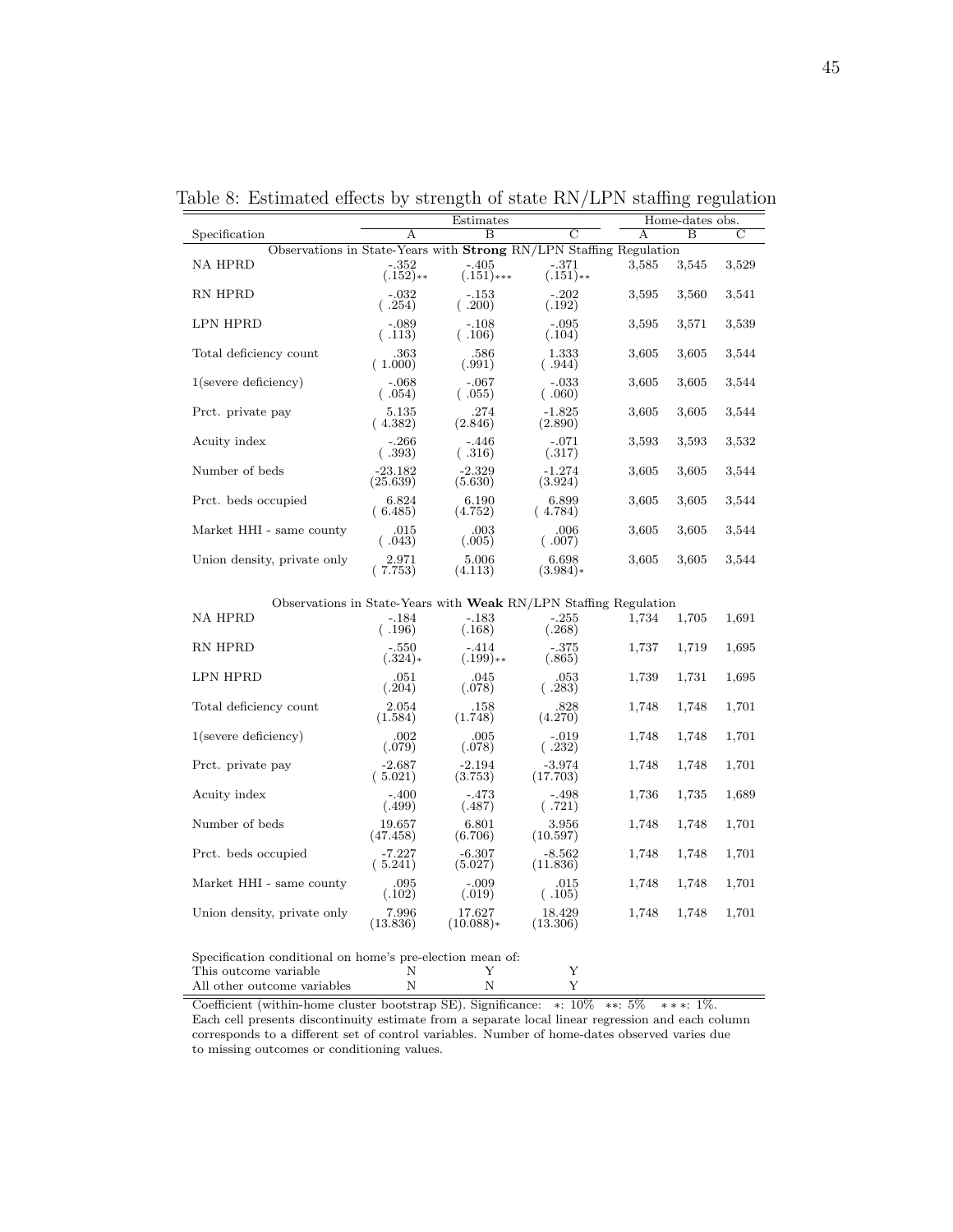|                                                                                         |                         | Estimates                |                         |       | Home-dates obs. |                |  |
|-----------------------------------------------------------------------------------------|-------------------------|--------------------------|-------------------------|-------|-----------------|----------------|--|
| Specification                                                                           | A                       | $\overline{B}$           | $\overline{C}$          | A     | $\overline{B}$  | $\overline{C}$ |  |
| Short-run effects: observations less than median elapsed time (4.6 years) past election |                         |                          |                         |       |                 |                |  |
| NA HPRD                                                                                 | $-.333$<br>$(0.163)$ ** | $-.350$<br>$(0.135)$ *** | $-.337$<br>$(0.134)$ ** | 2,652 | 2,618           | 2,600          |  |
| RN HPRD                                                                                 | $-.307$<br>(0.258)      | $-.282$<br>$(0.171)*$    | $-.236$<br>(0.152)      | 2,659 | 2,632           | 2,609          |  |
| LPN HPRD                                                                                | $-.090$<br>(0.136)      | $-.061$<br>(0.083)       | $-.042$<br>(0.075)      | 2,663 | 2,651           | 2,610          |  |
| Total deficiency count                                                                  | .593<br>(1.001)         | $-.065$<br>(0.876)       | .512<br>(0.896)         | 2,676 | 2,676           | 2,617          |  |
| $1$ (severe deficiency)                                                                 | $-.078$<br>(0.073)      | $-.070$<br>(0.074)       | $-.046$<br>(0.060)      | 2,676 | 2,676           | 2,617          |  |
| Prct. private pay                                                                       | $-.737$<br>(3.905)      | $-2.135$<br>(2.237)      | $-3.341$<br>(2.200)     | 2,676 | 2,676           | 2,617          |  |
| Acuity index                                                                            | $-.165$<br>(0.359)      | $-.296$<br>(0.267)       | $-.044$<br>(0.241)      | 2,652 | 2,651           | 2,593          |  |
| Number of beds                                                                          | $-18.729$<br>(28.978)   | 11.296<br>$(4.804)$ **   | 9.624<br>$(4.949)*$     | 2,676 | 2,676           | 2,617          |  |
| Prct. beds occupied                                                                     | 1.728<br>(5.235)        | 1.164<br>(3.687)         | .210<br>(3.348)         | 2,676 | 2,676           | 2,617          |  |
| Market HHI - same county                                                                | .046<br>(0.045)         | .007<br>(0.008)          | .011<br>(0.009)         | 2,676 | 2,676           | 2,617          |  |
| Union density, private only                                                             | 8.462<br>(6.441)        | 11.058<br>$(4.165)$ ***  | 12.109<br>$(3.249)$ *** | 2,676 | 2,676           | 2,617          |  |

<span id="page-45-0"></span>Table 9: Estimated effects by elapsed time since election

Long-run effects: observations more than median elapsed time (4.6 years) past election

| <b>NA HPRD</b>              | $-.270$<br>$(0.129)$ ** | $-.261$<br>$(0.128)$ ** | $-.250$<br>$(0.149)*$   | 2,667 | 2,632 | 2,620 |
|-----------------------------|-------------------------|-------------------------|-------------------------|-------|-------|-------|
| RN HPRD                     | $-.131$<br>(0.170)      | $-.305$<br>$(0.153)$ ** | $-.318$<br>$(0.129)$ ** | 2,673 | 2,647 | 2,627 |
| LPN HPRD                    | $-.029$<br>(0.099)      | $-.049$<br>(0.080)      | $-.051$<br>(0.073)      | 2,671 | 2,651 | 2,624 |
| Total deficiency count      | 1.848<br>$(1.103)*$     | 1.593<br>(1.084)        | 2.546<br>$(1.182)**$    | 2,677 | 2,677 | 2,628 |
| $1$ (severe deficiency)     | $-.056$<br>(0.053)      | $-.056$<br>(0.051)      | $-.033$<br>(0.057)      | 2,677 | 2,677 | 2,628 |
| Prct. private pay           | 1.885<br>(4.128)        | $-1.296$<br>(2.759)     | $-.176$<br>(2.688)      | 2,677 | 2,677 | 2,628 |
| Acuity index                | $-.178$<br>(0.330)      | $-.375$<br>(0.302)      | $-.269$<br>(0.284)      | 2,677 | 2,677 | 2,628 |
| Number of beds              | $-29.470$<br>(21.108)   | $-1.161$<br>(6.805)     | 2.660<br>(5.498)        | 2,677 | 2,677 | 2,628 |
| Prct. beds occupied         | 3.010<br>(5.515)        | 2.372<br>(4.555)        | 3.411<br>(4.423)        | 2,677 | 2,677 | 2,628 |
| Market HHI - same county    | .053<br>(0.062)         | $-.005$<br>(0.011)      | $-.001$<br>(0.012)      | 2,677 | 2,677 | 2,628 |
| Union density, private only | 2.714<br>(7.974)        | 8.053<br>(6.123)        | 8.570<br>$(5.217)*$     | 2,677 | 2,677 | 2,628 |
|                             |                         |                         |                         |       |       |       |

 $\begin{minipage}[c]{0.9\linewidth} \textbf{Special} & \textbf{if} \textbf{if} \textbf{if} \textbf{if} \textbf{if} \textbf{if} \textbf{if} \textbf{if} \textbf{if} \textbf{if} \textbf{if} \textbf{if} \textbf{if} \textbf{if} \textbf{if} \textbf{if} \textbf{if} \textbf{if} \textbf{if} \textbf{if} \textbf{if} \textbf{if} \textbf{if} \textbf{if} \textbf{if} \textbf{if} \textbf{if} \textbf{if} \textbf{if} \textbf{if} \textbf{if} \textbf{if} \textbf{if}$ This outcome variable N Y Y All other outcome variables  $\hfill N$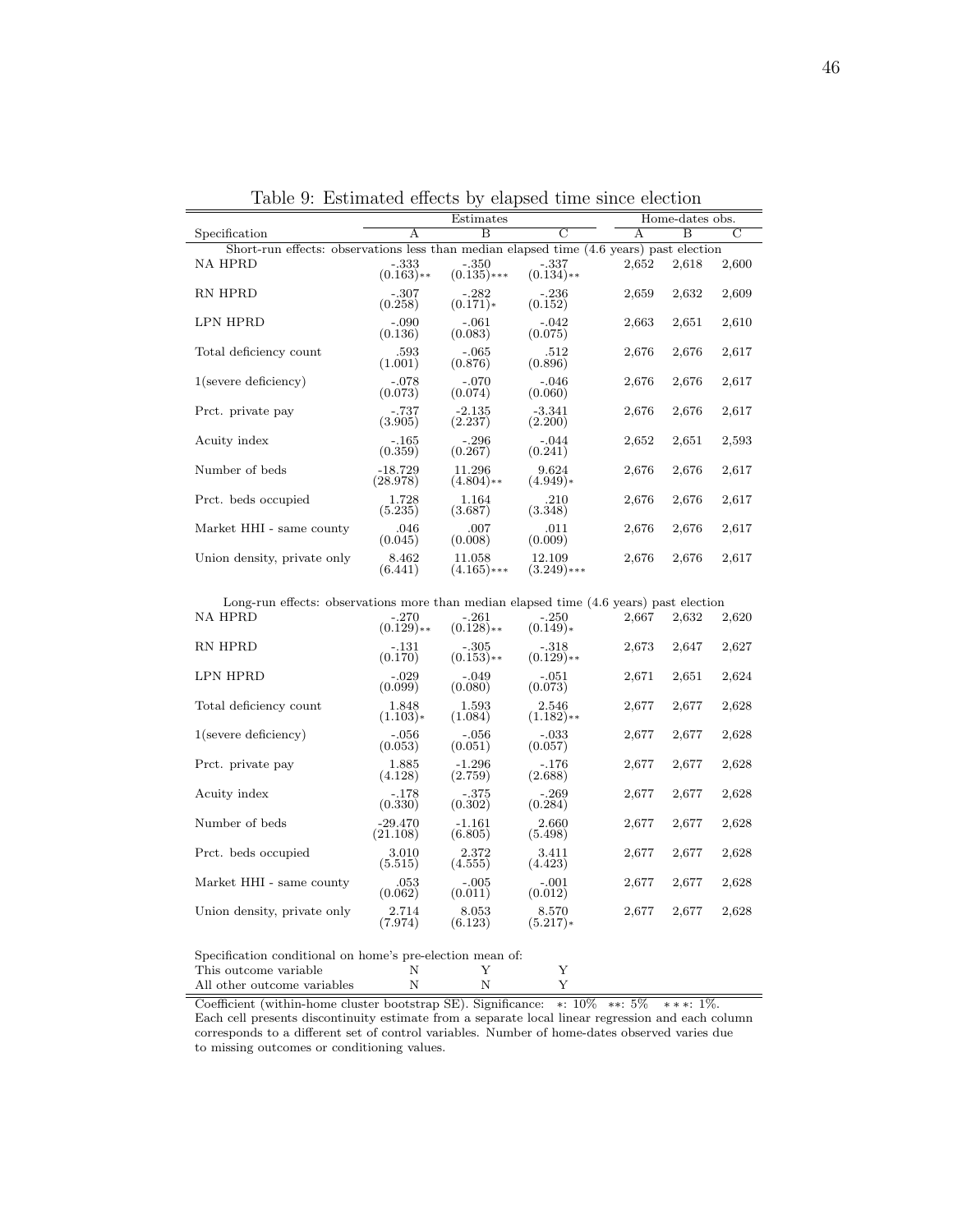## 8 Figures



<span id="page-46-0"></span>Figure 1: Density of election vote shares in main sample  $(N=627)$ .